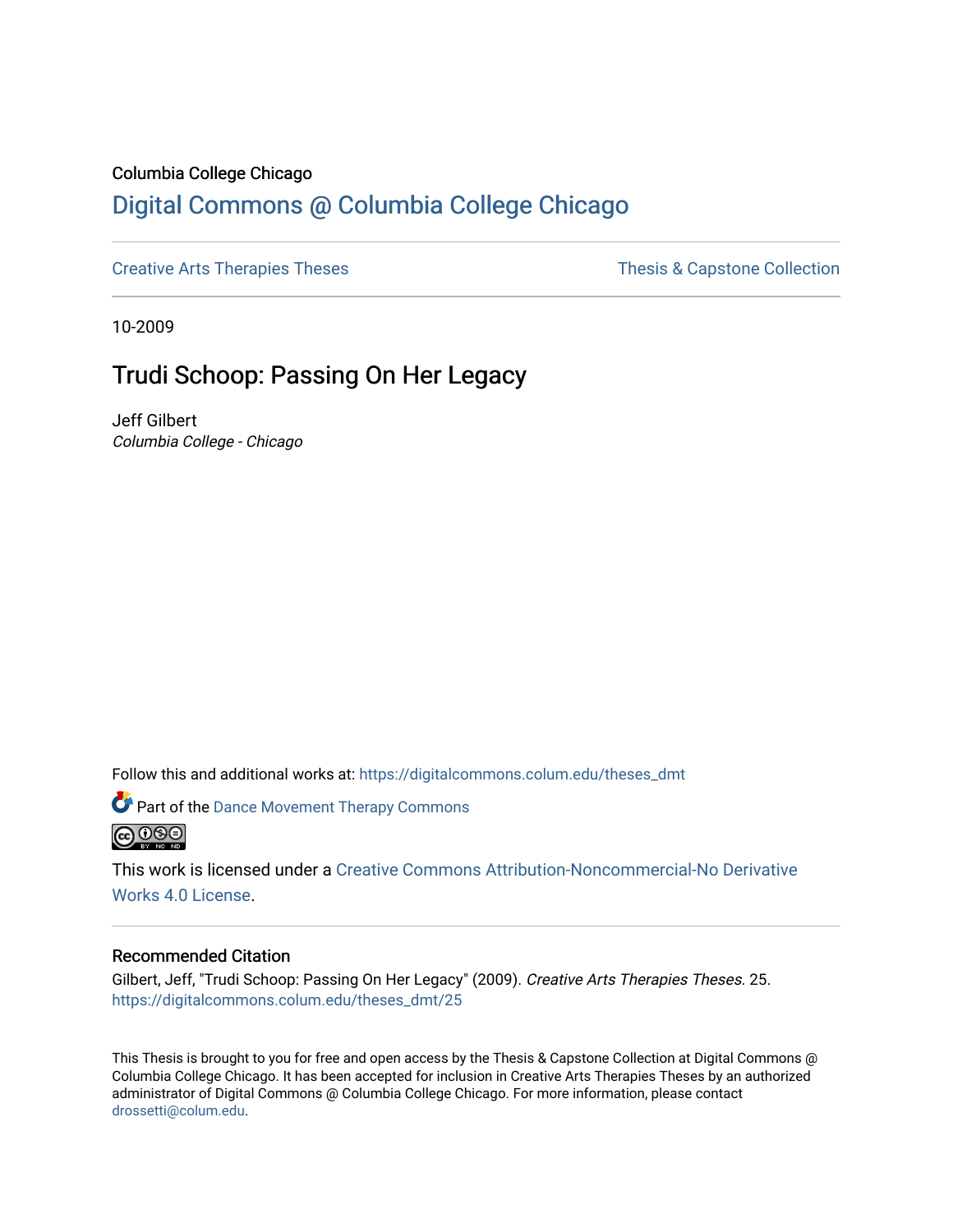# **TRUDI SCHOOP: PASSING ON HER LEGACY**

A Thesis Presented to The Faculty of the Dance/Movement Therapy & Counseling Department Columbia College Chicago

In Partial Fulfillment of the Requirements for the Master of Arts Degree in Dance/Movement Therapy & Counseling

> By Jeff Gilbert

October, 2009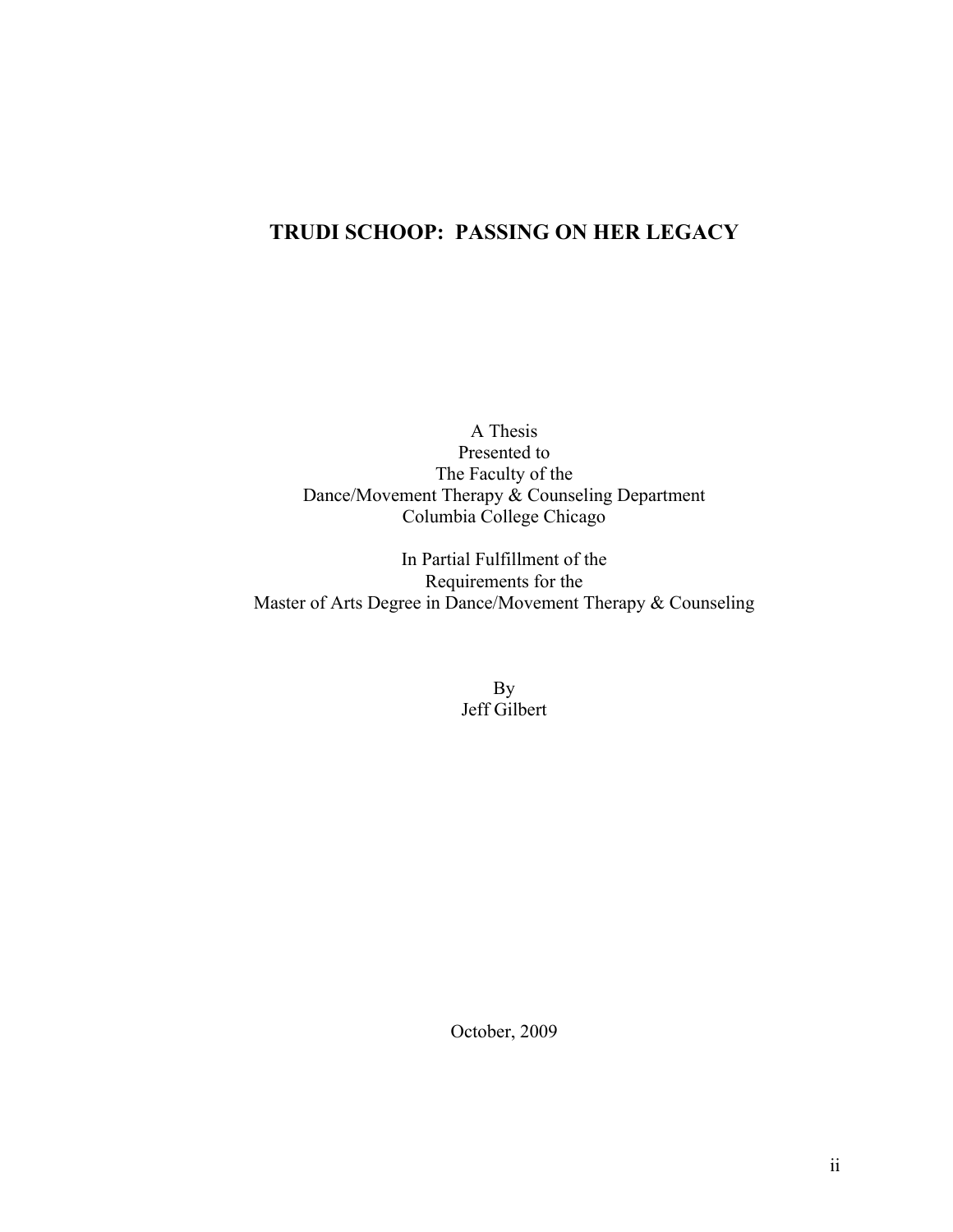## **TRUDI SCHOOP: PASSING ON HER LEGACY**

A Thesis by

Jeff Gilbert

Approved as to style and content by:

Laura Allen, MA, R-DMT, LPC Andrea Brown, MA, BC-DMT, NCC, LCPC Laura Downey, MA, R-DMT, LPC, GLCMA Lenore Hervey, Ph.D., BC-DMT, NCC, REAT Susan Imus, MA, BC-DMT, LCPC, GLCMA Cathy Pidek, MA, R-DMT, GLCMA Jessica Young, MA, BC-DMT, LCPC, GLCMA

 $\mathcal{L}_\text{max} = \mathcal{L}_\text{max} = \mathcal{L}_\text{max} = \mathcal{L}_\text{max} = \mathcal{L}_\text{max} = \mathcal{L}_\text{max} = \mathcal{L}_\text{max} = \mathcal{L}_\text{max} = \mathcal{L}_\text{max} = \mathcal{L}_\text{max} = \mathcal{L}_\text{max} = \mathcal{L}_\text{max} = \mathcal{L}_\text{max} = \mathcal{L}_\text{max} = \mathcal{L}_\text{max} = \mathcal{L}_\text{max} = \mathcal{L}_\text{max} = \mathcal{L}_\text{max} = \mathcal{$ 

 $\mathcal{L}_\text{max} = \frac{1}{2} \sum_{i=1}^n \mathcal{L}_\text{max}(\mathbf{z}_i - \mathbf{z}_i)$ 

Accepted by:

Lenore Hervey, Ph.D., BC-DMT, NCC, REAT Date Research Coordinator and Thesis Advisor

Susan Imus, MA, BC-DMT, LCPC, GLCMA Date Chair, Dance/Movement Therapy & Counseling Department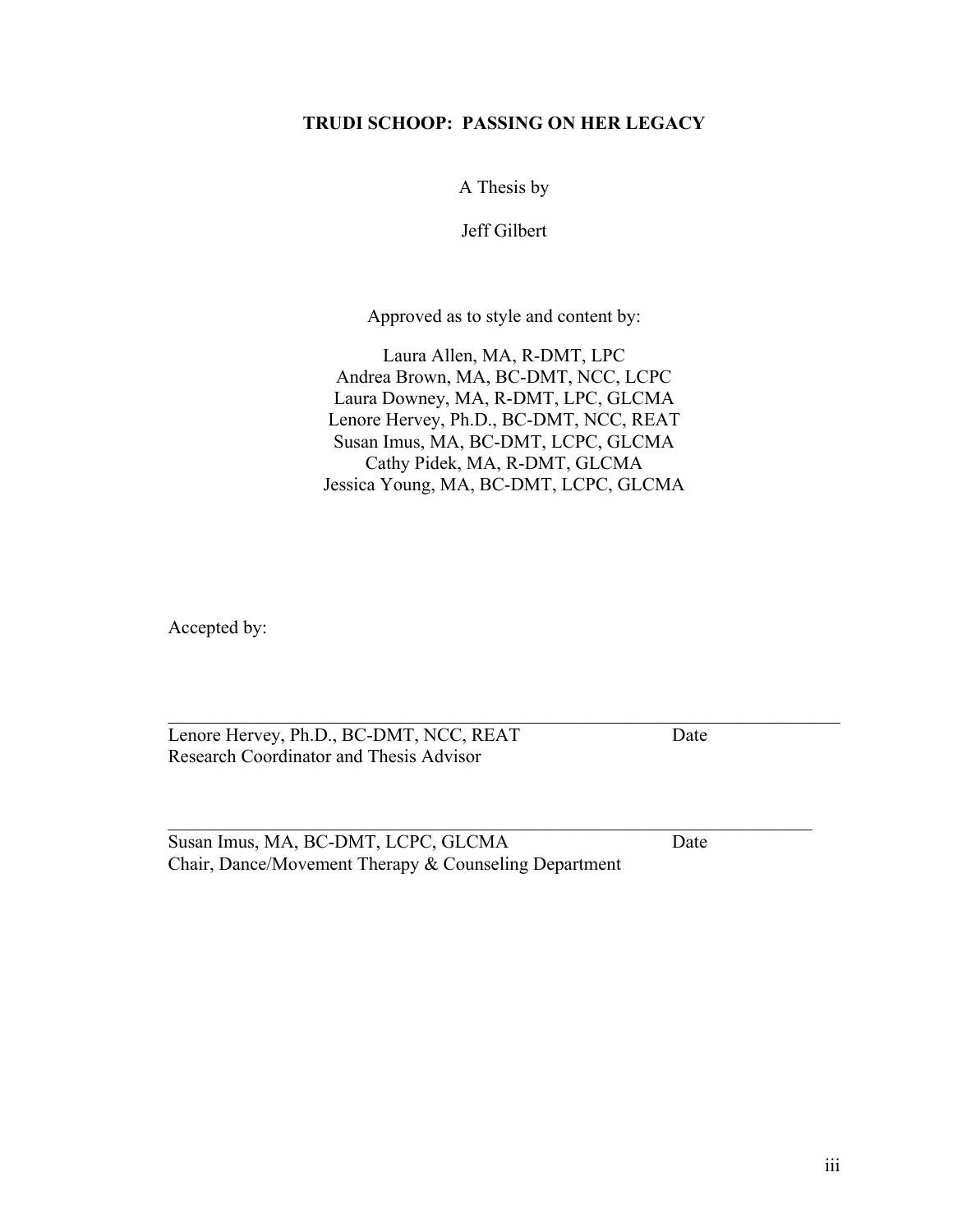#### Abstract

The purpose of this thesis project was to create a documentary style recording of a panel of dance/movement therapy professionals talking about their work with, or study of, noted dance/movement therapy pioneer Trudi Schoop at a workshop during the 2009 American Dance Therapy Association (ADTA) Conference. My research questions for the panel and its audience were: "What were the qualities about Trudi Schoop that so many people appreciated about her (what was that light)?" "What did she do to cultivate those qualities?" and "How did she pass that on to others?" (Results in Appendix C).

The audience was invited to participate with questions, comments, and their own stories about their interactions with Schoop. Additionally, audience members assisted by synthesizing the information from the workshop on a questionnaire about Schoop (the above questions). This research takes a deeper look at how Schoop was developing and using these traits, and then distills that information down to a useful summary. Findings that expand the current literature on Schoop include the panel and the audience's emotional connection to Schoop as seen in the video, Dr. Chodorow's notes of her sessions with Schoop (Appendix B), and the questionnaires from the audience.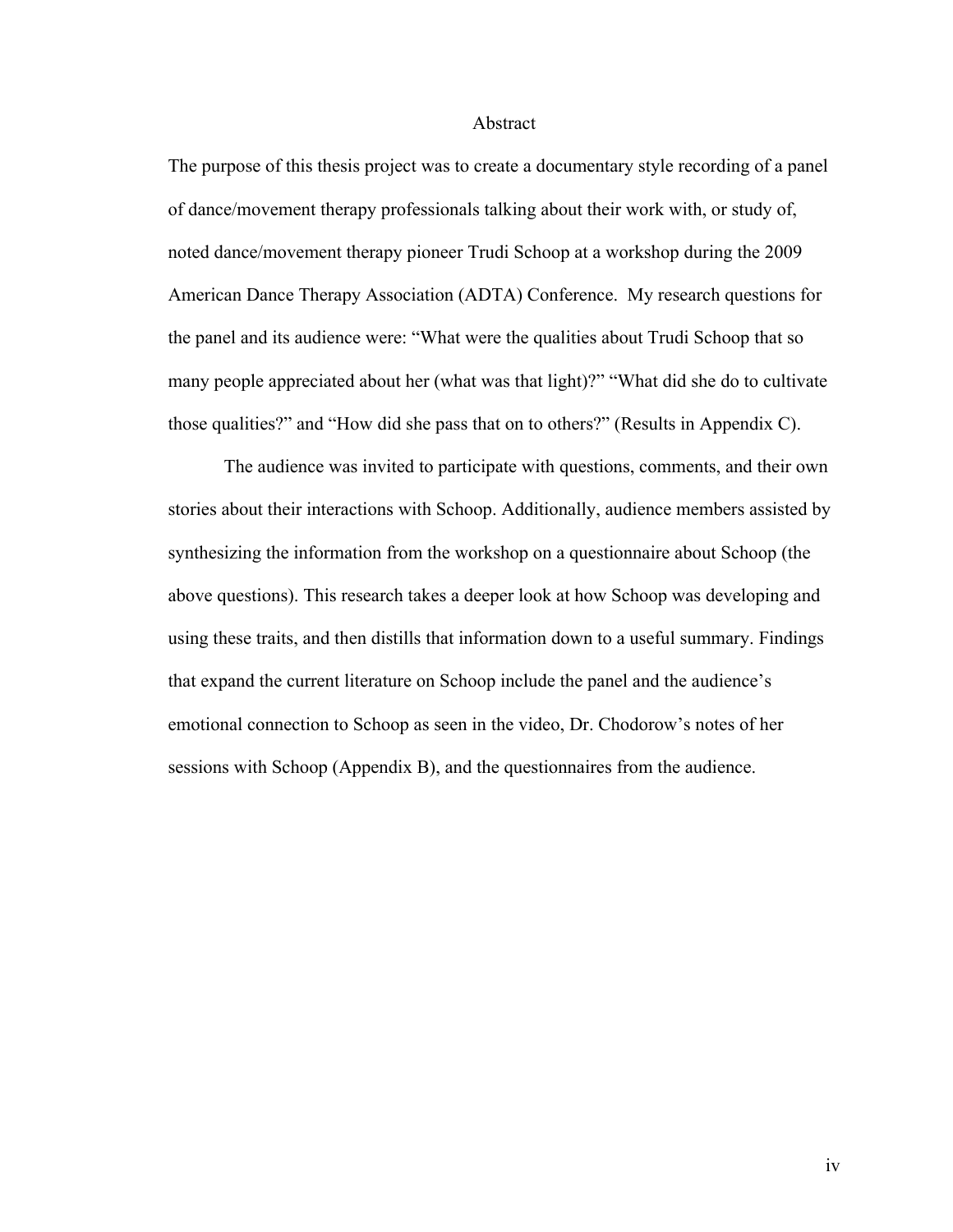### **Acknowledgments**

My deepest thanks to the panel members Dr. Cynthia F. Berrol, Sharon Chaiklin, Susan D. Imus, Dr. Tina Stromsted, and Therese Adams Young, and to all the people who shared their stories about Trudi Schoop, and to Dr. Joan Chodorow whose warmth and generosity helped make this project a joy. My appreciation to Dr. Lenore Hervey whose gift of balancing flexibility with directness helped me stay connected to my vision and joy while challenging me to move outside my comfort zone and create a better product. And last but not least my heartfelt gratitude to Trudi Schoop and the body of work she left behind. It has been an incredible gift to see how many lives she touched and to see how profoundly she influenced people. She truly left behind a wake of goodness.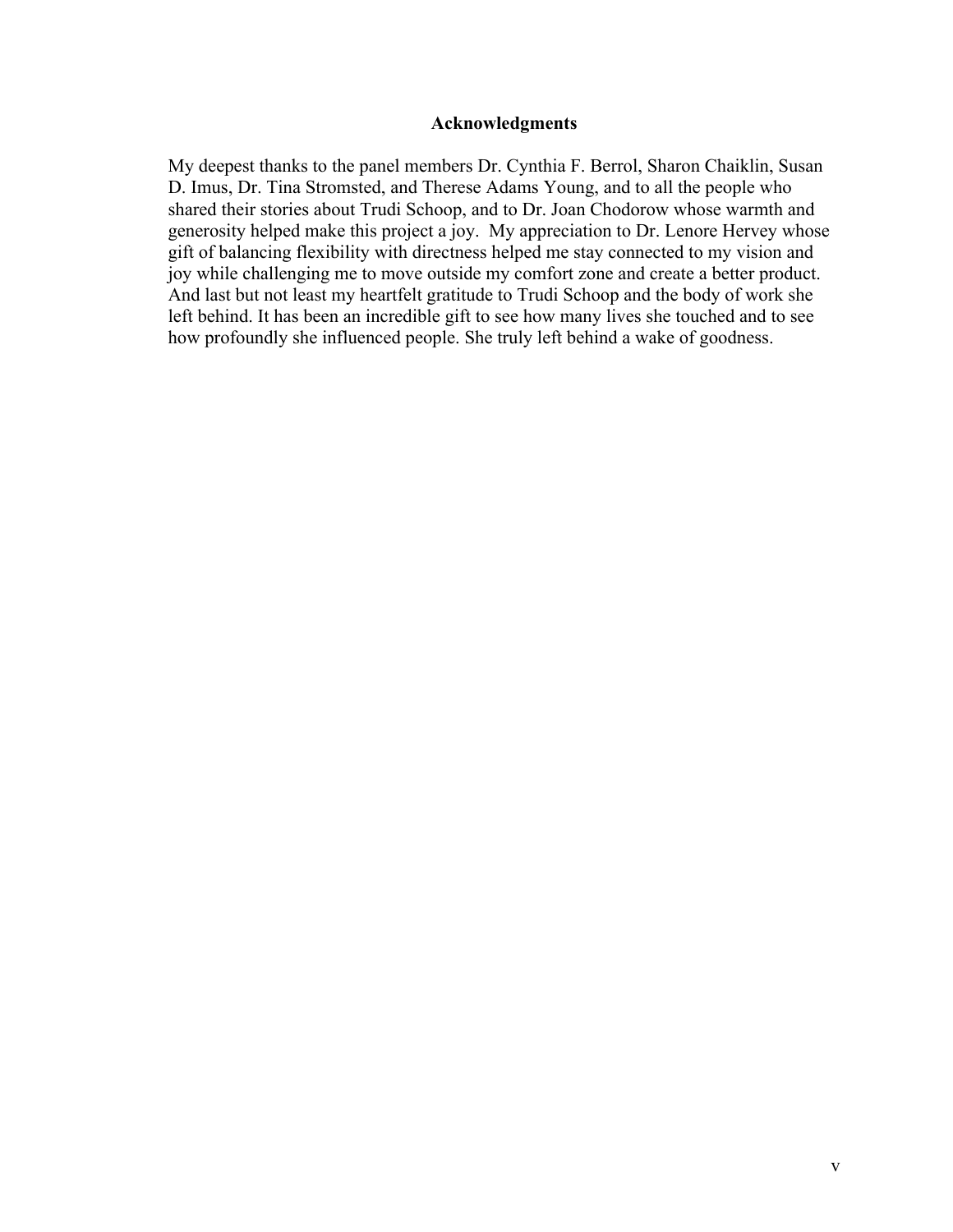## **Table of Contents**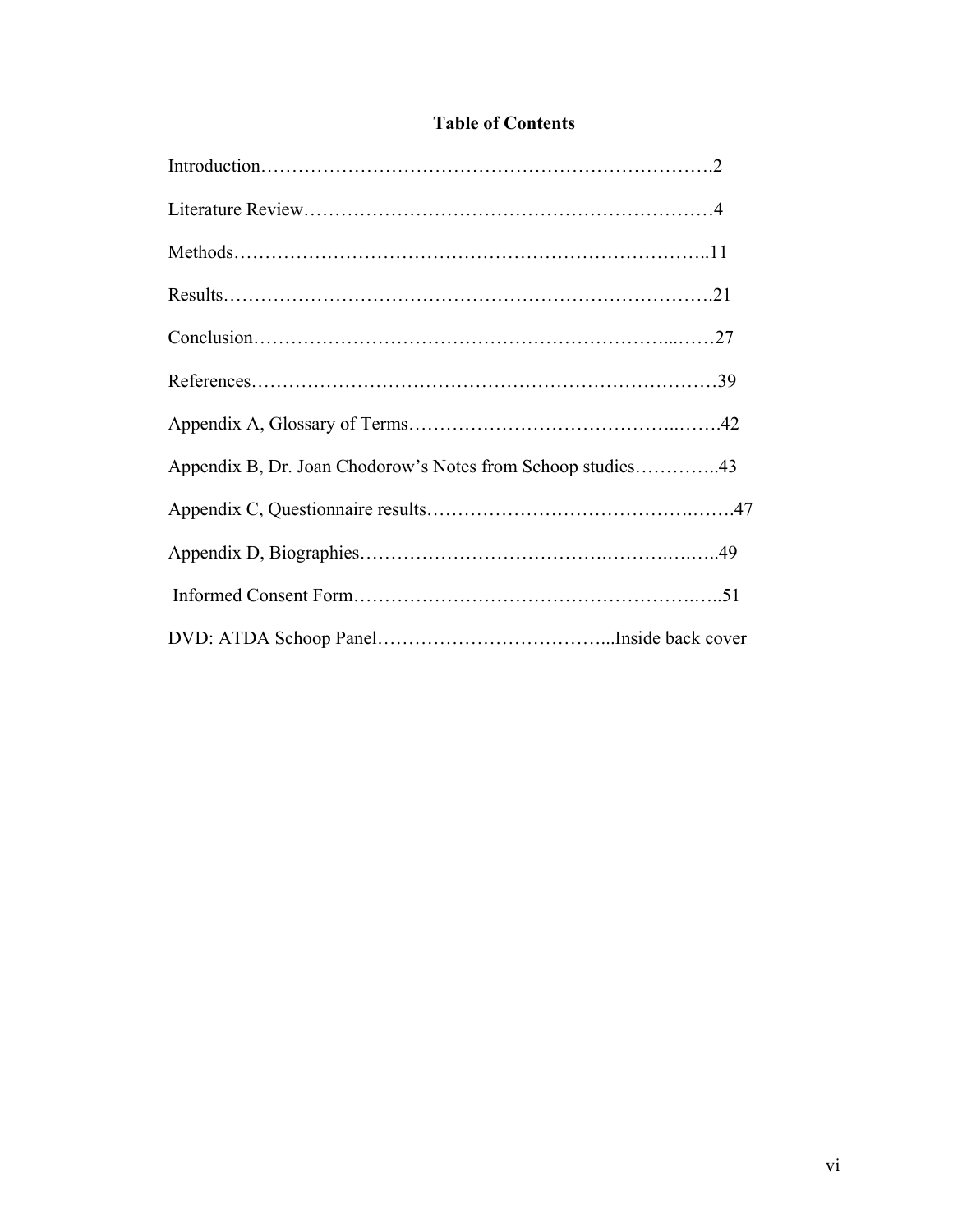#### Introduction

I have worked in a number of professional positions. I'm fascinated by life choices and paths. I have at times watched myself grow progressively deader to the world, and other times I've watched myself open, connect, and delight in life. In one particular time of deadening I was working for a large multinational company and I vividly recall a conversation of two fellow employees as we rode the elegant chrome elevators up to our floor, "You're kidding! They let Steve from Information Technology go? Damn, he was the sanest one there. I can't stand it here," and his friend looked at him and said "What are you going to do? I got the kids and the mortgage..." The elevator doors opened, and we went about another day. I was doing things that weren't horrible at work, but I didn't feel good about what I was doing. I knew that each day I was leaving the planet just a little worse than I found it and the only thing I could cling to was the thought, "everyone else is doing it, I've got to pay my bills." However, I was also getting more involved in meditation and yoga outside of work and I was waking up. I could no longer stand the pain and discomfort of doing things that didn't feel right at work. This thesis project is about joy, living and loving fully, opening to all parts of ourselves, being of service, and living with integrity. "I think we are very unhappy human beings…I think when you move you become involved and you learn to love yourself. When you love yourself you love life, you love others, you love!" (Schoop in Wallock, 1983, p. 6)

My personal motivation for doing this research was to find out more about joy, humor, spontaneity, and interpersonal relationships as they related to Schoop's work. Although I had used a number of tools and techniques for my own personal growth and made many changes, I really appreciated what I'd read and heard from others about

vii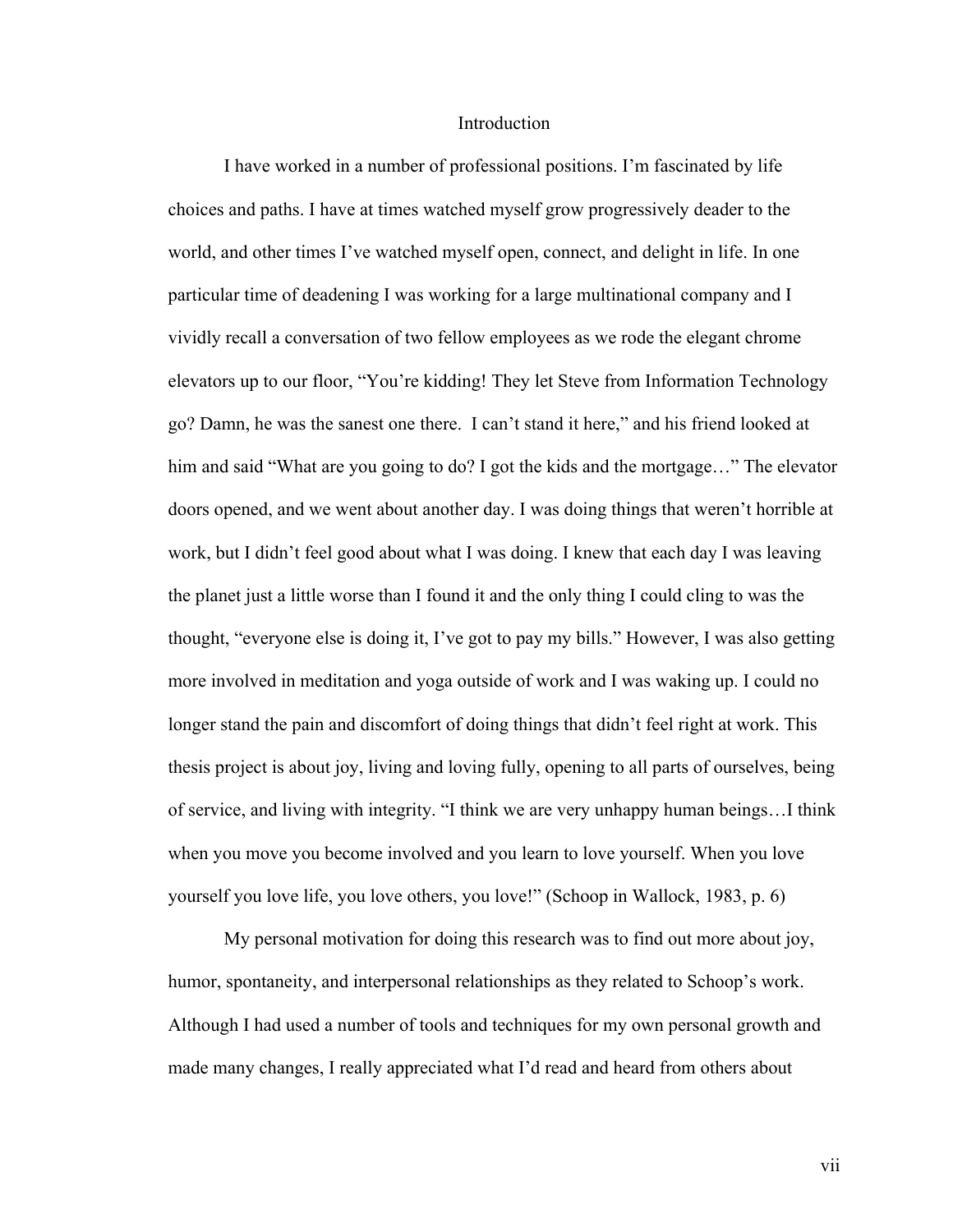Schoop and her sense of joy and wonder. In a sense this was a study on what appeared to be Schoop's positive way of engaging the world. I first encountered Schoop in a picture in Fran Levy's book *Dance Movement Therapy: A Healing Art*. I had a palpable feeling of joy looking at the picture and wanted to know more about Schoop. It seemed like she had this light about her. After that, for a class project I chose Schoop to learn more about and had the good fortune to interview Dr. Joan Chodorow, one of Schoop's foremost students and a leader in the field of dance/movement therapy and counceling, over the phone and found out more about her work with Schoop. I love Dr. Chodorow's quote, "By being who she was Trudi invited others to be themselves" (2006, p. 2). Dr. Chodorow also said of Schoop, "I couldn't be who I am without her" (2007). These comments are in keeping with how I have heard others speak of Schoop.

After my interview with Dr. Chodorow, in a class exercise where my dance/movement therapy classmates and I had the opportunity to lead each other through experientials, I led the class through one of Schoop's techniques of trying on different parent's movements, and seeing what could be learned from that. I also did this experiential myself before this class. My classmates and I found this to be an extremely illuminating experiential and learned a great deal. It was from the feeling of joy I had from looking at the picture of Schoop, my interview with Dr. Chodorow and the love she had for Schoop, and the rewarding experience I had trying out and then facilitating Schoop's experiential that I chose to learn more about Schoop. As there was not much personal information about her, I chose to do interviews and set up a panel of her students and others interested in her to talk about their work with her for my thesis. The same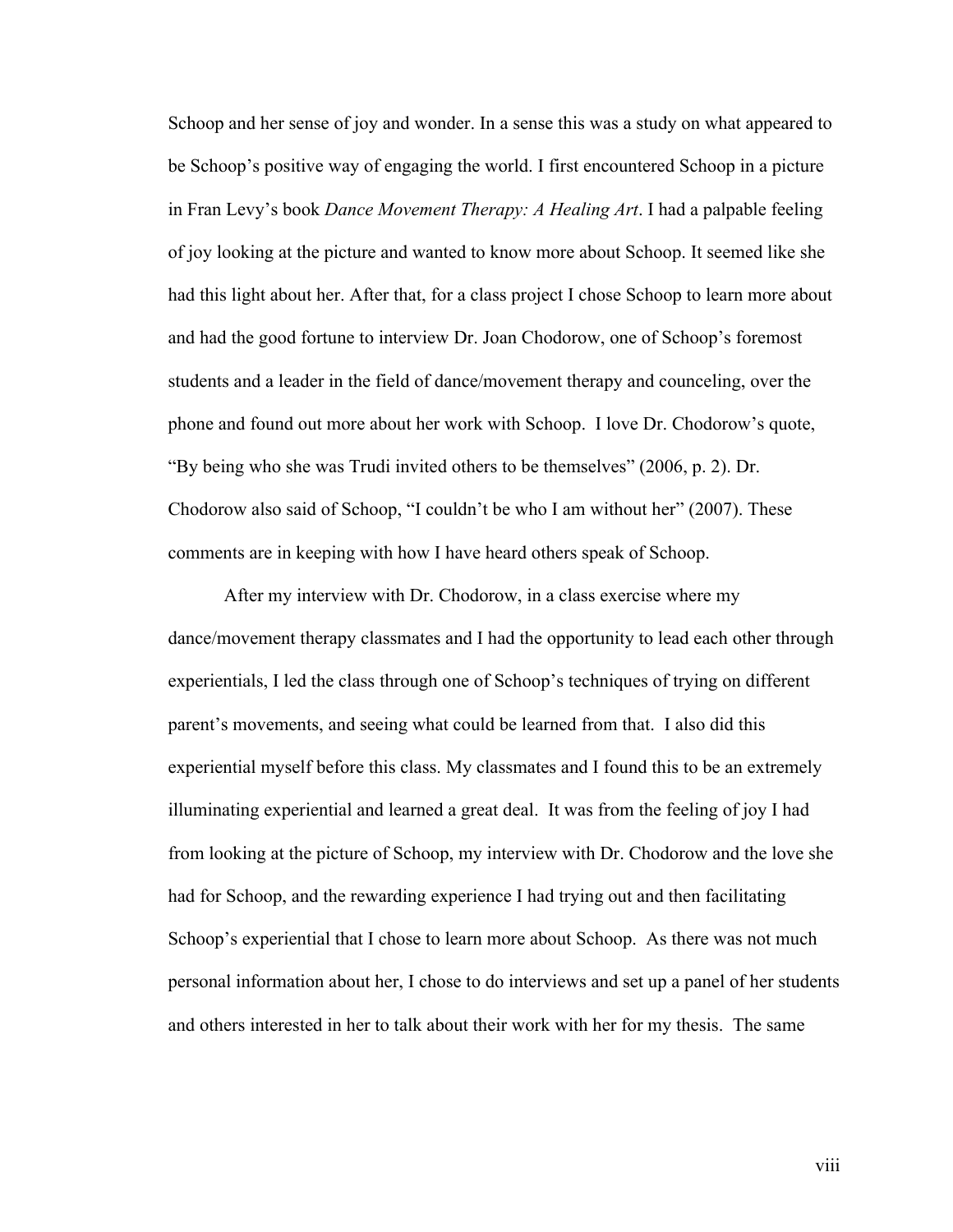way one can learn about the "appleness of an apple" I wanted to learn about the "Schoopness of Schoop."

The purpose of my thesis project was to create a documentary style recording of a panel of dance/movement therapy professionals talking about their work with, or study of, noted dance/movement therapy pioneer Trudi Schoop. The panel took place at a workshop during the 2009 American Dance Therapy Association (ADTA) Conference. I also invited the audience of the workshop to participate with questions, comments, and their own stories about their interactions with Schoop. Additionally, I had audience members assist with synthesizing the information from the workshop by filling out questionnaires about Schoop. My research questions for the panel and workshop audience were: "What were the qualities about Trudi Schoop that so many people appreciated about her (what was that light)?" "What did she do to cultivate those qualities?" and "How did she pass that on to others?" (Results in Appendix C). The literature I reviewed often talked about Schoop's sense of humor, spontaneity and authenticity (Chodorow, 2006, p. 2). With my research I take a deeper look at how Schoop was developing and using these traits, and then distill that information down to a useful summary.

This research can be of value to dance/movement therapists and also the general population. It will offer dance/movement therapists a window into one of their founders and a few of her students, who collectively have many years of experience as dance/movement therapists. It also describes ways people can move towards health, based on Schoop's methods. There are many therapies that address removing negative patterns, and some that help address moving toward positive patterns, but not many that address joy and spontaneity the way Schoop's work does.

ix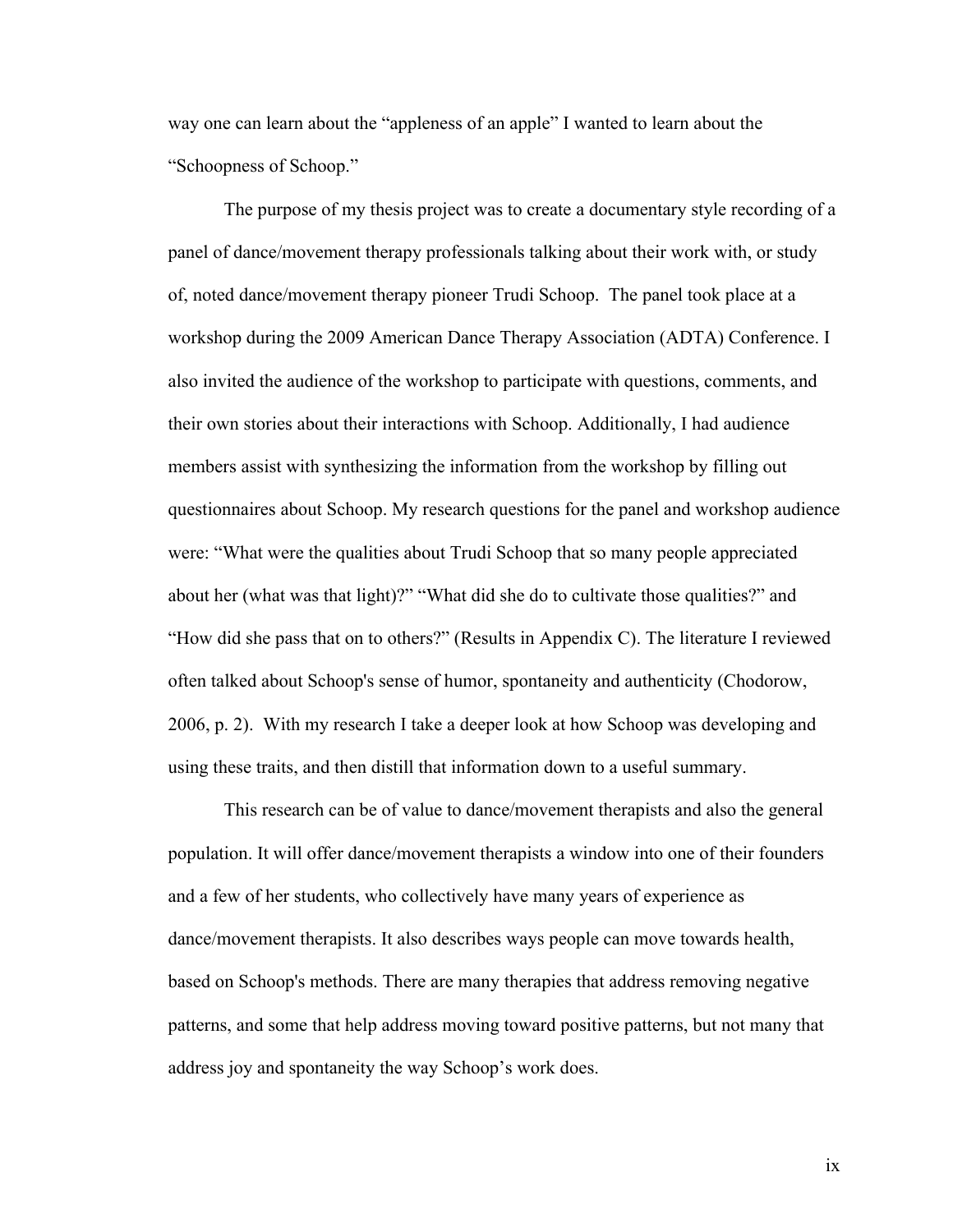#### Literature Review

I have seen people light up when they talk about Schoop, and I have read wonderful things written about her in the literature, describing her sense of humor, joyfulness, and ability to be present in the moment (These can be witnessed in Claudia Wilke's 1991 documentary about Schoop, *Come Dance With Me*.). My interest was in breaking down what it was about Schoop that people connected with so deeply, what Schoop did to cultivate those qualities, and how she passed that on to her students. This is a fairly exhaustive review of the literature on Schoop. There were only three other articles that I knew about that I did not include in my literature review because I was unable to obtain them without extensive effort and they did not seem as relevant to my work. As I mentioned in my introduction there is not a lot of literature on Schoop. That is one of the reasons I chose to do my thesis project on her, so I could learn more, and share that with others. Below is a look at what little literature there is on Schoop and I go briefly into Schoop's personal background, her theories, her methods, and how she used body-centered healing in her work.

#### *Body-Centered Healing*

We know how Schoop used dance to heal herself (Schoop in Wallock, 1983). Schoop said in her interview with Wallock:

If I am absolutely open about it, I think I had a long period of being like a schizophrenic. I didn't talk about my praying [compulsive behavior] with anybody, because I sensed that they wouldn't understand what I was doing. All the others, my brothers and sisters were quite happy. Then I began to dance. That was very strange. We had a big front room with a record player. And I loved this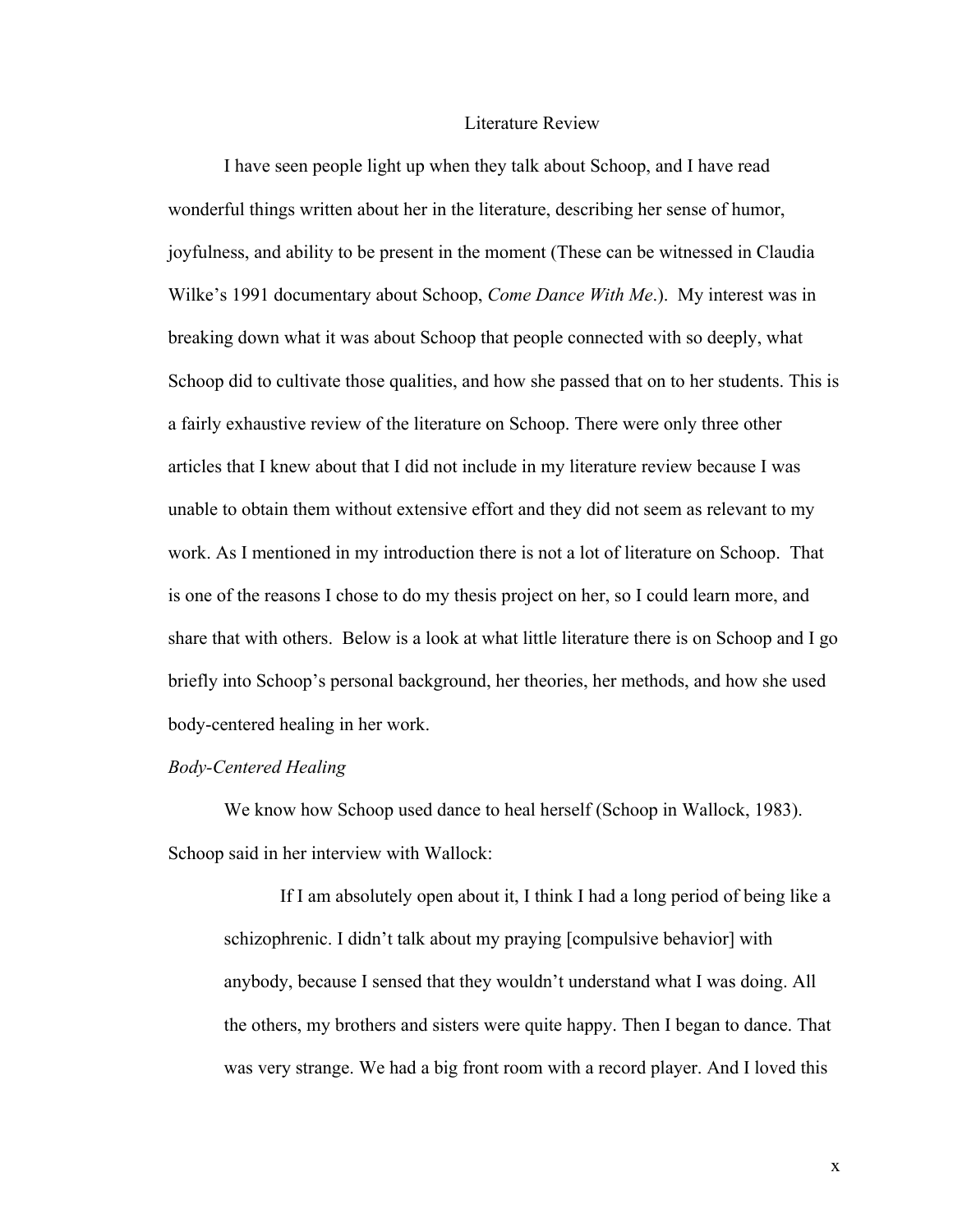record player. There were lots of records. I began to dance. I danced…I closed the door. Nobody could come in. I danced and danced and improvised. I danced flowers, I danced birds, clouds, danced like the trees and like the corn in the fields. I danced all the things I saw. (p. 8)

Schoop also goes on in the Wallock interview to talk more about her beliefs and theories, and discusses more of her background starting a dance troupe and growing up in Switzerland. Schoop discussed her cosmological beliefs in "Motion and emotion," a talk she gave in 1978 that was later published in the *American Journal of Dance Therapy* (2000). In this talk Schoop described her belief that we have two levels of experience. The first level is the "*Ur*" experience, Schoop began her talk explaining the *ur* experience, quoted below:

… a German word. The closest translation I can find in English are such terms as "cosmic," "universal," and "transcendent." The *ur* principle denotes the eternal, ongoing process of cosmic order and harmony. It describes *energy*: the vital force which keeps the whole universal complex on the move. From the microcosm of the atom to the magnitude of the great, whirling bodies of matter in our heavens and beyond, there exists the ceaseless life-force of the *ur* energy. *Ur* also describes *time*: time without beginning, time without end- time that continues its ongoing, rhythmic flow for no reason that we can comprehend, except to continue. *Ur* describes *space*: limitless extensions of space, existing without boundaries, far beyond the familiar stars, planets, sun, and moon of our galaxy – into regions inconceivable. We humans, by the very nature of the evolutionary process, are linked to the *ur* energy, the *ur* time-flow, the *ur* space. We are,

xi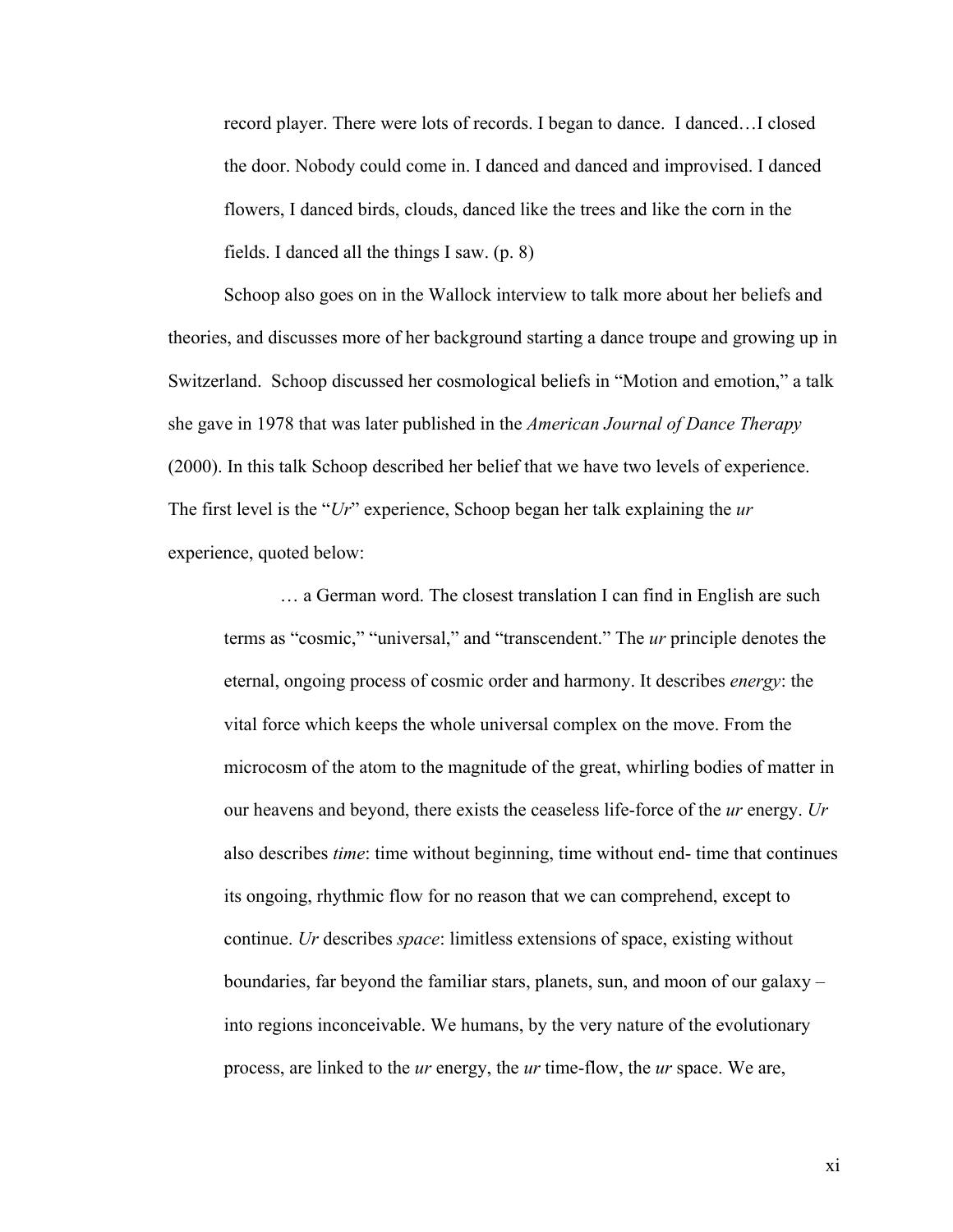indeed, a certain species of living matter conjured up by the combined *ur* forces. The *ur*- incomprehensible as it is – is therefore the primordial portion in each one of us. Without the *ur*, there would be not life at all. (p. 91)

In contrast to the timeless, limitless *ur* level (or track) of experience there is also a second level of people's experience of reality on this earth. This second level is the very human, time-limited, space-limited, energy-limited, experience, and the intense challenges of daily living it entails. Schoop wrote, "and here is where I think dance enters the picture of the double-track experience I have drawn. I think dance expresses both spheres of awareness" (2000, p. 93).

Looking at Schoop's cosmological beliefs is important in that it begins to give us a possible understanding of how Schoop was able to move so fully into her emotions and help others do so, to experience what might be considered the challenges of living on this earth, but to hold this inside a container of connecting with a deeper, universal, spiritual knowing.

It is possible that her ability to integrate her experiences combined with her connection to a deeper source played a role in her sense of joy and aliveness. In Schoop's quest to become a more whole person, "to encompass the complete range of every feeling, action, and thought - from the least to the most, from the smallest to the largest", (2000, p. 94) she helped people do the same.

In her own book, *Won't You Join the Dance?* (Schoop & Mitchell, 1974), Schoop also wrote about her first experiences with dance and how healing those were for her, and how she learned to communicate through movement, and work through emotional challenges with dance. It is also interesting in this book to read her stories of how she

xii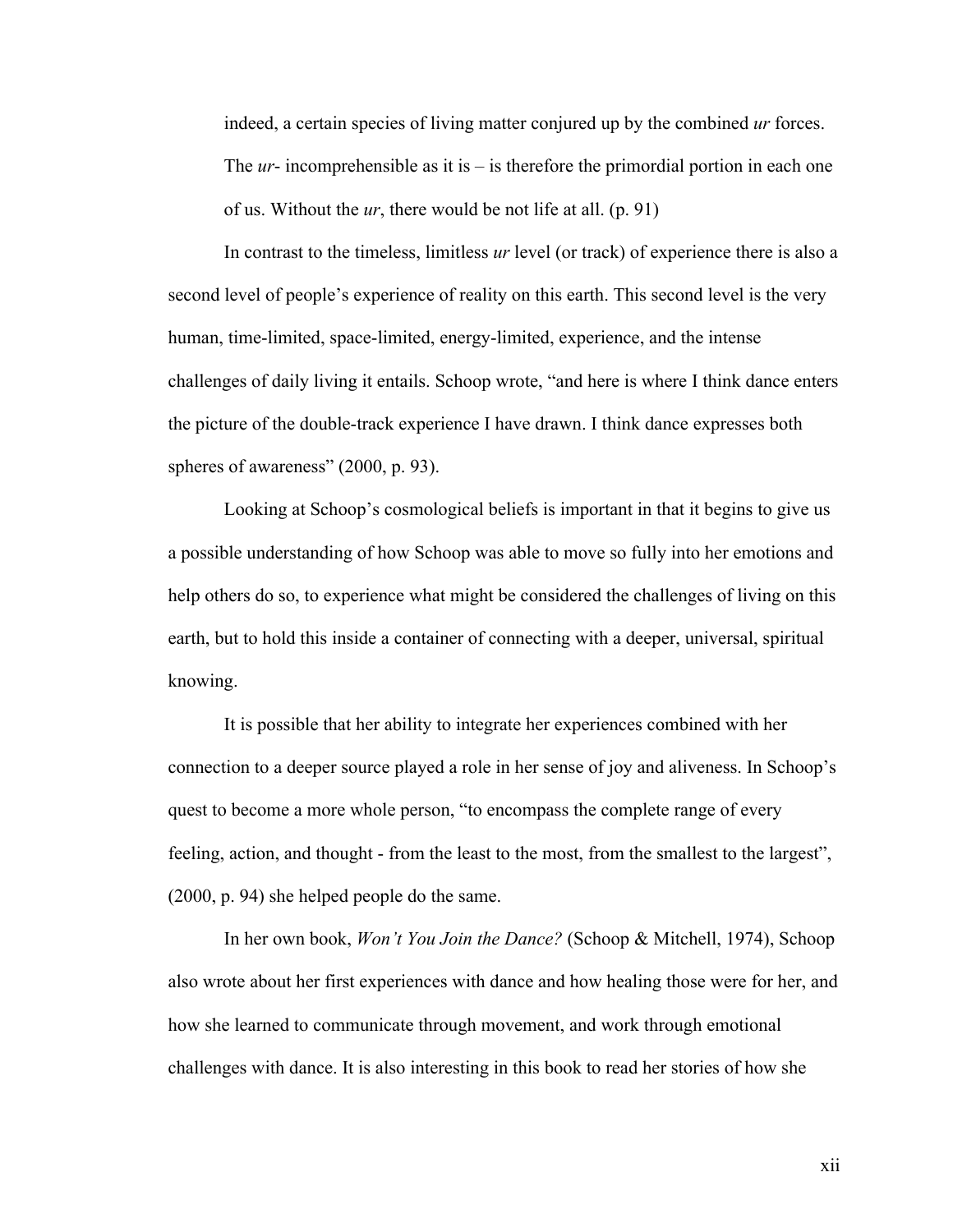began as a dance therapist, and her trying different courses of treatment, and her success and failures.

#### *Schoop's Theories*

Wallock's interview (1983) with Schoop gives us an example of some of Schoop's other theories on life. Schoop said:

I think most people are not really deeply involved in life. They look at life. They live, they drink their coffee in the morning, they earn money, they buy a dress; but, I think there are not many people who really feel they are living, that they have one chance to live, to see, to smell, to touch with all their senses. I think most people are bored and afraid. The more I teach, the more I realize I would like to involve the human being in life – in suffering as well as in beauty and harmony. I think we would be happier. I think we are very unhappy human beings…I think when you move you become involved and you learn to love yourself. When you love yourself you love life, you love others, you love! (p. 6) Schoop continues:

I think basically it's about being able to say yes to life. I believe that all people have a right to be here, and that being here has an important reason. I would really like to make people believe that. And I also believe that to dance is wonderful; with movement you change the chemistry of your body. I'm absolutely sure...If you dance you include the whole human being, not just the intellect. (p. 12)

These views were reinforced in Claudia Wilke's 1993 documentary *The Conquest of Emptiness: Encounter with Trudi Schoop*. In this film, which includes an interview of Schoop, Schoop talked about how people do not walk fully committed, part of them may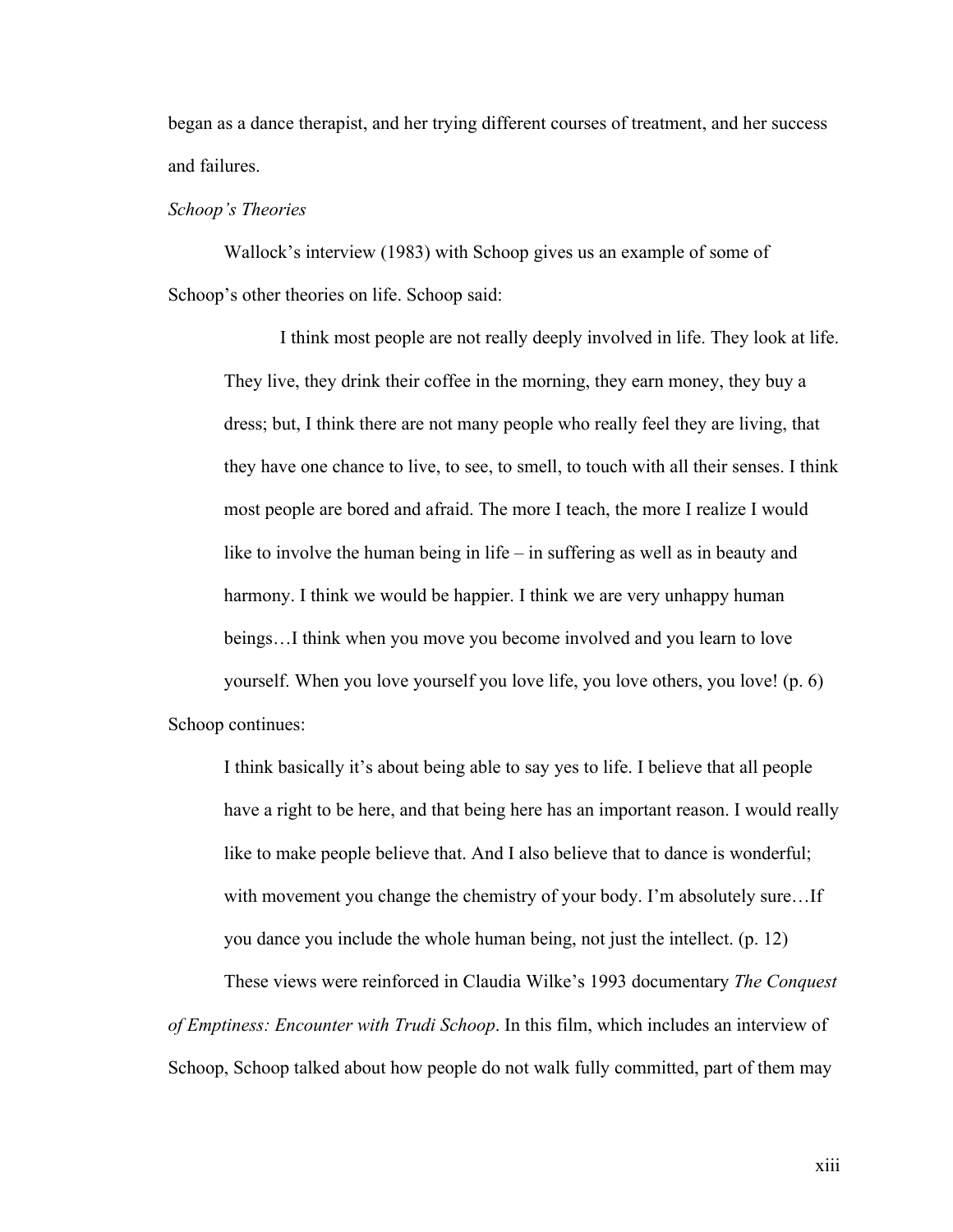be going forward and part holding back, and how often they are only partially engaged in life. She leans into the camera and with full gusto says there are very few people who walk fully integrated, and then she leans back and smiles, waves her hand, and says, "and that's okay too."

In *Come Dance with Me* (1991) Wilke takes a longer look at Schoop facilitating groups of people with schizophrenia. This documentary offers incredible insight into how Schoop interacts with clients, and her powerful presence. During this footage we see how Schoop applies the theories she has previously written about.

#### *Personal Background*

Another source about Schoop's life is Therese Adams Young's master's thesis *Trudi Schoop- From Dance Mime to Dance Therapy* (1986). Young did a number of personal interviews with Schoop and researched her background. Young wrote about Schoop's political satire about the Third Reich while she lived in Switzerland during WWII. Young also included information about the progression of Schoop's career such as her early instructors and her first dance troupe.

Another source to read an overview of Schoop and her work is Sharon Chaiklin's write up of Schoop in National Biography (2002). She gives a brief look at where Schoop was raised and the progression of her career.

#### *Schoop's Methods*

The best sources for specific methods Schoop used with clients are in Dr. Chodorow's book *Dance Movement Therapy and Depth Psychology* (1991), Dr. Fran Levy's book *Dance Movement Therapy: A Healing Art* (1992), and Schoop and Peggy Mitchell's book *Won't You Join the Dance* (1974).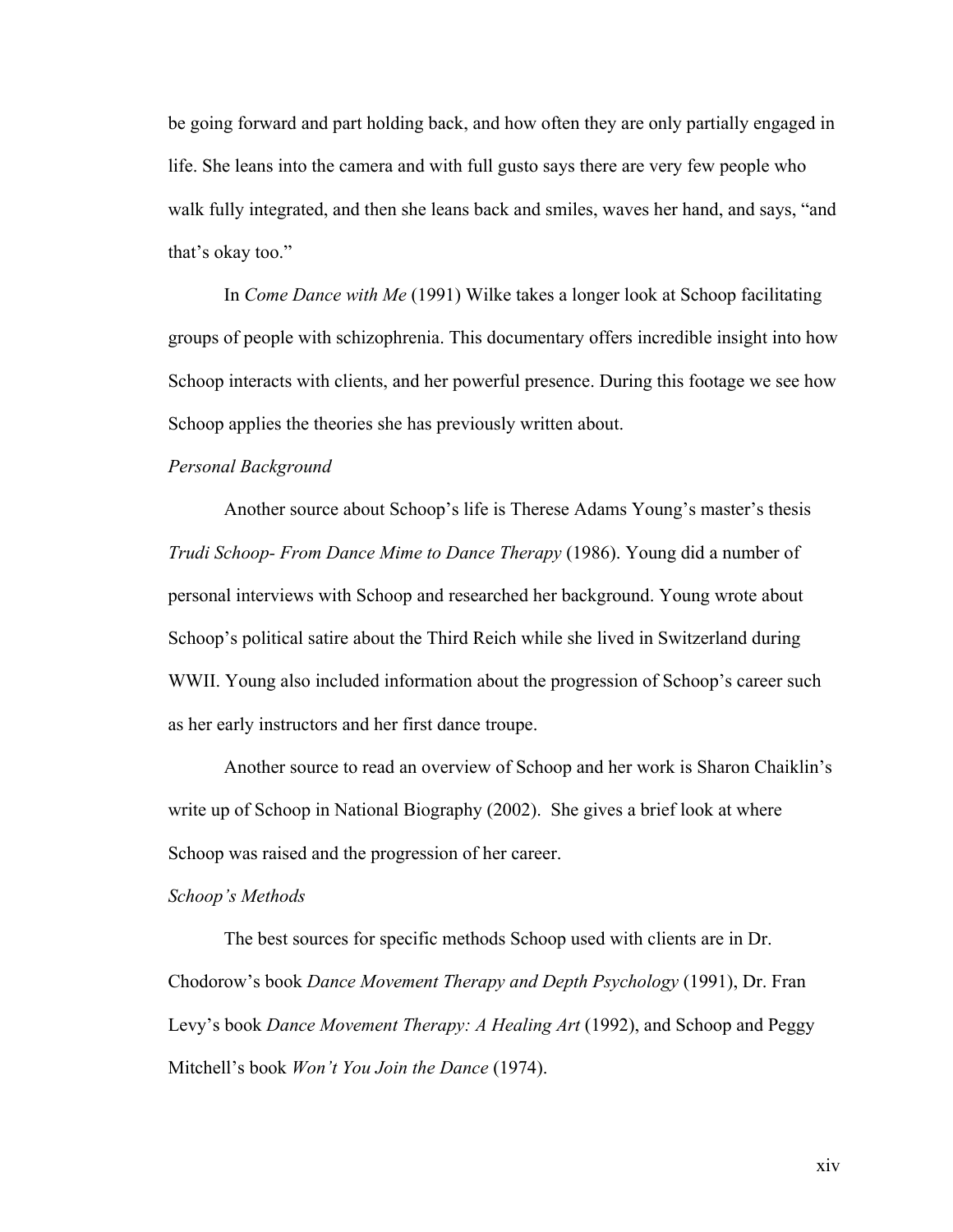In Dr. Chodorow's book she gives some extremely interesting methods from Schoop. She wrote about how Schoop was fascinated by every aspect of human expression. Schoop would get her students and patients, where appropriate, to try on every kind of movement, including the ways friends and family walked. She would also have them exaggerate movements, bring awareness to parts they liked about their bodies and dislike, and move how they thought their parents would like and dislike. Schoop had people foster congruence between intention and action. If they were indecisive every part of their body should participate in expressing that. They would also work on committing fully to movement. Schoop placed a very high value on clarity of expression. A further look at some of the methods and tools Schoop used is in Appendix B where Dr. Chodorow has very graciously agreed to let me include her notes of studying with Schoop (2001, 2006). I find they expand on the ones Dr. Chodorow included in her book, give more detail then I have found in other sources, and are invaluable.

In Levy's book she wrote about how Schoop thought that due to societal views parts of a person needed to go undercover. She quoted Schoop, "When I am intensely present in all my multifaceted totality, I feel that I am in balance. Thus, my approach to my work becomes an "attitude" rather than a "treatment"" (1992, p. 62). She also further described how Schoop would include improvisation, but she "stayed in this mode only long enough to bring out new personalized material. As this material surfaced, Schoop helped patients to organize their new experiences through movement 'performances,' that is, the planned reproduction and repetition of movement themes" (p. 64).

Of course Schoop's own book (Schoop & Mitchell, 1974) gives a thorough look at her theoretical frameworks and some of the methods she used with patients. She wrote

xv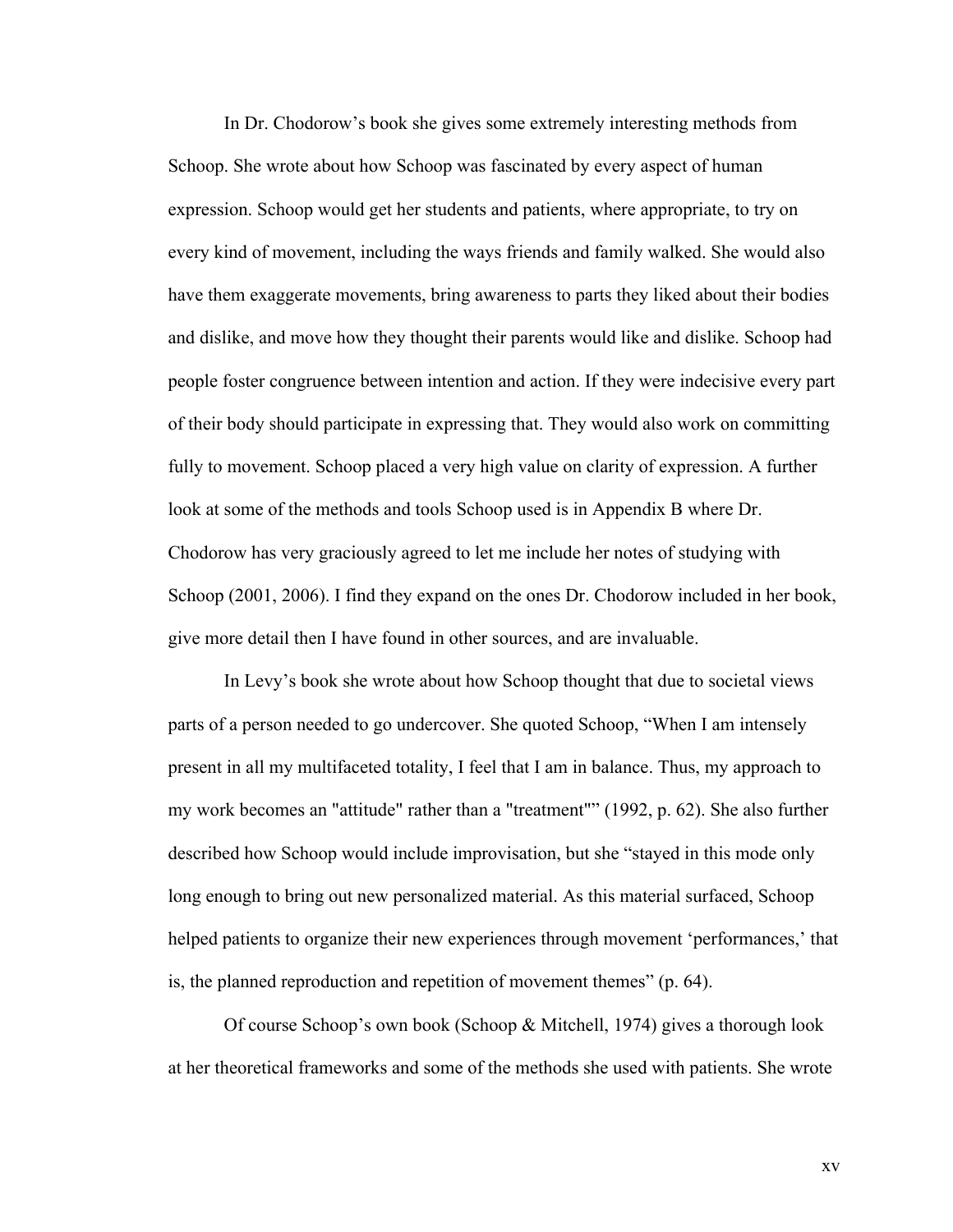about the importance of humor, working with fantasy, working with rhythmic activity, and the importance of flexibility. She again covered the importance of working with conflicting emotions and helping clients exaggerate them to bring awareness to them.

Over all, these sources give a good view of Schoop's beliefs and how she taught. From these sources we see the beliefs and methods Schoop used to help herself and others become healthier. Some of the sources also describe the joy, love and humor she brought into her personal and professional relationships. However, what was missing from the literature was a deeper look at how she lived as a person outside her work, a deeper look at how she affected others and dance/movement therapy in the beginning of a young field, and a deeper look at what qualities people found so personable about her and attracted people to her. It is these things I sought to address with my thesis project.

As I mentioned, there was not an abundance of literature about Schoop. Again, that's one of the reasons I sought more information about her from interviews. There was also not a lot written about her after she passed away in 1999, and I wanted to know as much as possible about her, and not just what was in print.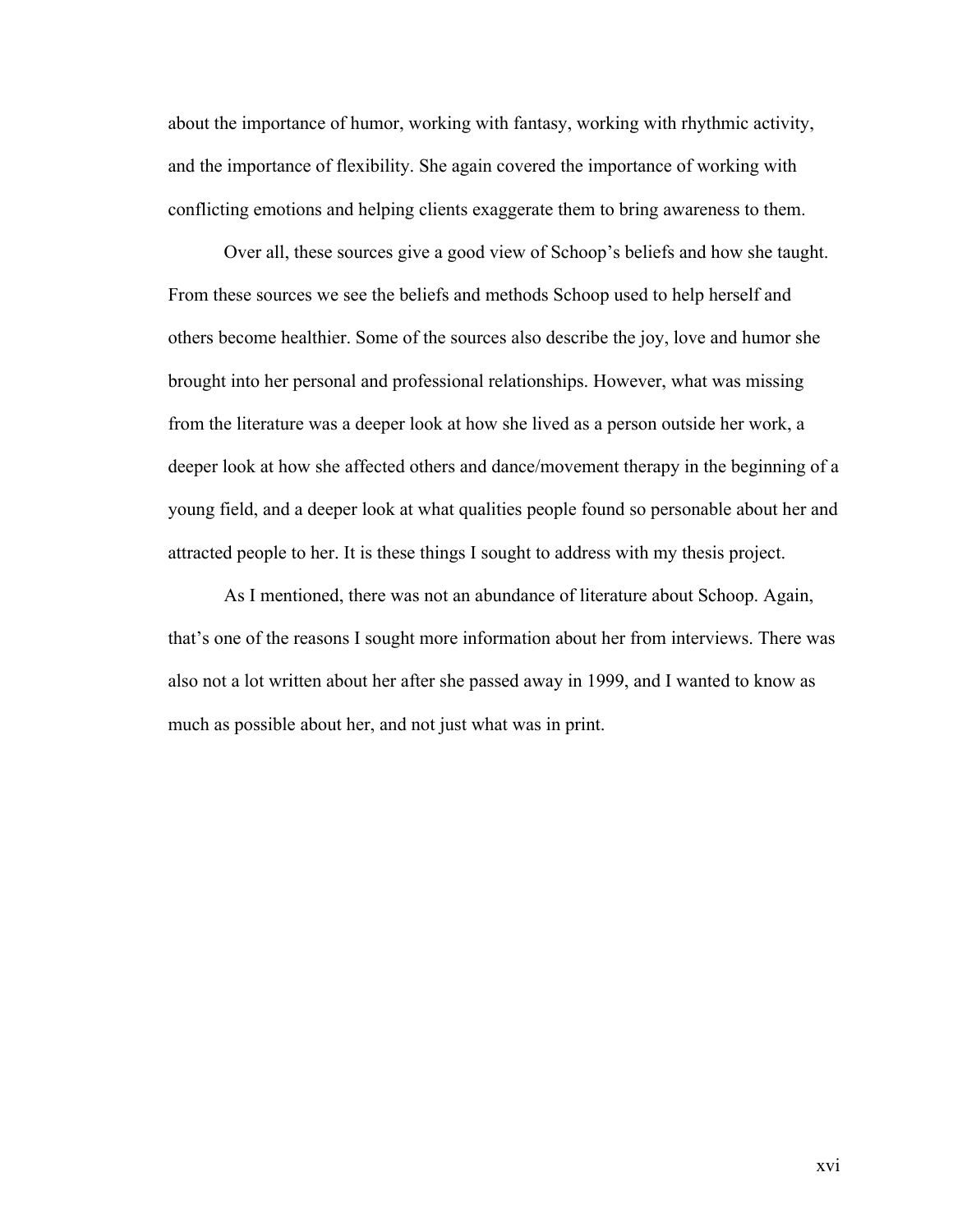Methods

For my thesis project I arranged a panel of people to talk about their work with, or studies of Schoop, in a workshop at the 2009 American Dance Therapy Association (ADTA) Conference, in Portland, Oregon. The panel was comprised of five people: Dr. Cynthia Berrol, Sharon Chaiklin, Dr. Tina Stromsted, Susan Imus, and Therese Adams Young (Dr. Chodorow was initially scheduled to sit on the panel but was unable to make the conference for personal reasons) (See Appendix D, biographies). I conducted individual personal interviews over the phone with all of the panel members except Dr. Stomsted before the workshop to get a basis of information. By doing these interviews I received more information on Schoop, and I was able to discuss with panel members what we thought would be most important to share at the conference.

I began the workshop with introductions and an explanation of my research questions: "What were the qualities about Trudi Schoop that so many people appreciated about her (what was that light)?" "What did she do to cultivate those qualities?" and "How did she pass that on to others?" The panel members then talked for 5 minutes each about their experiences of Schoop. Then we showed the documentary *The Conquest of Emptiness* (Wilke, 1994), followed by audience questions, comments, and stories about people's experiences with Schoop. Audience members were also given questionnaires with the above research questions, to hand in after the workshop. Both the panel introductions and the discussion afterward were videotaped. The intention in recording the workshop was so that other people and future generations could share in the personal stories people had of their experiences with Schoop. I wanted to capture the emotion and aliveness of these stories on a DVD.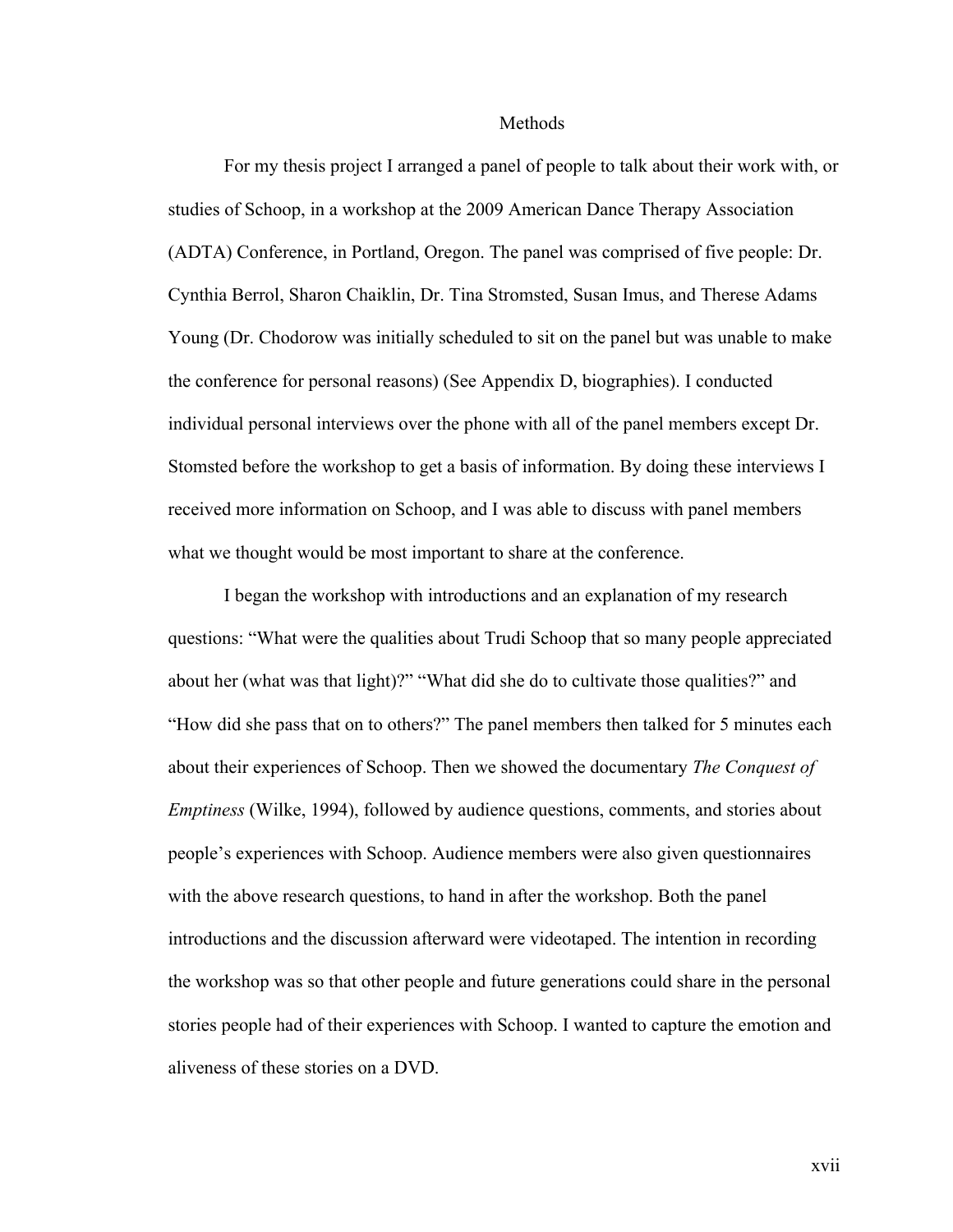This qualitative methodology served me well personally and clinically. My background prior to dance/movement therapy training was more in logic and business. My growing edge was and continues to be letting go of some formality, and opening up to more humanity (not that they are mutually exclusive). Thus, as I studied Schoop and her characteristics of warmth and strong interpersonal connection, it seemed only fitting to use a style of research that dealt with interpersonal connection. This worked hand in hand with my humanistic theoretical framework, which involves the experiences of people, down plays pathology and focuses on the healthy aspects of individuals. The data collected and presented here is comprised of the recording of the workshop, and a summary of individual interviews, the panel and subsequent discussion from the workshop, and the results from the questionnaires. I used snowball sampling (see glossary of terms), beginning with Dr. Chodorow, who agreed to be interviewed about her work with Schoop. Additionally, since Dr. Chodorow knew Schoop well, I asked her who else could be on the panel I was planning, and she identified the other members.

A chronological progression of this project follows:

### *October 2007*

I presented a class project on Trudi Schoop. I saw a picture of her leading a group dancing and had a palpable feeling of joy and I wanted to know more. I did a phone interview with Dr. Chodorow, and I was deeply touched by how Schoop impacted her, and I also learned a lot more about Schoop. From Chodorow I learned more details and understood more fully how dangerous it was for Schoop to be in Switzerland in World War II in a cabaret that performed political satire about Hitler. Dr. Chodorow also later pointed out that Schoop was born in 1903 and was a young girl when the first world war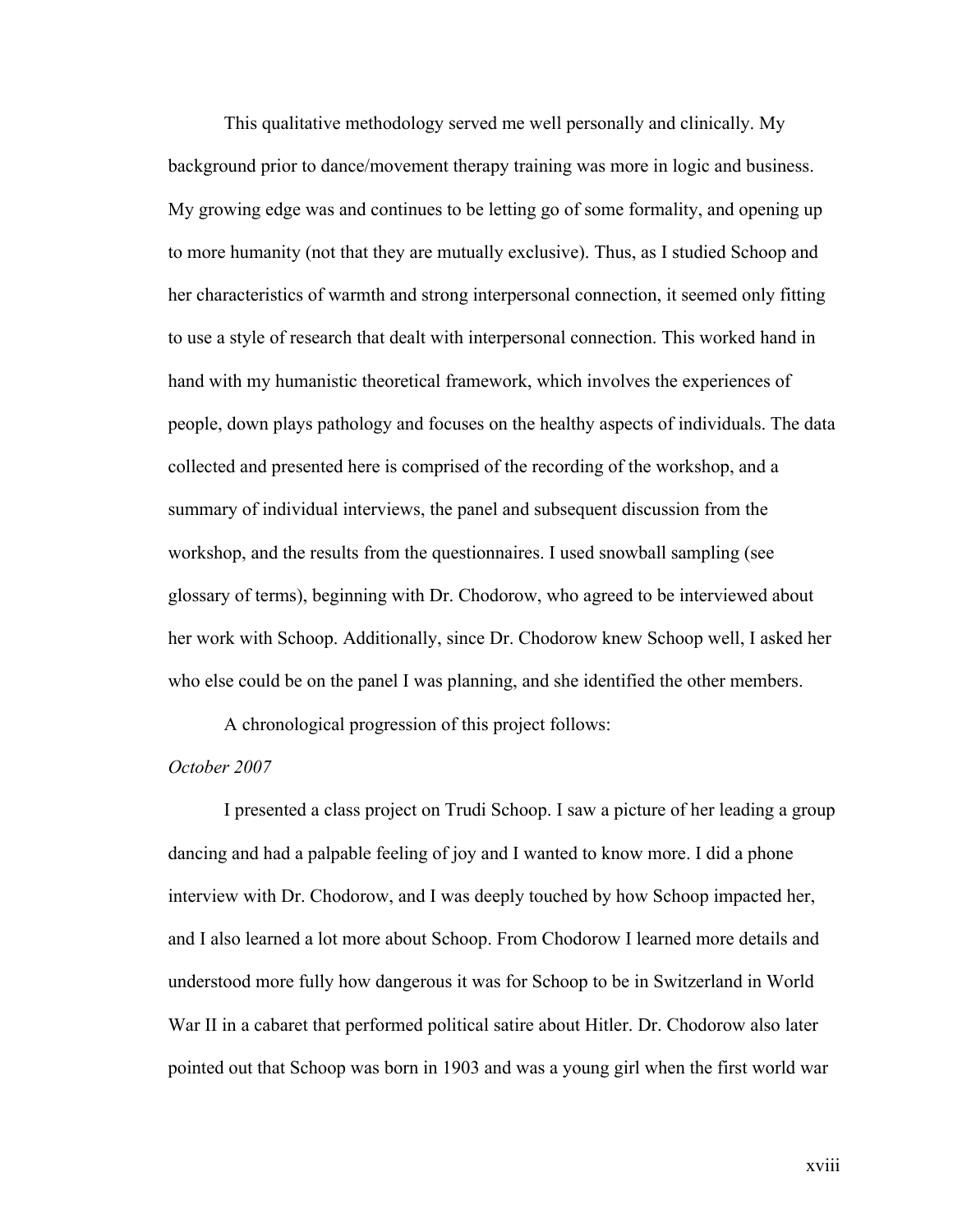broke out in 1914 and came to an end in 1918, and that Switzerland, a neutral country, was surrounded by nations at war. I would assume that would have to be at the very least extremely frightening.

After what I learned I saw Schoop in a more human light and more deeply understood the very difficult things she had lived through. With this understanding my respect for her grew tremendously, and I saw that she was not simply a fortunate person. Like many people, she had a challenging life, but she learned an alchemy that turned her challenges into gold, and through this learning she was able to have a profound impact on numerous others and to pass on her gifts. I became very curious about how she did this, and wanted to know more, and I started thinking of how to learn about how she did that. When Dr. Chodorow ended the interview by saying of Schoop, "I couldn't be who I am without her" I knew I had more to learn.

I then met with Dr. Lenore Hervey, who is in charge of research at Columbia College Chicago, and found out the path for completing a master's thesis. I checked the abstracts to make sure no one had done a thesis on Schoop like I was interested in doing. Then I started reading the literature about Schoop.

#### *Spring of 2008*

I met with Jessica Young, an instructor at Columbia, and ran my idea about getting together a group of people who studied with Schoop to discuss their experiences with her. She helped me refine the questions I had and listed some possible grants that could help me get funding for expenses for the conference.

#### *Fall of 2008*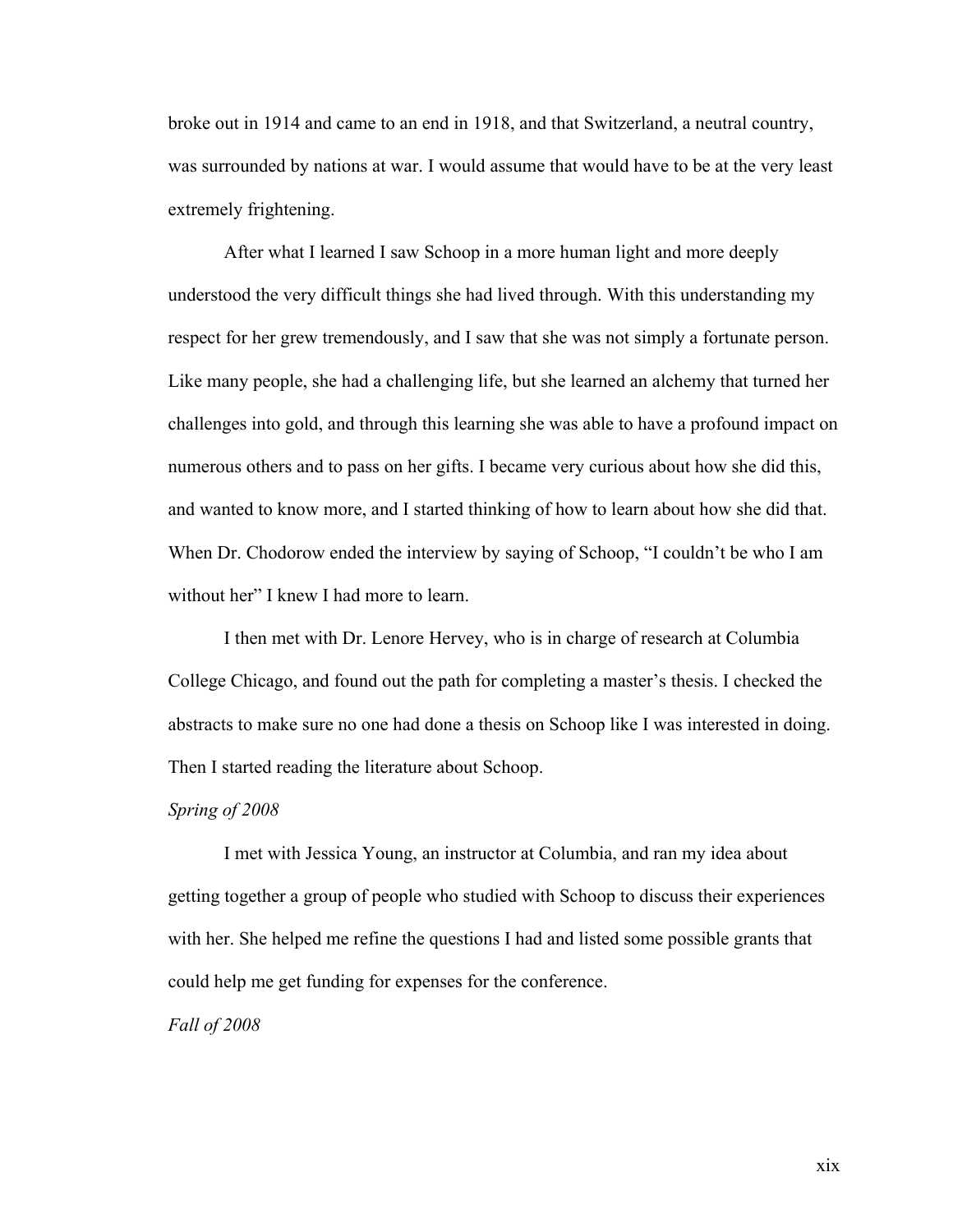I met with Laura Downey, an instructor at Columbia, and told her about my idea to interview people who studied with Schoop, and to get them together for a conversation, and to record this for future generations. Downey suggested I do it at the ADTA conference.

Later I had a few conversations with the individuals associated with Columbia College Chicago's Weisman Grant and got a great deal of information about how to write a proposal for this grant that helps Columbia students complete large projects, including videos. I read a book they recommend on directing a documentary, wrote a grant outlining the "treatment, script, and synopsis" for my videotape, and offered my proposed budget. I did not get the grant but writing the grant proposal helped clarify my ideas and I used this as a basis for future grants and to understand how much funding I needed for the project.

I then found out Susan Imus, the Department Chair for Columbia College's dance/movement therapy and counseling program, studied with Schoop. Imus agreed to do an interview with me. I made calls and found a documentary student at Columbia to videotape the interview. He taped the interview and that gave me a clip of an interview, which I needed for my Weisman grant proposal. I found out Imus became a dance/movement therapist because of Schoop. I found this fascinating as Columbia's dance/movement therapy program had a profound impact on me, and Imus has had a very large impact on Columbia's program, and Imus became a dance/movement therapist because of Schoop. One of the reasons I wanted to study Schoop was because she had such a large impact on people, and I found out that it could easily be argued that through Imus and Columbia, Schoop had an impact on me.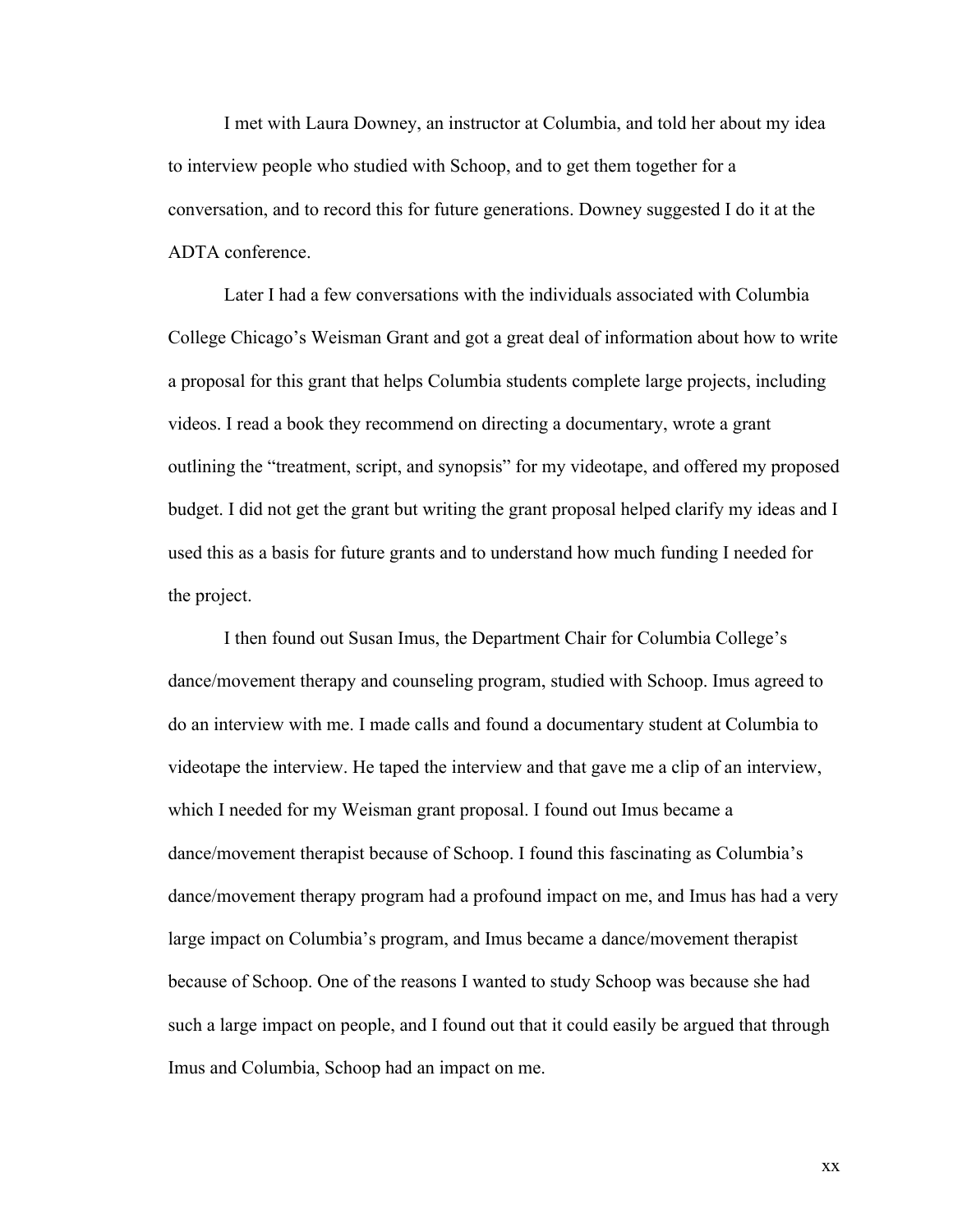I then continued to look for ways to video the panel at the ADTA conference. I talked and emailed with people at film schools in Portland looking for a student to tape the panel, but I did not receive enough funding to follow through with this. Then in Research Methods class I read about the idea of many perspectives and people looking at a topic to distill information, and this reinforced my idea of the group conversation. *January 2009*

I approached Dr. Chodorow with the idea of sitting on a panel during the 2009 ADTA conference. She was very interested. After a number of conversations Dr. Chodorow and I worked out a format for the Schoop panel, which became a Schoop workshop.

I then applied for a grant from the Marian Chace Foundation for the project, and was declined. When I counter-offered and asked if they would simply pay for a graduate student to video the panel, they declined again.

#### *Winter of 2009*

Dr. Chodorow gave me a list of people to contact for the panel. It took me some research to find Therese Adams Young, who interviewed Schoop for her thesis. Dr. Chodorow, Dr. Cynthia Berrol, Sharon Chaiklin, Susan Imus, and Therese Adams Young all agreed to sit on the panel.

The panel members and I had numerous email exchanges back and forth refining the workshop. At first, for the proposed workshop I wanted to spend more time hearing from the panel members, but they agreed there needed to be time for everyone in the room to participate, and that none of the voices were more important than the others. I also thought it would be very interesting to have a movement experiential in the spirit of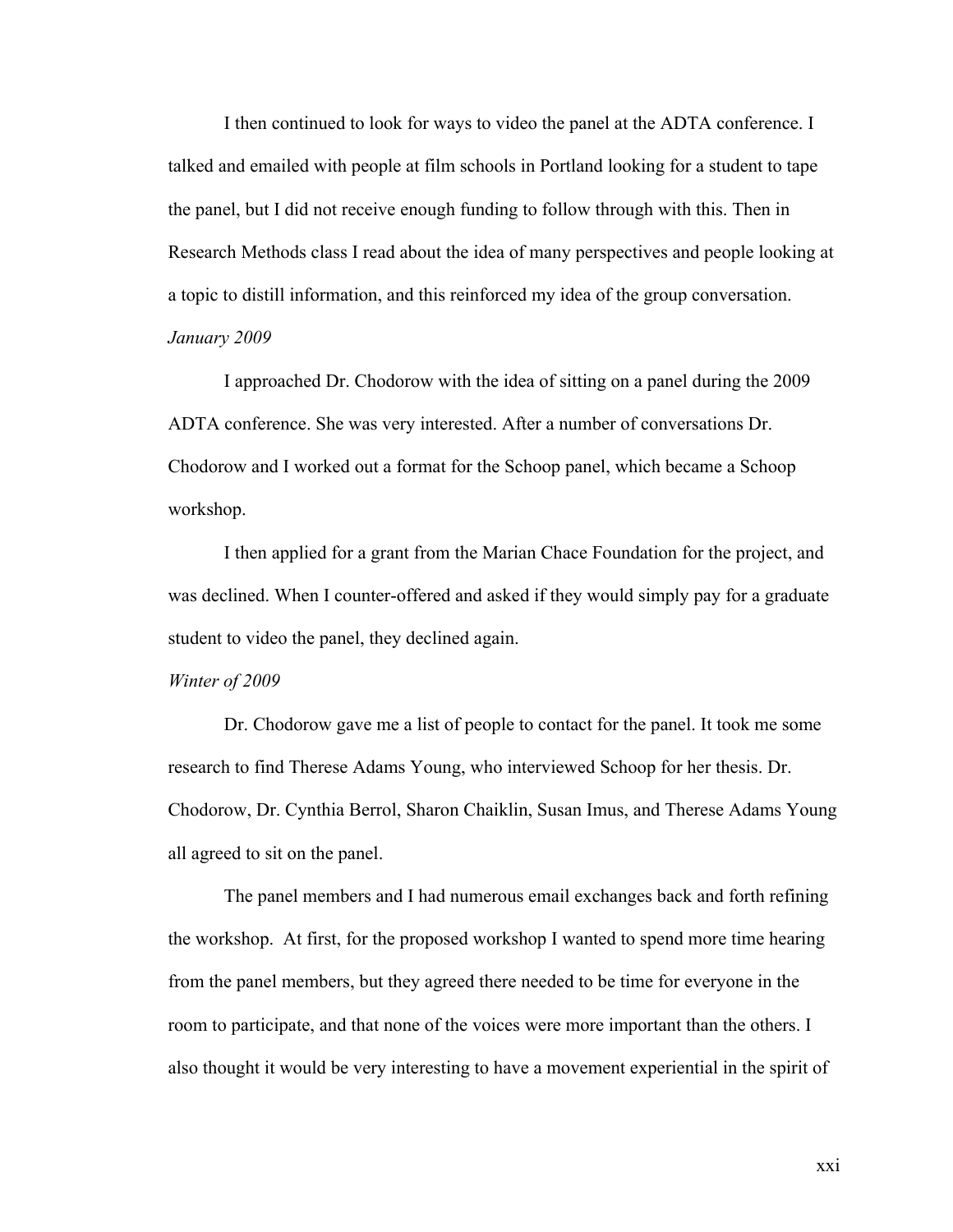Schoop, but a few of the members were emphatic that they could not imitate Schoop's work, that they could not separate what their own styles had become, from those of the people they had studied with. In my wanting to know about the light coming from Schoop, in an email Dr. Chodorow wrote that it was loving. Working with the panel members setting up the workshop was invaluable for me as they often referred to what they thought Schoop would want or what would honor the spirit of her work. I learned a lot about Schoop and dance/movement therapy.

#### *Spring of 2009*

I applied for an Illinois Chapter ADTA grant and received \$308. I then applied for a Rosenblum Award from Columbia College Chicago, which helps students get to conferences. At the time of my first submission they had decided to discontinue the award, but the person who oversees the award liked my proposal and asked those in charge of administering funds if they would reconsider and re-open the award, and they did. I resubmitted my proposal in September of 2009, and received \$500. I was extremely excited when I found out I would have enough money to get to the conference. But after finding I would not have enough money to hire a graduate videographer I emailed around looking for someone to tape the panel, and people volunteered to tape it with personal cameras.

#### *February of 2009*

I submitted the proposal for the panel workshop to the ADTA, and it was accepted. I then had a conversation regarding my thesis with Dr. Hervey. I told her about my visceral feeling of joy when I saw some pictures of Schoop and wondered if other people had the same reaction. I also discussed how there seems to be a light coming from Schoop when I

xxii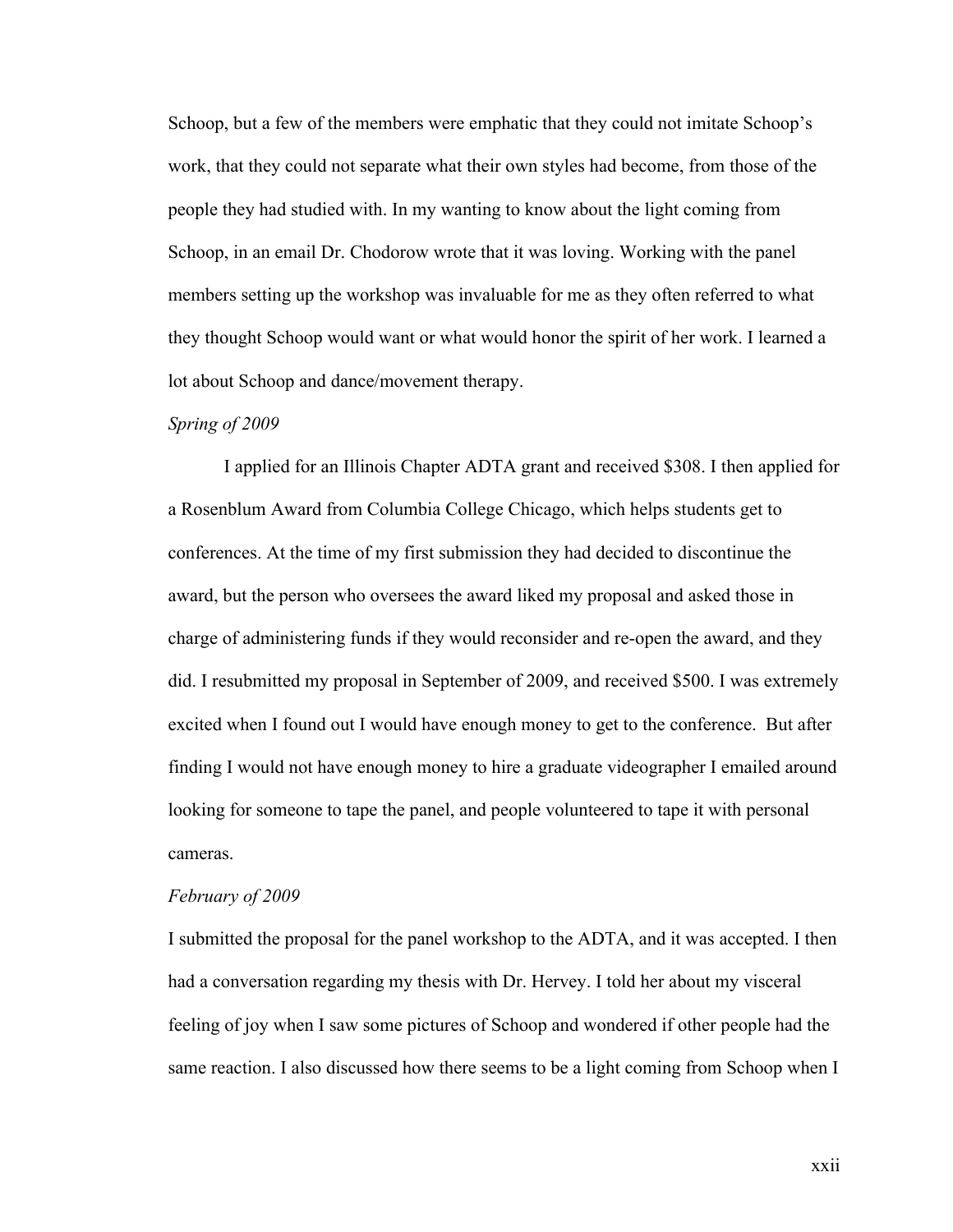saw pictures and tapes of her, and I want to know what that involved, and wanted to know more about the qualities of Schoop.

Dr. Hervey suggested the possibility that during the viewing of the Schoop documentary during the ADTA conference, people could name when they notice something specific about Schoop, or a sense of joy, or the light, and say "there" or something to that effect, to start to distill out the qualities. I later modified that idea to having people name things about Schoop when they saw that light and to put it on large flip charts and paste them around the room. Dr. Chodorow suggested this didn't seem in keeping with Schoop's own groups, and thought it might detract from the workshop. I was clear however, I did not want to sit alone and dig through data and synthesis it solely myself. That was my default pattern and too easy for me. I also knew that I had a lot to learn about Schoop and dance/movement therapy, and I was concerned that with my blind areas I would leave out too much or miss significant data.

I later modified the flip chart idea to passing out handouts and having audience members write down during the workshop their ideas on my research questions. This obviously grew the number of perspectives or lens from five on the panel, to as many people agreed to fill out questionnaires. That felt right to me.

#### *Summer of 2009*

I did individual phone interviews with the panel members.

#### *October 2009*

I heard from Dr. Chodorow that she could not make the workshop. She said Dr. Tina Stromsted would bring the Schoop documentary to the conference. Interestingly enough, when I asked someone at the conference if they knew who Dr. Stromsted was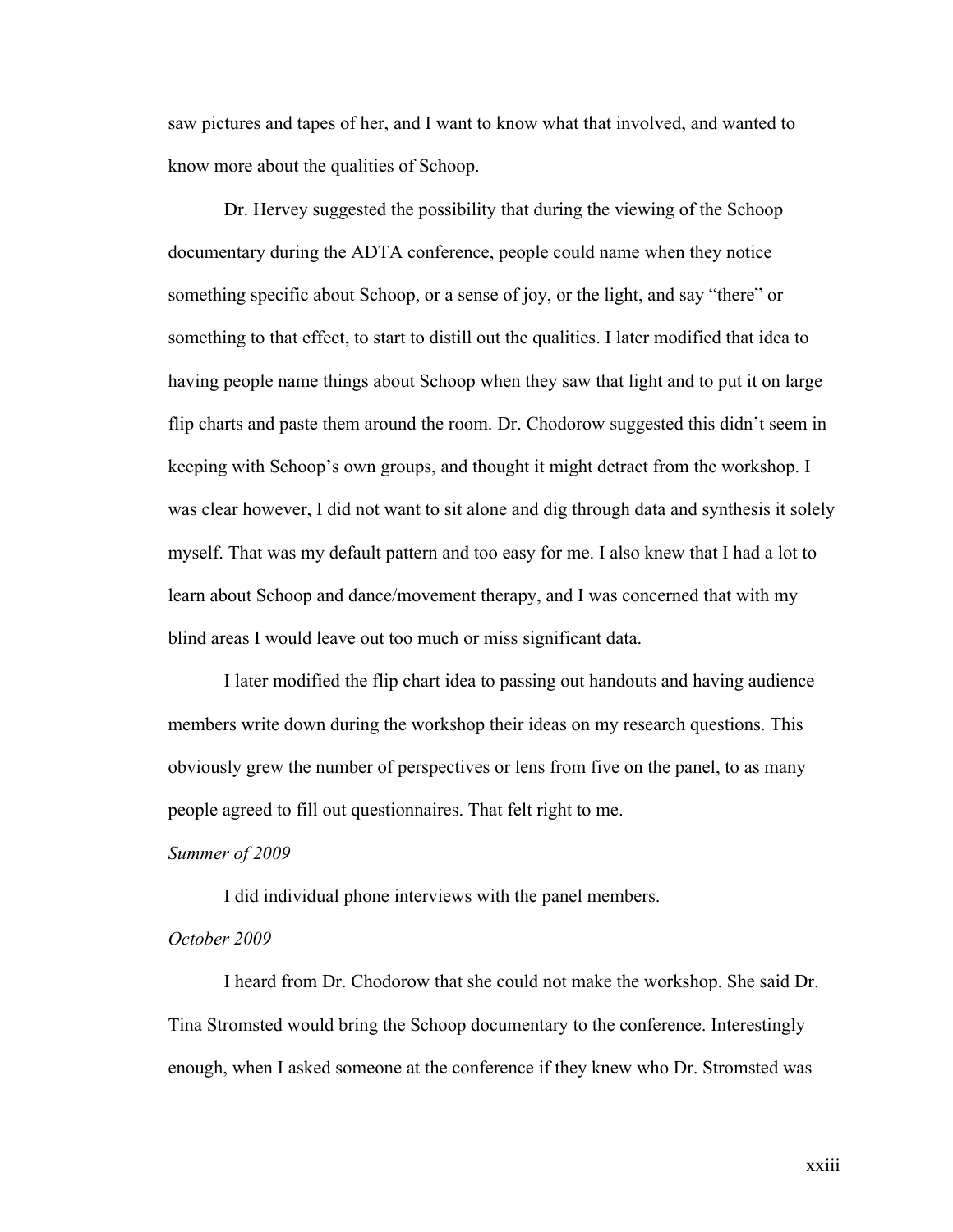she said, "yes, she's in the other room, she has blond hair, and she has this beautiful light coming out of her eyes." I remembered I started the journey wanting to know what that light was coming from Schoop, and I knew I was on the right track. I met Dr. Stromsted at the ADTA conference and asked her to sit on the panel and she agreed.

## *October 9th, 2009*

We had the workshop. That morning Therese Adams Young informed me it was also Schoop's birthday. We watched the documentary *A Conquest of Emptiness,* talked about Schoop, and at Imus's suggestion we sang Happy Birthday to Schoop. I felt a lot of joy and connection as we sang and I celebrated Schoop with others, in an expressive, joyful, and connected way which reminded me of the stories I had heard about Schoop. Her presence and legacy was very much in the room.

To synthesize the information I gathered from the interviews with people who studied with Schoop or studied her work, I copied all of my notes and questionnaire answers to a word document, then read everything over again. I then pulled out common themes and quotes and created a list I still had a wealth of information so I took a break from the information and came back later. I then set up categories and distilled the information further onto a shorter list.

I originally started my thesis project wanting to distill information from Schoop's path and work it into some sort of repeatable patterns. My work at creating this list was derived from that wish. After repeated feedback from people who read the first drafts of my thesis I agreed to reorganize the list, and later I removed it. I then included the quotes I gathered from my project into a summary for my Results section.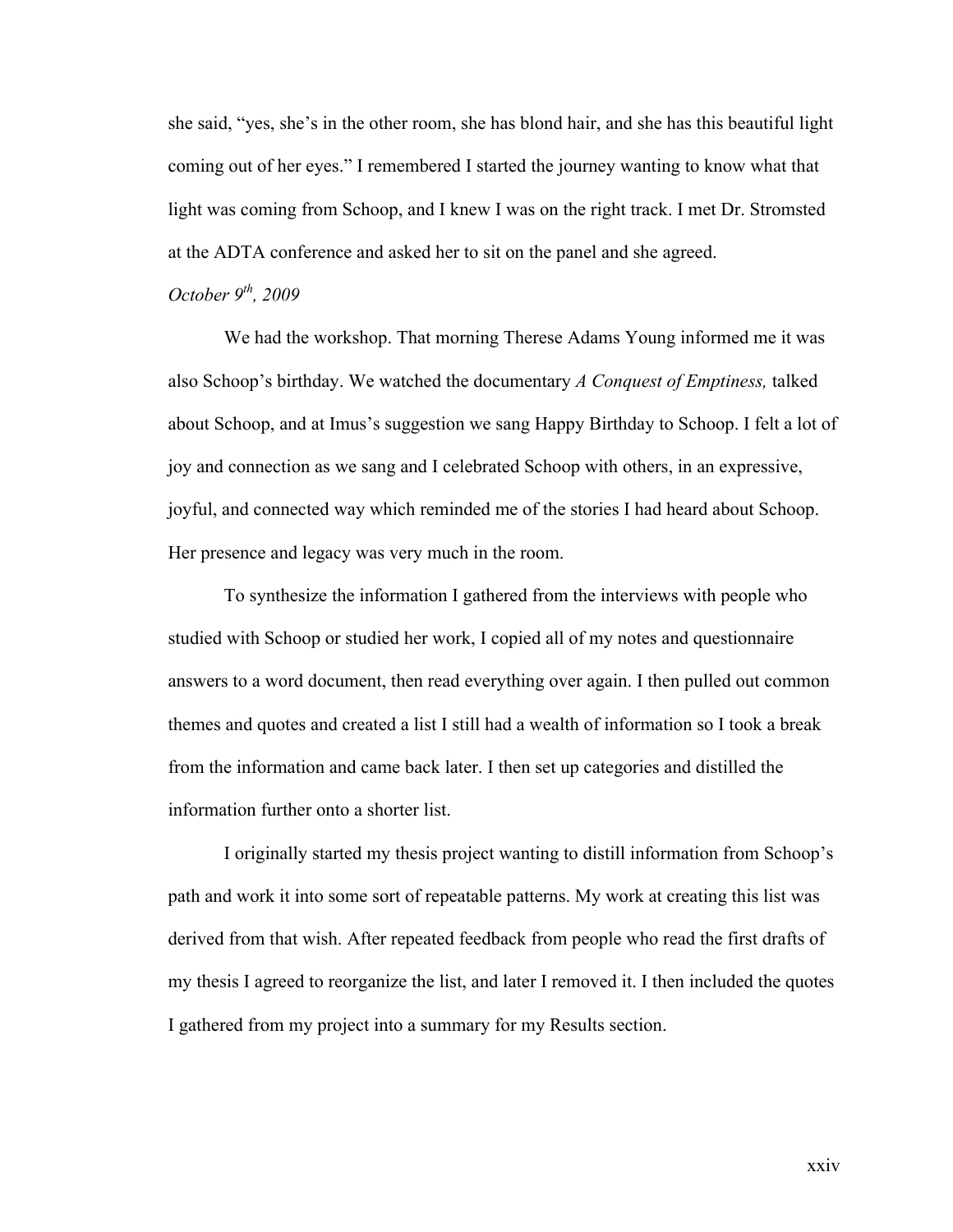I have a tremendous respect for people who can distill work and spiritual paths into concise and repeatable formats and it was my sincere hope to distill Schoop's work into a template I could use as a reference. From the start of this project however, I grappled with the fact that Schoop's work was very much about individuation, and yet I was studying her path, work, and patterns. I quote:

 According to my concept of the whole person, we all encompass the complete range of every feeling, action, and thought- from the least to the most, from the smallest to the largest. But as I said before, it's damned hard to become an individual. In the process of doing so, our society or environment demands that we become selective; one feeling, action, or thought must be suppressed so another becomes dominant. What a toll such discrimination takes on our personalities!... Each human, I think, is driven by a longing to fulfill himself.. (Schoop, 2000, 96)

So I was balancing being profoundly moved by the work Schoop did toward her own individuation, which seemed to have such great rewards for her and others, and trying to learn the patterns by which she accomplished this, with the obvious fact that to individuate, you need to find your own path. As I mentioned, I did not end up with a list, nor did I end up with a template. For my own personal path I include many things, and one of the ways I have included an aspect of Schoop's work is to see a dance/movement coach. As we continue to look at areas in which my movement is inhibited, or to move beyond my ingrained movement habits, it never ceases to amaze me how parts of me that have been in shadow or pushed aside come to the fore. I am challenged and rewarded as I explore what Schoop called "my multi-faceted totality." In the following Results section

xxv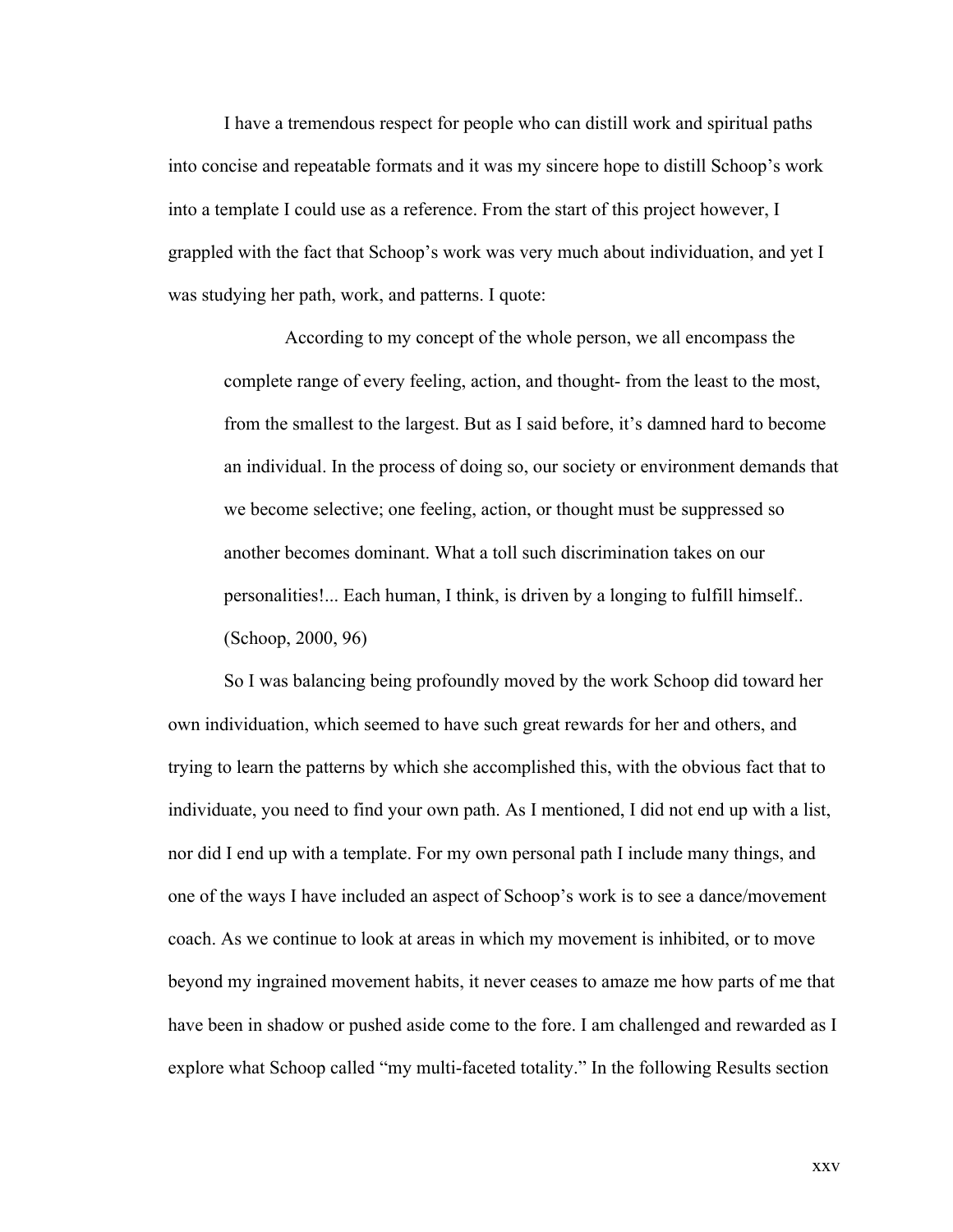below, as mentioned, I have included a summary of the interviews and questionnaires, many of which support the positive results Schoop had with her own individuation and growth.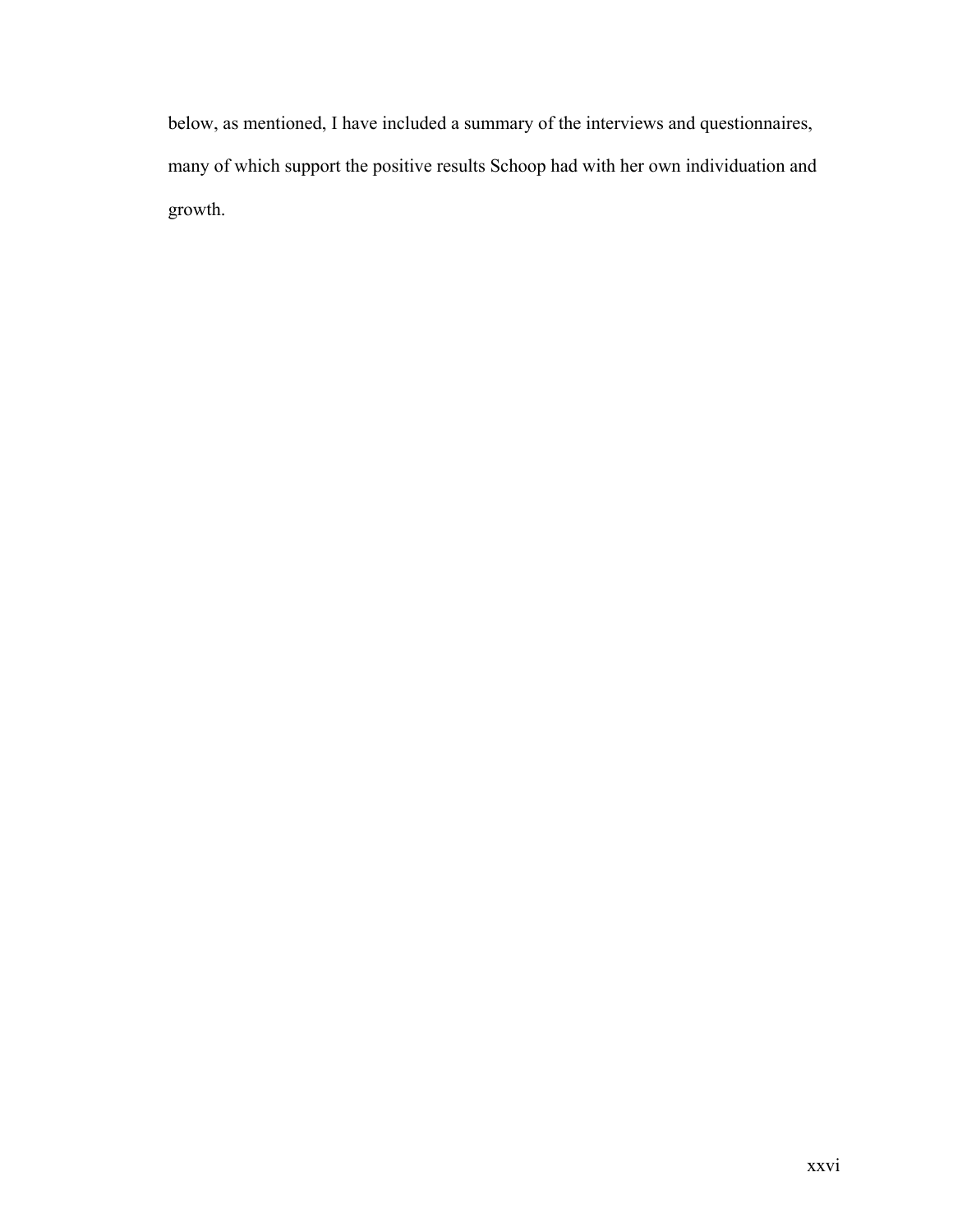#### Results

The purpose of my thesis project was to create a documentary style DVD of dance/movement therapy professionals talking about their work with, or study of, noted dance/movement therapy pioneer Trudi Schoop. My research question was: What were the qualities about Schoop that encouraged so many people to care about, respect, and be influenced by her, and what was she doing to cultivate those qualities and pass them on to others? The literature often talks about Schoop's sense of humor, spontaneity and authenticity. With my research I take a deeper look at how Schoop developed and used these and other traits.

The following results section includes quotes that are distilled from the written materials, the questionnaires from the workshop, and the individual interviews, to illuminate some of the qualities, actions, and tools of Schoop. As mentioned, the questionnaires asked the audience the following questions:

1. What were the qualities about Trudi Schoop that so many people appreciated about her (what was that light)?

2. What did she do to cultivate those qualities?

3. How did she pass that on to others?

The quotes from audience members are as the audience wrote them. The quotes from the individual interviews are paraphrased from my notes of our conversations and are not exact, and may include some of my own words as well as theirs, and are parceled out from much longer conversations. All interviewees have given me permission to use these quotes via email, and one of my purposes with these quotes is to bring to life some of wonderful sentiments, feelings, and thoughts people have about Schoop. The recording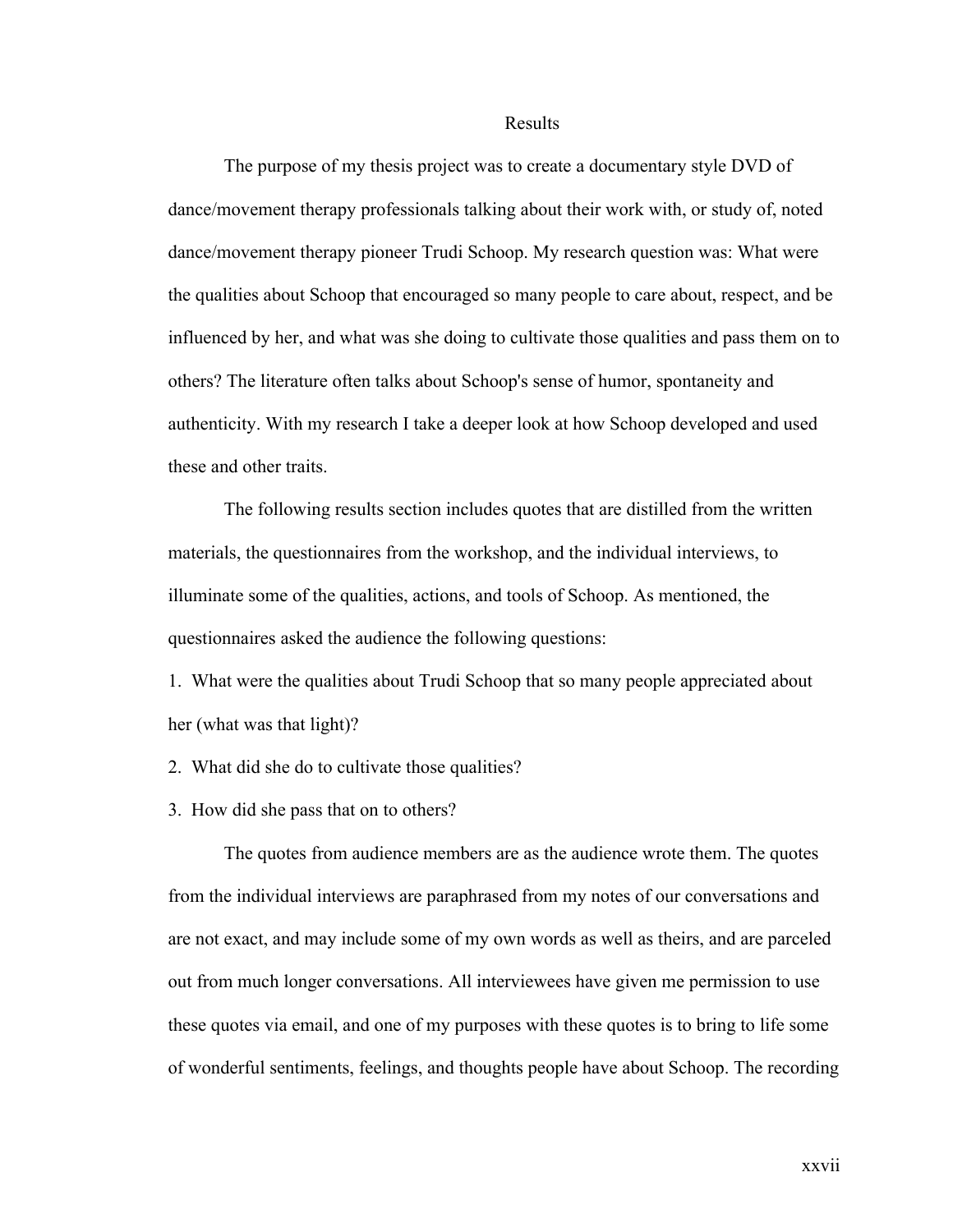of the panel is another vehicle for this. I think it is important for people in the future who are interested in Schoop's work to have access to some of the results of her work, i.e. the warm feelings and memories people have of her.

One of the things that came up repeatedly and seems to be an important part of Schoop and her work appears to be her personality. People really seemed to enjoy her and being around her. When people talk about Schoop they often have a smile, and they light up. Regarding her sense of humor Chaiklin said, "Humor was important to Trudi, you could relax and laugh, she was someone you could be comfortable with." Therese Adams Young described Schoop like this: "Trudi was comfortable and fun to be around. She put people at ease. She was at ease with herself," and "We really connected in a way I didn't expect. I don't know if she had that effect on everyone." Young also said, "Trudi had a very open, welcoming appeal. She was a very comfortable person to be with, to talk with, very down to earth. It was like spending time with extended family."

Regarding Schoop's ability to connect with others, one audience member from the panel put it this way, "She seemed fully present to self and others." Another audience member wrote of Schoop that she was a "Physical, human, loving, transmission of spirit." An audience member answering the question of how Schoop passed on her gifts wrote that Schoop used "Love as a clinical skill." All of these statements help reinforce what Dr. Chodorow said, that people, students, etc., "fell in love with her."

It is also clear that Schoop had a strong presence and made an impact on people. When I asked Chailkin what came to mind when she thought of Schoop she said "She emanated all this energy." Another audience member from the Schoop panel described Schoop this way "She was a 'container for life.' She embraced and embodied the

xxviii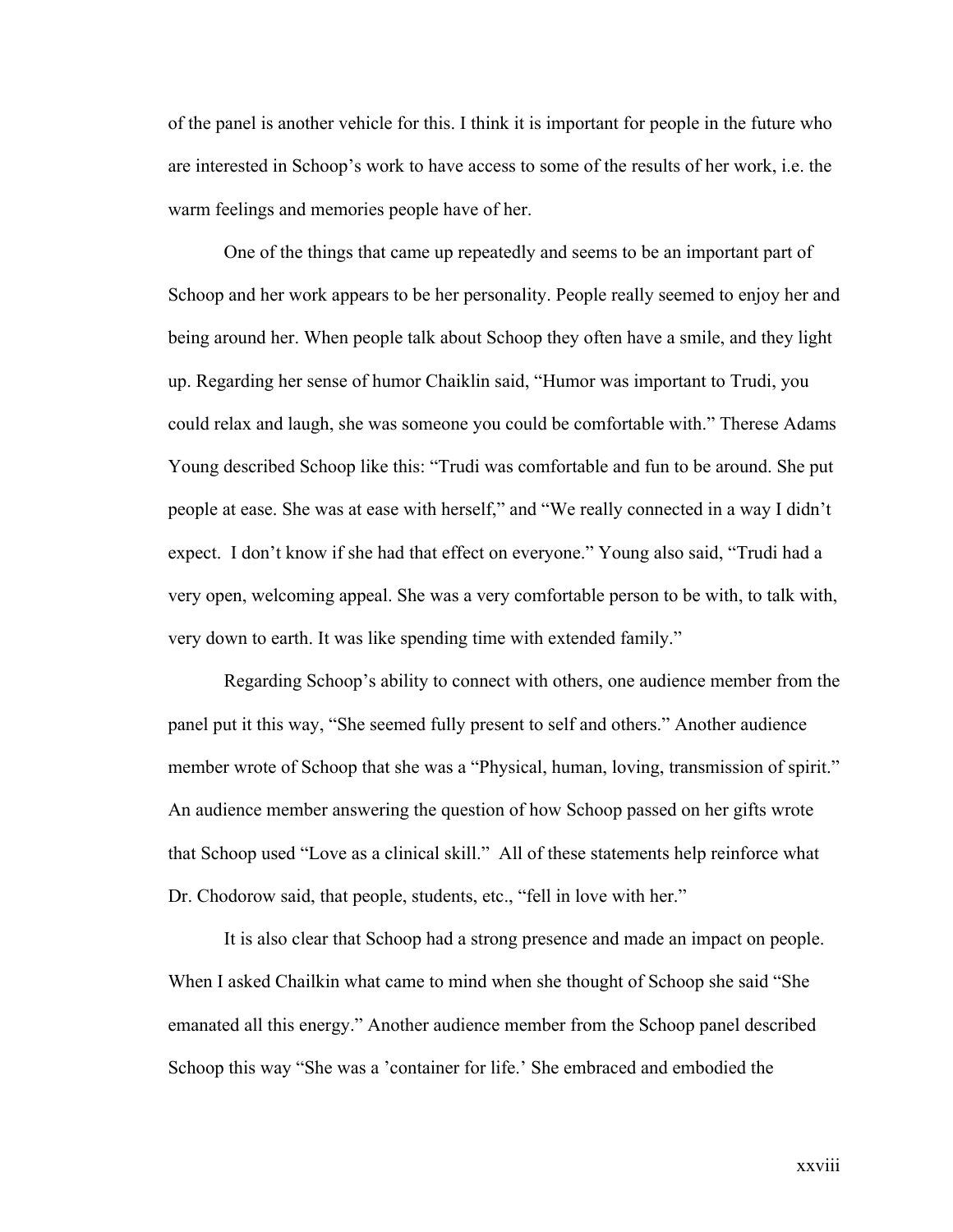complexity of life. She embraced the range of human beings and our expressiveness. She was a totally committed 'mover/dancer.' Gutsy. Her 'presence' was so palpable." These statements give us a glimpse into what it was like to be around Schoop. She was very expressive and warm. In describing what Schoop did to cultivate the qualities people admired about her one audience member wrote, "Dance, Dance, Dance! Observe, observe, observe! Speaked her mind; expansive (rather than contracted in expressing her essence)."

When I asked Susan Imus what she thought might have led to people being so drawn to Schoop, Imus mentioned it might have been related to Schoop's posture gesture mergers, her full body movements, and Schoop being so fully committed to her movements. I found this to be true when I later watched a documentary about Schoop, I saw that, as usual for me, it was a pleasurable experience to watch her on screen. However, when Schoop imitated someone walking in a disconnected way, I no longer felt that pleasure. The thought of Schoop's commitment to her movement was also mentioned by an audience member at the Schoop workshop, when asked what drew people to Schoop she wrote "Commitment to feeling the dance. Commitment to bringing her entire self into the dance with others."

We also know that Schoop not only moved fully, but lived fully. As Young says of Schoop, "She seemed very peaceful and content. She lived every day the best she could. She made hard decisions and good decisions that affected people in positive ways. You have to be a centered individual to help people the way she did. She had such courage helping Jewish dancers get out of Germany through the use of her dance troupe."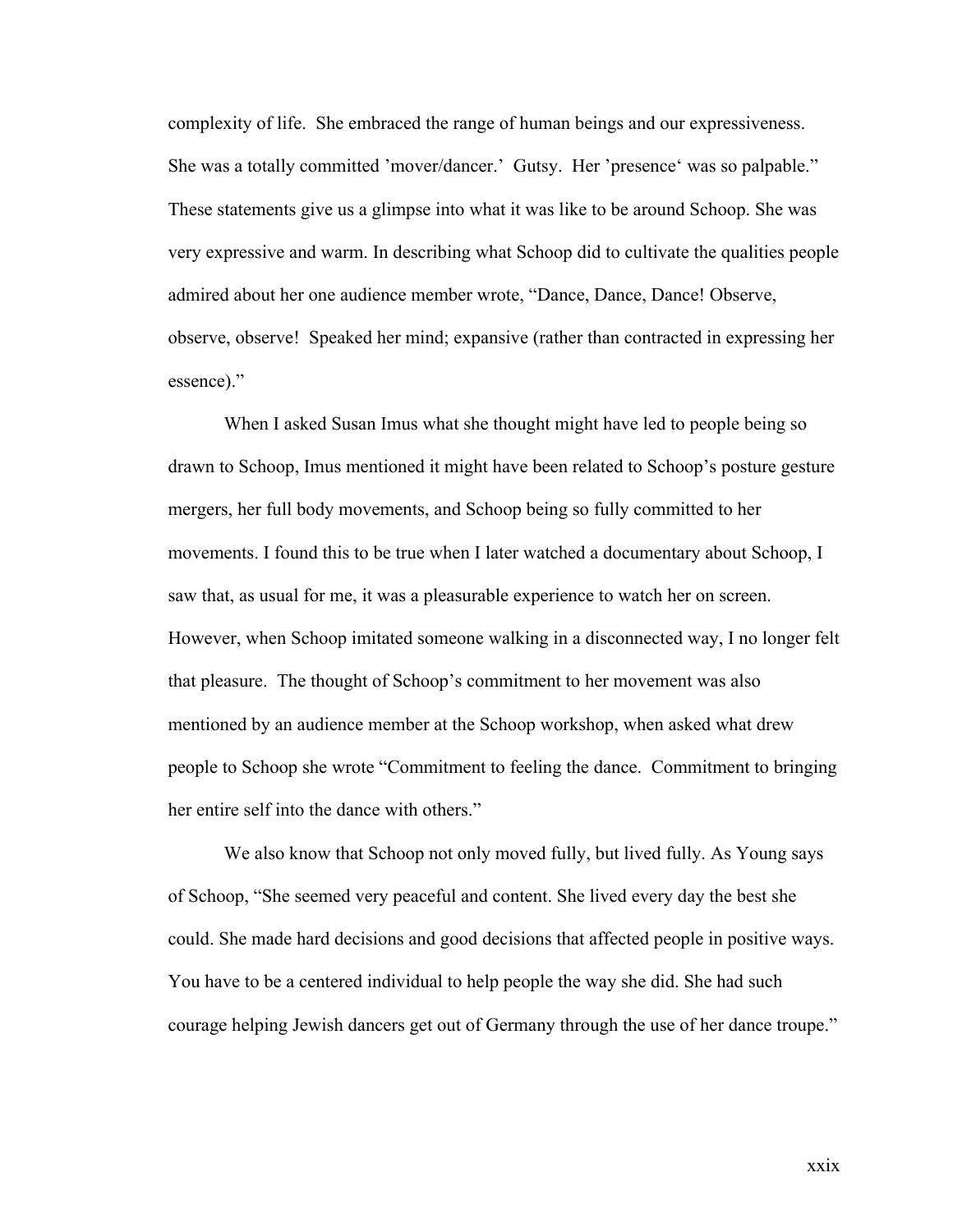Or as an audience member from the workshop wrote, "She was real and honest and not afraid to say and do what was right."

It's clear that Schoop's teaching had a large impact on a lot of people, to quote another audience member "Trudi Schoop seems to have mastered use of self in the best sense – she used (or came from her true Self) to serve the bigger picture – to serve life – she stayed [in] connection to the opposites and was present in such a full authentic way it pulled people to her."

Although along with all the statements about Schoop's love it also appears that she could be very direct. Chailkin said, "She did demand you do things, a certain expectation to do something you thought you couldn't. But as in her book, she also had great patience." Or, even more directly, one audience member wrote this of how Schoop passed on her gifts, "Challenge and confrontation. Love."

I was also personally surprised at how often structure was mentioned in the interviews. Imus stating an often mentioned theme, said that "Trudi was very educational, very structured." Although within that context, it is also clear that Schoop came across as very down to earth. To quote Chaiklin again "Trudi saw her work with her clients as 'what can I learn from them' vs. 'what can I do to change them?'" This theme of attuning to and connecting to others was another common theme from people.

Schoop's curiosity also came up a lot. Again Chailkin says "We spent a whole class exploring a swing of an arm." This curiosity is further reinforced by Dr. Chodorow's notes of sessions with Schoop (appendix B). I personally believe it is this curiosity that helped Schoop stay so vital and alive, and to have such a sense of wonder into her 90s. We also know Schoop's connection was not limited to people. As she

xxx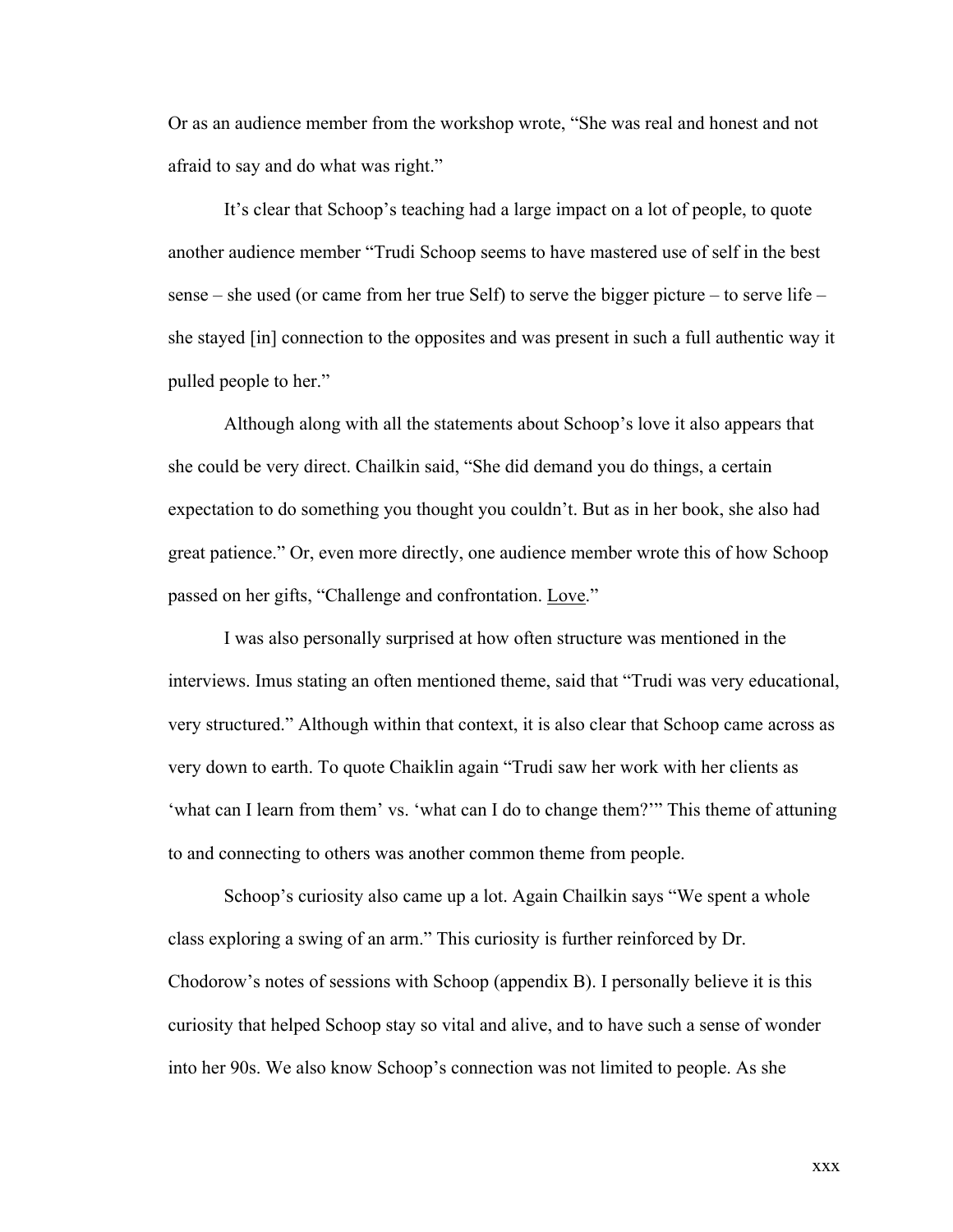described in her interview with Wallock "I danced flowers, I danced birds, clouds, danced the trees and like the corn in the fields" (p.8). This connection with nature and animals also came up repeatedly in the interviews.

Overall it appears from the written materials, interviews, and Schoop's own writing that dance played a huge role in her healing and as a driving force for who she became (Wallock). The qualities about Schoop that came up repeatedly were her sense of integrity, her humor, her compassion, her authenticity, and her love for animals, nature, and others. Other common themes are her curiosity and insight.

Finally, one of the most important things about Schoop was how she consciously used the skills she had cultivated as a mime/comic/dancer. A foundational theme throughout Schoop's work is not only that she cared about people and had a lot of wonderful qualities, but also that she knew how to attune to others and consciously communicate to others her feelings of warmth and compassion. To quote Schoop:

The projection of oneself, which is so important onstage, continues to be important to me in a hospital setting. I can project all my respect and all my love to the people I work with. I can show them my feelings, and they can show me theirs. More and more, the deep joy and excitement to be alive, which was partly lost in my darker days, came back to me fully, and I am aware that I project this joy of life to the ones I work with. (T. Schoop, personal communication, January 27, 1985) (Therese Adams Young, p63).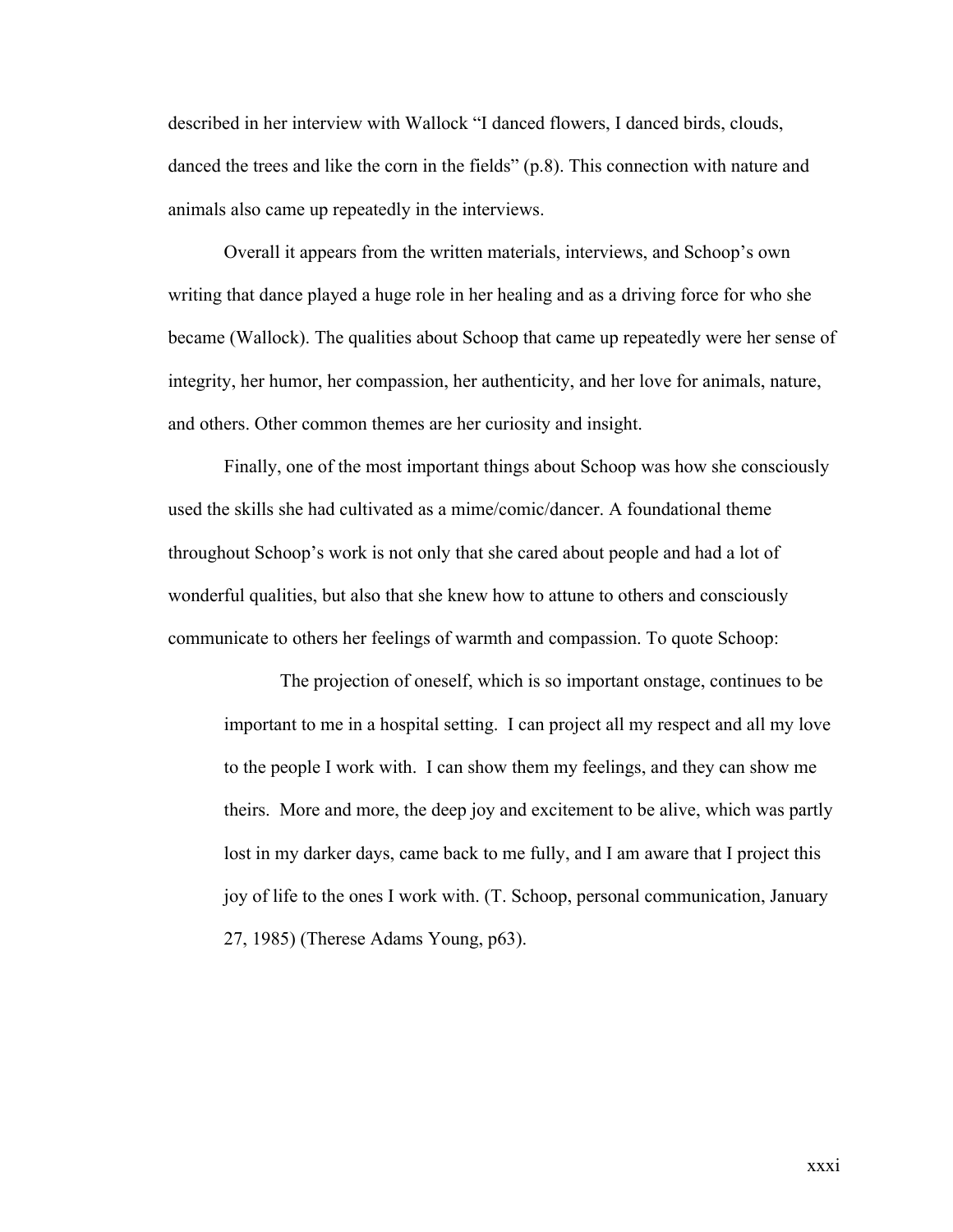#### **Conclusion**

In studying Schoop's work I wanted to embody her values of humanness, being in the moment, and sense of relationship. Reviewing her work in the context of the dance/movement therapy community during the ADTA conference was congruent with Schoop's values, from what I know of them. While there was subjectivity in that the interviews were people's memories and opinions, there was also a lot of consensus among the information I gathered. I also brought in many of my own limitations. I found myself considering not adding things that weren't as important to me. For example, I didn't include anything about "rhythm" at first although one interviewee thought that was important. Rhythm didn't have as much meaning for me and I almost overlooked it. Also, although almost all of what I heard about Schoop was positive, that in itself is a limitation.

However, many people also told me afterwards how helpful the workshop was for them, and several people told me how grateful they were that we could get together as a community to celebrate and remember Schoop's work. The interviews also uncovered information about Schoop that was not published and the appendix includes personal notes about classes with Schoop. The DVD also includes the emotional component of seeing how touched people were by Schoop's work, and that is invaluable. With that in mind I believe my project met its goals.

As far as things to do differently, if I had more time to do a larger project I would interview more people and as many of Schoop's family members as I could. I also wish Dr. Chodorow could have made the panel. I have this dream of seeing Schoop's story made into a full length main-stream movie (not a documentary). If someone were to carry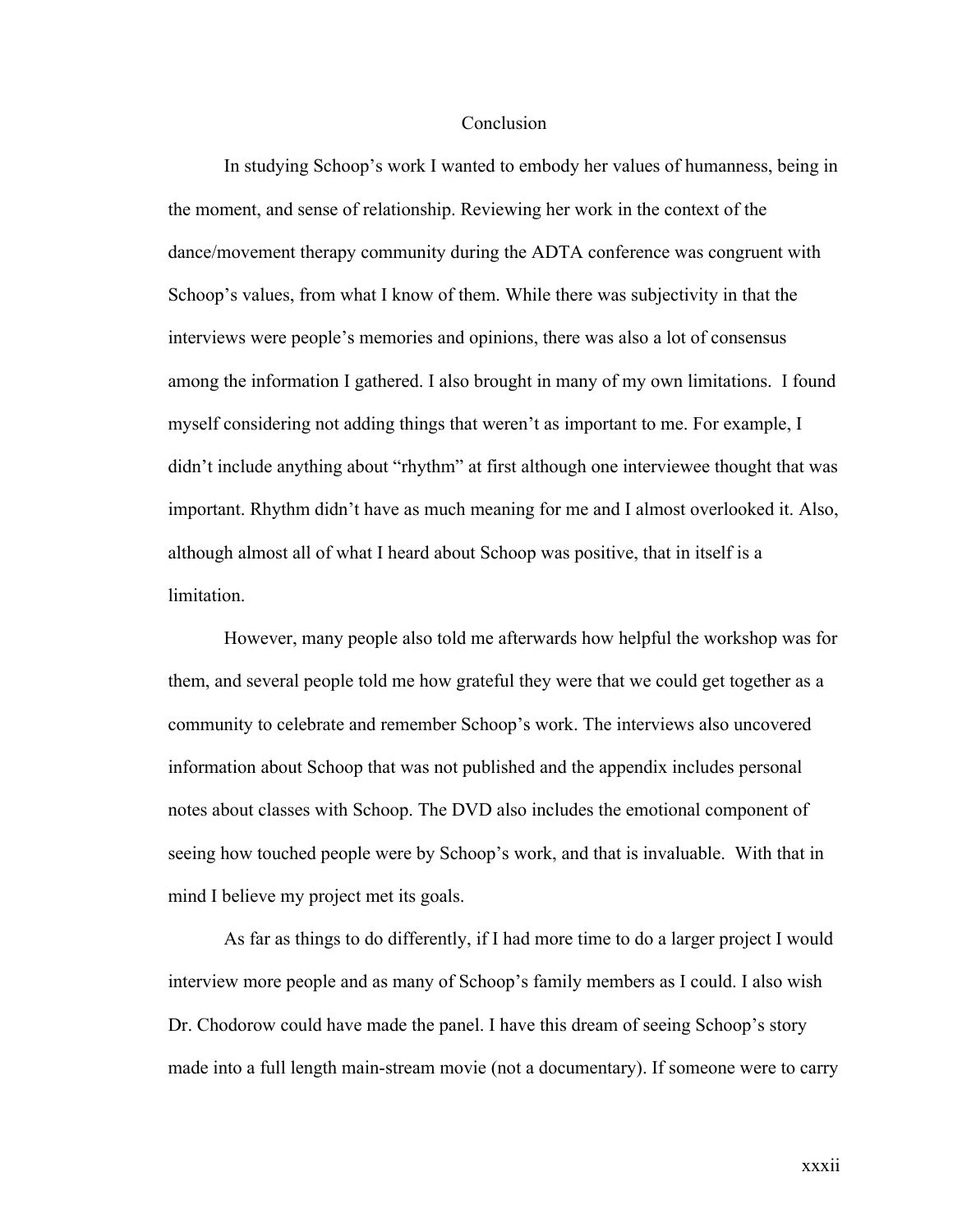on research I would like to see them do in-depth interviews and take Therese Adams Young's work and make a biography about Schoop. I think it would be fascinating.

It would be helpful to have more formal research into Schoop's background. One of the questions I had at the beginning of this project was that if Schoop's childhood was idyllic (Frieder-Wallock, 1983, p. 7), how did her self-described obsessivecompulsiveness, described as similar to schizophrenia, originate (p. 96 Schoop)? That is, if her illness was non-organic and she was able to heal herself through dance, what was it that she had to heal from? I heard ideas and rumors from different discussions but I didn't walk away with enough clarity on this topic. In Schoop's own writing and in Young's thesis, we are never given the details of *why* Schoop was afraid and turned to her obsessive-compulsive behavior. In fact, her growing up through World War I, to my knowledge, was never mentioned. In some respects, the information as to what frightened her may be immaterial. From the information I gathered Schoop presented herself as a well-adjusted, content person, and whatever it was she worked through no longer seemed to haunt her.

Anther interesting part of this project, to me, is that when I started my Master's Degree in Dance/Movement Therapy I had no background in dance. As mentioned previously, I was interested in Schoop because of the look of joy and connection (that light) she had with the group she was leading in the photo I saw of her, and the palpable vicarious feeling of joy I felt looking at the photo. This project helped me understand on a deeper level the healing power of dance in general and with Schoop's work. As in my interview with Dr. Chodorow where I ask numerous times, implicitly, "What was Trudi *really* doing to become so fully herself and to grow and deepen and connect with others?"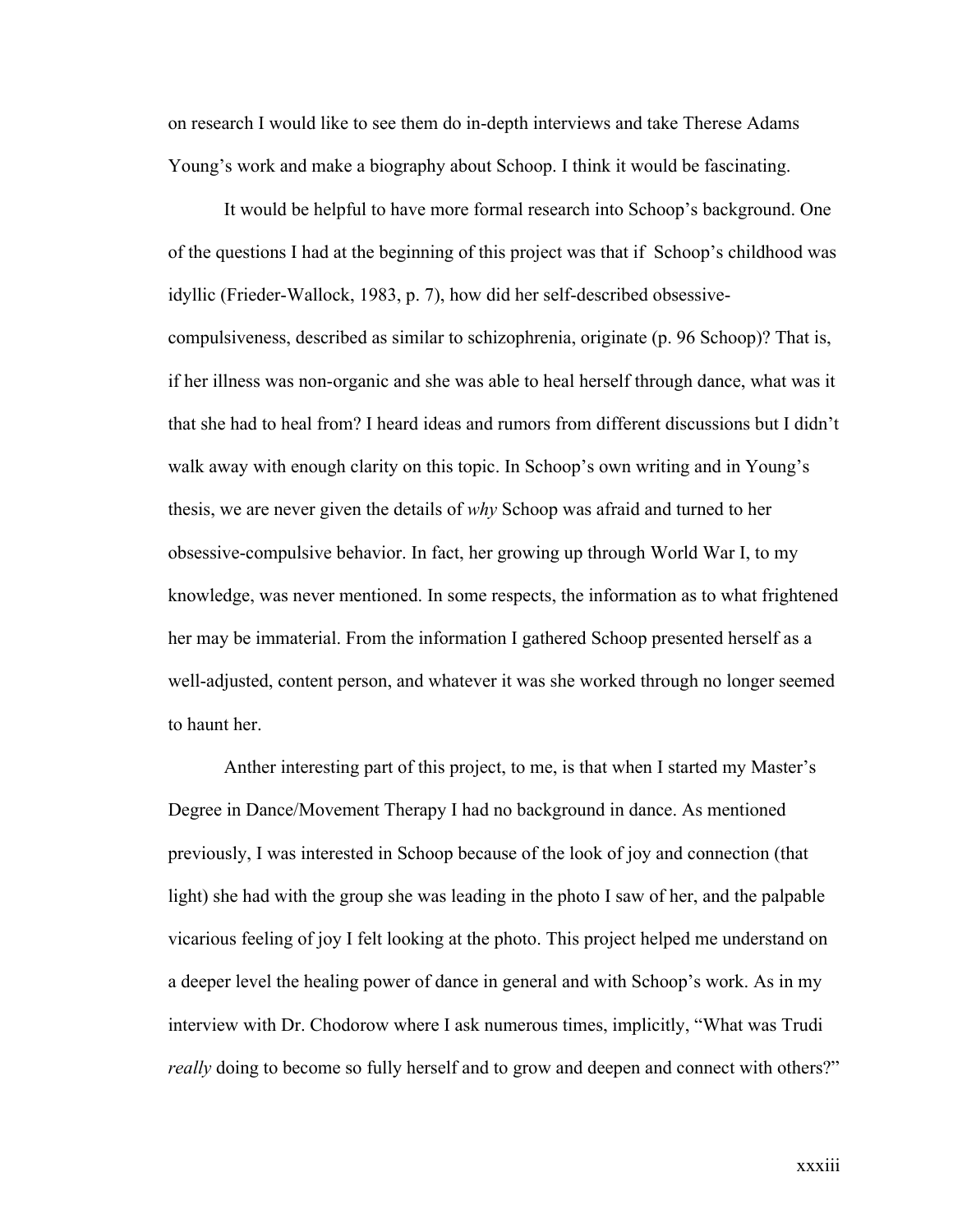I was expecting to hear about meditation or yoga or something along those lines. Dr. Chodorow said a number of times "She danced." Hearing Dr. Chodorow talk about how important dance was to Schoop's healing began to open my awareness to the power of dance.

It has been a gift to spend two years reading, watching documentaries, doing interviews, and talking about Schoop and her work. With each assignment, literature review, thesis proposal, planning the ADTA workshop, collaborating with the panel, applying for grants, doing the workshop, writing my thesis, etc., my understanding of Schoop and her work has grown. One of the most valuable things I learned from this project was seeing the depth that was in Schoop's teachings, and how I needed to keep going over them and over them and learning them at a deeper level, and how I could continue that for the rest of my life. I have a tremendous respect for Schoop's life and work and to me this study has also been a study of a life well lived, and I trust my understanding of her work will continue to deepen as well as my understanding of how to live life more fully and deeply, with commitment, passion, mindfulness, and love. I also now understand more fully that Schoop's dance/movement therapy is a path unto itself, and it yields incredible gifts.

Furthermore, a number of the perspectives I had when I first started this project have shifted. When I first read about Schoop's description of the *ur* experience I thought it too esoteric and translated it in my mind to simply her connection to the universe. However, even with my present limited understanding, my respect for the *ur* experience has continued to deepen as this project unfolds. As I was finalizing this thesis and looking for a quote on the *ur*, I saw how closely her description of the *ur* correlated to my studies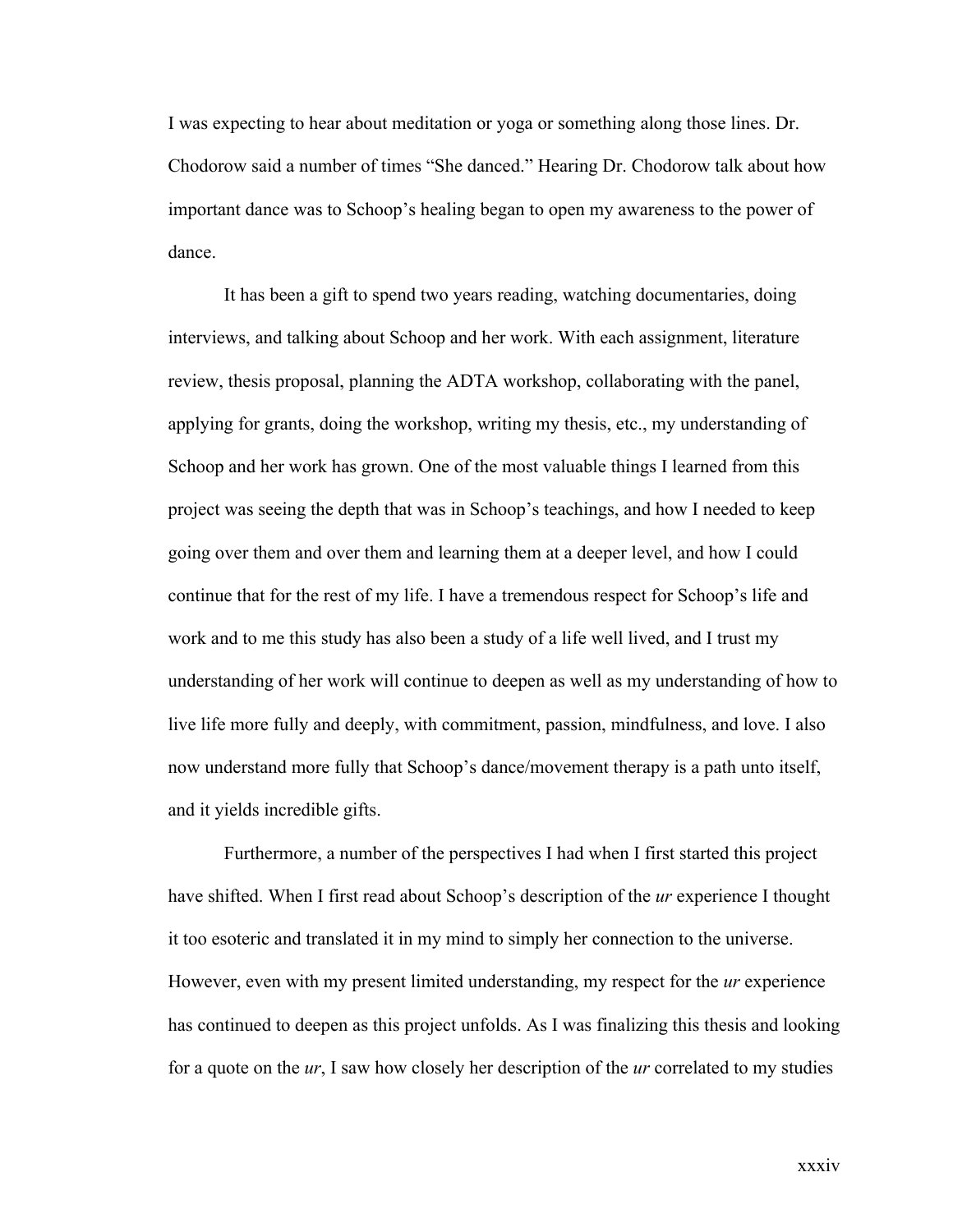of her, what seemed to be her connection to the "cosmic," "transcendental," "vital force," the "timeless," and "limitless." I included the long *ur* quote in the Literature Review to give more of a description to something that is not easily summarized but very important.

What has also deepened my understanding of Schoop's work has been applying her principles as best I can in my own life. I keep seeing the cyclical nature of what she taught and lived, and how when I work with her beliefs and theories how that influences my behavior, and in turn how my changed behavior deepens my understanding of her beliefs and theories. When applied, the behavior and theory live and breathe together in a continuous living loop. For example, I was working with Schoop's idea of working with people as if I had a hundred years to work with them, that is not trying to fix people, and not being in a hurry, but giving both myself and my client the time and space we need. I was also working with Schoop's belief, "that all people have a right to be here, and that being here has an important reason" (Schoop in Wallock, 1983, p. 12). I was doing this during a session with a client and I found myself opening up, letting go of my need to have the client feel better, and I felt a deeper sense of compassion and spaciousness, and events unfolded in the session much easier. I saw how I had previously been forcing things and it wasn't helping. Later that day I had my own personal challenges, and in turn I felt for myself the same acceptance and spaciousness I had earlier felt for my client. This in turn made me feel more relaxed and open for my next client, and I really did feel like *I* was supposed to be here, and that *I* had time and could accept myself and grow in my own time. It felt really good. I realize that having compassion, patience, respect, and warmth for a client is not new, but studying and immersing myself in Schoop's work on a deeper level helped me integrate specific ideas more fully.

xxxv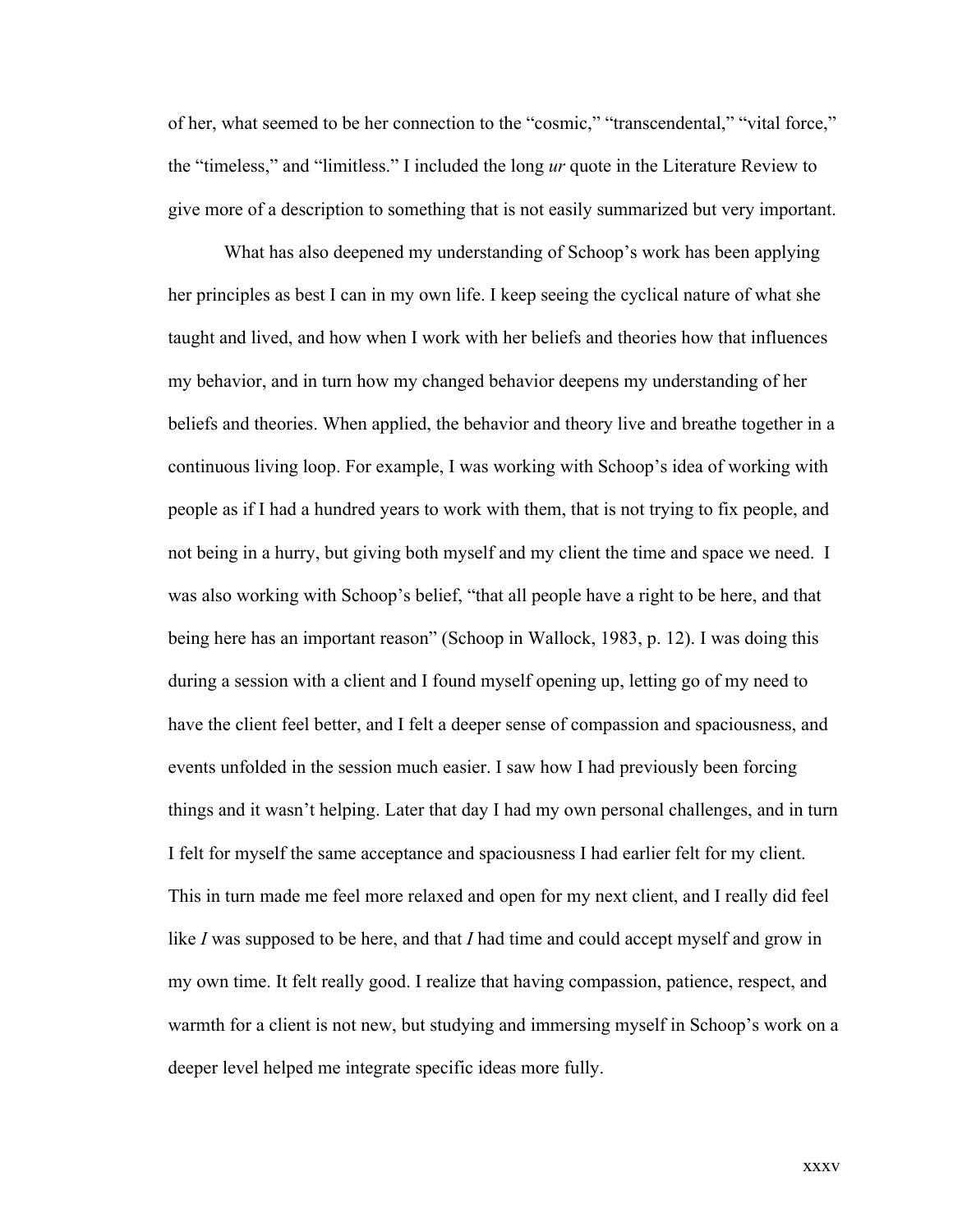Another important point for me in this project was when our Dance/Movement Therapy Program had a performance celebrating our graduation. As students we could do whatever we wanted in the performance. I was studying Schoop, who repeatedly writes about "the importance of the two tasks we can [have in] dance therapy: First, the bringing into awareness of any inhibiting or denied feeling. Second, the full expression of this feeling and, even more important, the arranging of those feelings into an *artistic form*" (Schoop, 2000, p. 98). I didn't *want* to do a performance but it was nagging at me, knowing that in never having done a performance like that I had not experienced such a large part of Schoop's healing methods (although I had done much smaller one or two minute pieces in front of my classmates and found them very healing).

So I signed up for a performance, during which I moved places inside of me that I did not want to show people, places of fear, anger, longing, hunger, and I ended the piece by stepping into a very deep fear of mine. During my dance/movement therapy program, it was very challenging for me at first to move in ways that were lighter, more indirect, free flowing, and slower, basically what are considered more feminine movements (this was even more challenging as I was the only man in the class). Throughout the program I had to work through messages I had from playing football and sports about how I could and could not move as a heterosexual man. At the start of the dance/movement therapy program I would sometimes literally shut down and not be able to do these softer movements, especially in front of people.

I decided that I would do these movements in the performance in front of the audience in the spirit of Schoop's ideas of the symbolic expression of every emotion, and of bringing inhibited or denied feelings into awareness and then into an artistic form. I

xxxvi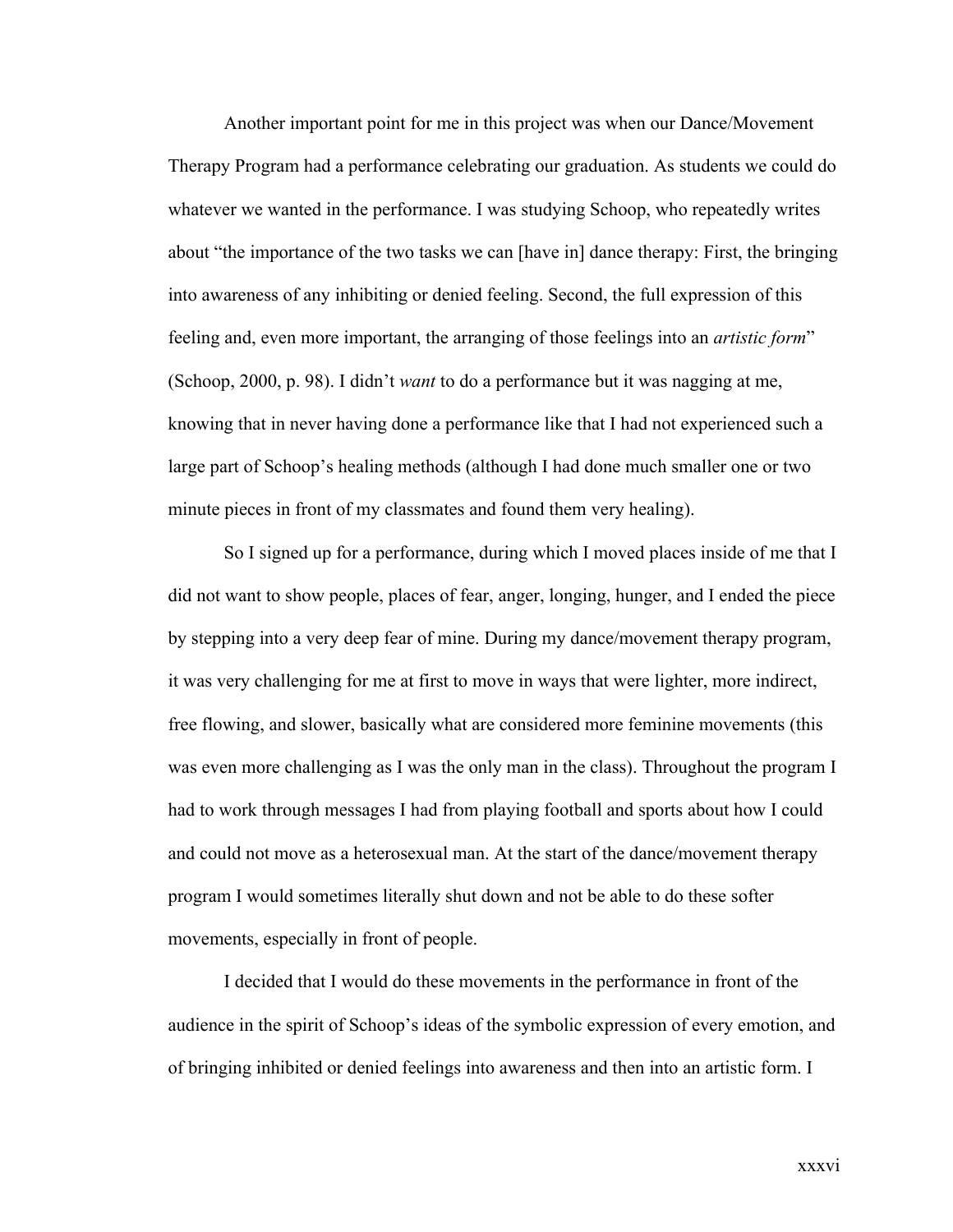also felt that in society as I had experienced it, what might be considered more feminine values (e.g. tenderness, softness, vulnerability) had been devalued and even denigrated, and I had remembered how intense the homophobia was growing up playing competitive sports. These were also reasons people I knew from growing up didn't dance; dancing was looked down upon. Even as an adult I got some jokes and comments when I told people I was in a dance/movement therapy program.

So I decided I would step into my fear and I asked one of my classmates who had studied ballet and moved beautifully with soft, flowing movements if she would step out onto the floor near the end of my performance and lead, and then join me in soft flowing movements. She agreed, and that was how we ended my piece. I was very nervous before my performance and couldn't believe I was going to do what I had planned. I did do it, and I was incredibly supported by everyone afterwards. It felt wonderful. During the piece I moved places I didn't want anyone to see and moved in ways I had locked away, and I had been fully accepted afterward. I felt so alive and connected when I was done. I also felt this growing sense of compassion, acceptance, and love for myself. If this many people could see my most hidden places and embrace me afterwards, how could I not embrace myself?

Moving in ways I had previously shut down in my performance and feeling more open, clear, and connected to myself and others also correlates with what I learned in the interviews where panelists kept talking about Schoop's integrity with the choices she made. She took extreme risks to perform the political satire about the Third Reich in her cabaret when she was in Switzerland during World War II. She also helped Jews get out of Germany by hiring them for her dance troupe. From the Schoop documentaries I saw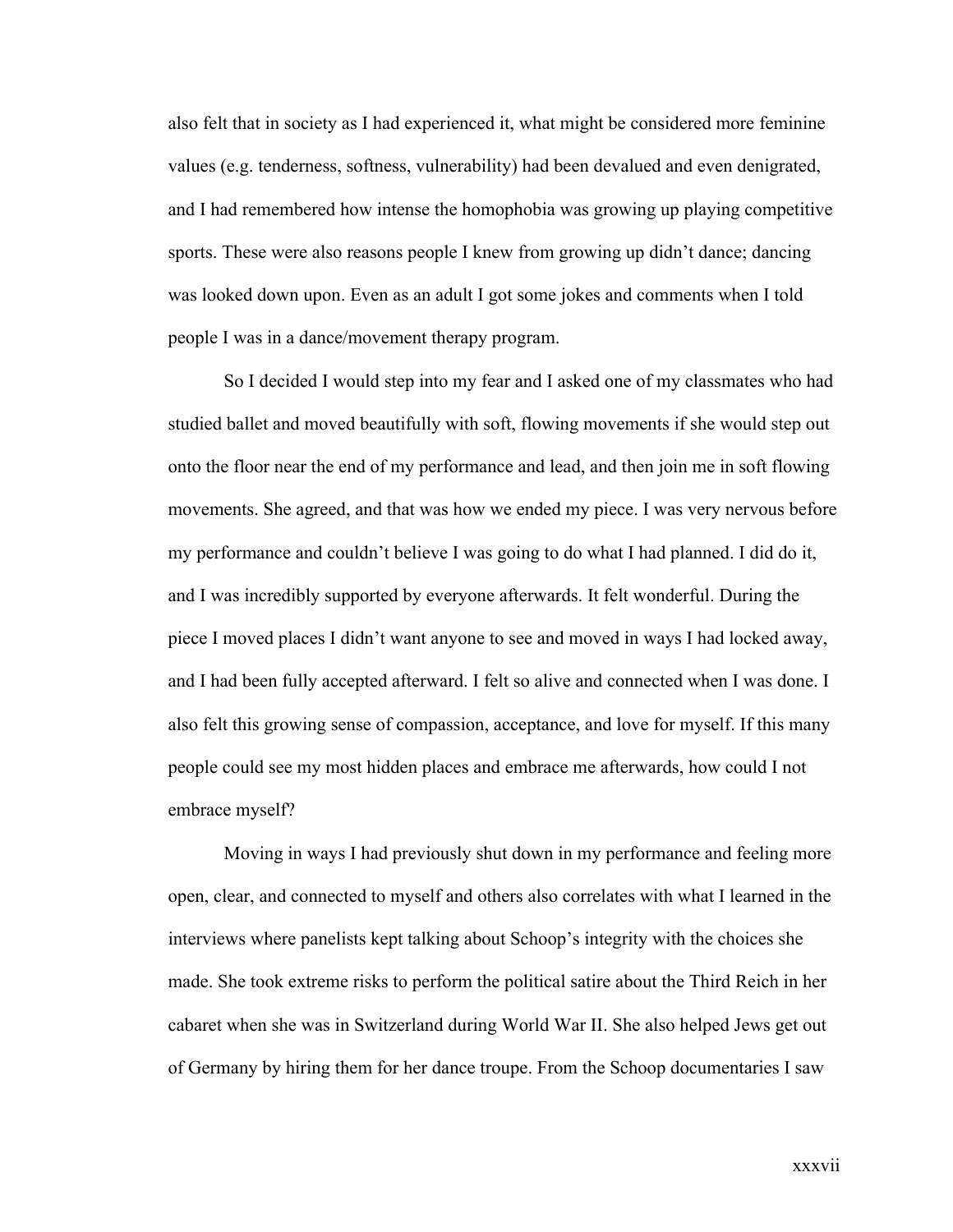how her movements are not the movements of someone who has lived a frozen, pseudosafe life, shutting down her truth and light. I have little doubt that all the work she did moving, expressing, exploring, learning how to commit fully to her movement - helped her commit fully to her life. This commitment helped her to make difficult choices, full of integrity, which led to more clarity, light, and more expressive and committed movement. And conversely, how internalizing problems, and shutting down as a child led to repetitive, obsessive, deadening movements, which continued the deadening cycle of obsessive thoughts (Schoop in Wallock, 1983, p8).

As I mentioned, Schoop's work is so filled with valuable information it is still sinking in even after studying it for two years. I am still understanding more fully her idea of mind/body/movement unity. Schoop wrote:

 [In] *Won't You Join the Dance*? we stated a credo to the effect that mind and body are in reciprocal interaction: so that whatever the inner self experiences comes to full realization in the body, and whatever the body experiences influences the inner self. Today I feel quite differently about this premise. When I think: "This is it. All at once. An entire ur-real person. This whole conglomeration is a unit." We wouldn't look at an animal and ask ourselves which part of it thinks, and which part acts, and which part dreams. We accept the animal as a whole organism. I feel exactly the same why about us. (Schoop, 2000, p. 94)

It has taken two years since I first read this to shift the translation in my mind from "it's *like* we're a unity," to "we *are* a unity" of mind and body. One of the main things I have taken from this project is now I also consider myself a unity of mind, body, and movement. After seeing how Schoop's actions of integrity, commitment to life, and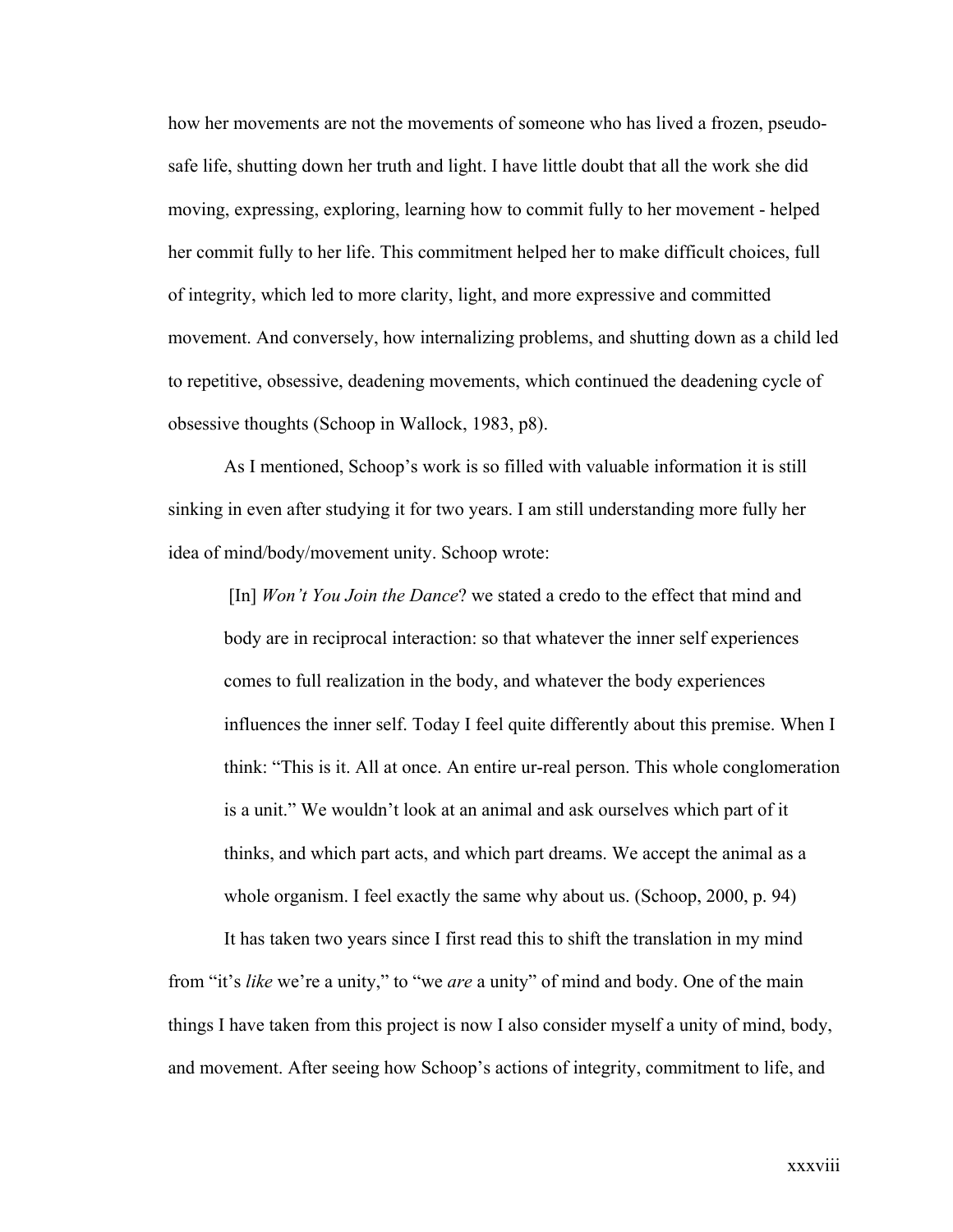commitment to moving fully are a unity, I began to watch how that occurred in my own life. I saw one example, when I was grappling with an ethical question. I wanted to copy a CD belonging to my workplace to use in another workplace for my dance/movement therapy groups. However, I knew from past experience that every time I saw the copied CD I would think about how I copied it and feel out of integrity for copying something that was valuable to me, when I believed the artist should be paid for what they created. My wanting to copy the CD and not pay for it was fear-based. I believe this fear-based thought was related to the fact that I had not had the opportunity to move or dance much for a while, and was feeling physically, emotionally, and mentally constricted. From this place of constriction I was having constricted, fearful thoughts. However, after a dance class one day and a body/mind healing class another day, I felt this deep sense of well being and pleasure, and simply enjoyed being in my body and moving about my day with very wonderfully alive senses. From this place of expansiveness, connectedness, and well-being the decision was clear: I could afford the CD and I would not want to cheat myself out of the full pleasure I would have when I played it by thinking about how I had not paid the artist for their wonderful work.

My movement choices or lack thereof are a part of me as a whole organism. I am not person A, moving in B manner, having C thoughts, as though my mind and body and thoughts were separate. The collection of all of me is who I am. I have different thoughts and make different choices depending on how I move, and vise versa. This may be selfevident to some, but it has taken me time to remove this compartmentalization to see the totality of me. I believe this lack of compartmentalization is one of Schoop's greatest gifts.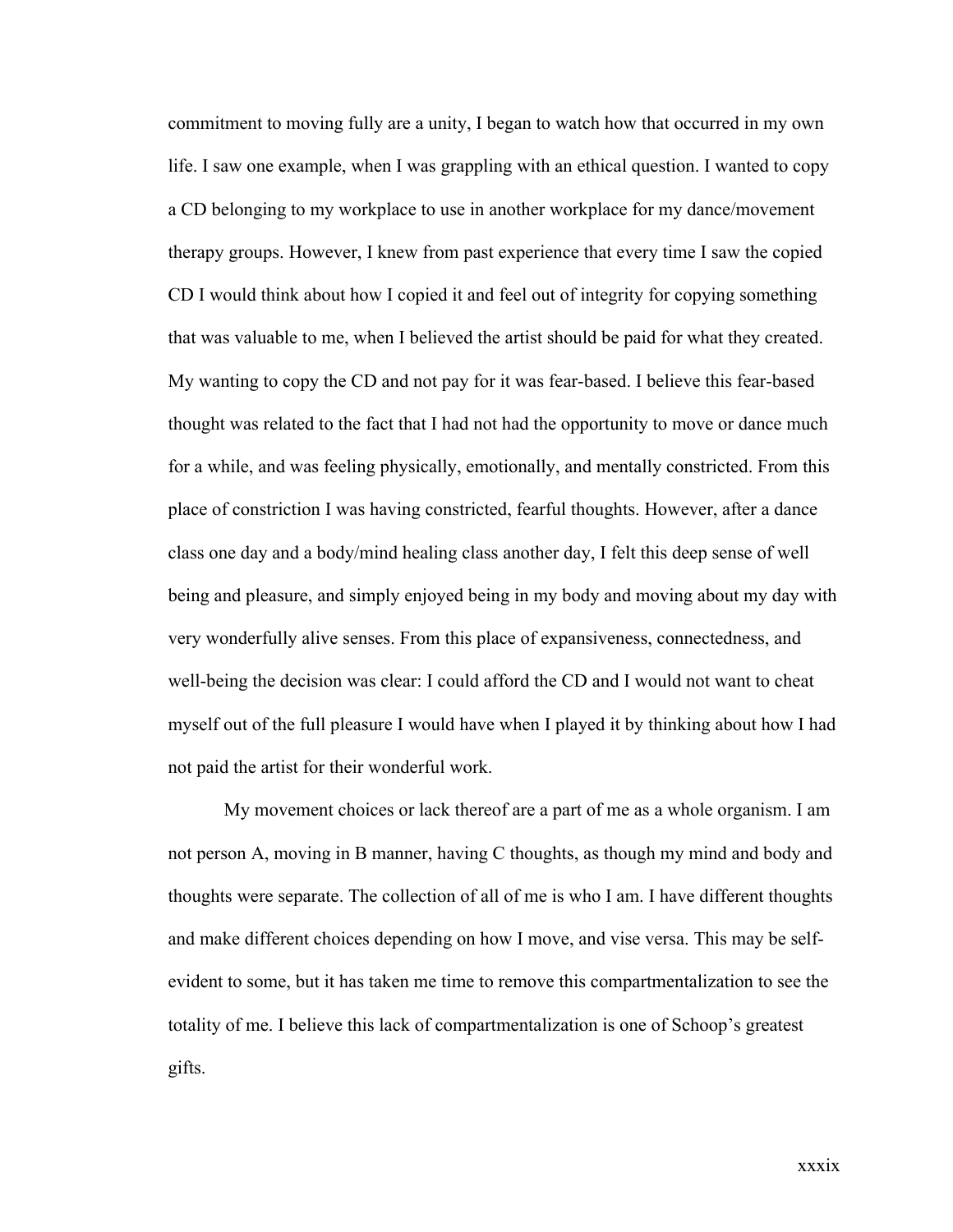As I mentioned, I also found out from my last viewing of *The Conquest of Emptiness* that I do not have the same feeling of pleasure I usually get from watching Schoop when she is demonstrating how people who are split off and compartmentalized walk. That was extremely interesting and important for me to learn. I saw how pleasurable it was for me to watch someone (Schoop) who is so fully committed to their movement. When she moves forward, all of her moves forward. I watch now as I go down the street and see people advancing with one part of their body and retreating with another, or tentatively reaching for something in a store in a non-committal, disjointed way, or some other such split. I wonder how this is playing out in their lives, their choices, their ethics. I notice how I do this in my own body. I see how my ethics, choices, thoughts, movements, etc. are a part of this unity of me.

In keeping with Schoop's ideas of performance I also crafted and told my story of what it was like to be the only man in my dance/movement therapy program, and to not dance when I started the program. I did this at a National Public Radio "The Moth" gathering. The Moth is a National Public Radio program that broadcasts everyday people's stories. They were in town in Chicago hearing stories about the topic of school. There were well over two hundred people in the audience. Before I went on stage I invited in Schoop's patterns and thoughts about animation and projecting thoughts and emotions into the audience. My story was very well received. I love the idea of turning the challenges of life into artistic form.

After taking these intimate places inside me and sharing them in my school performance and my story on stage I felt very connected, and not as tied down to my own personal story and strife, but more connected with others, with life, and with the larger

xl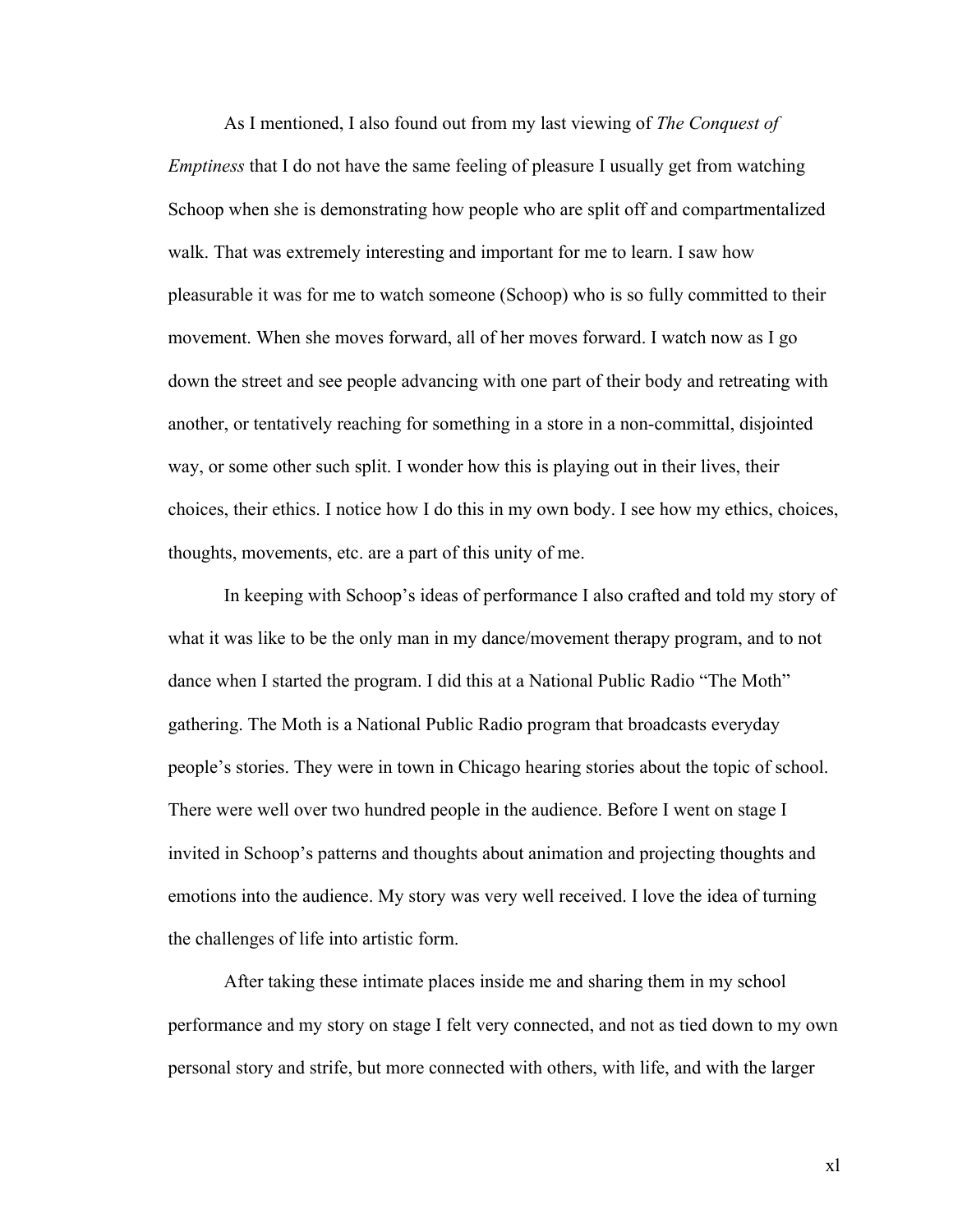picture. More and more I am seeing the importance of Schoop's idea that, "once we have dealt with our problems we are no longer preoccupied with them. We then can be fully *present* for the people we work with" (Schoop, 2000, p. 100).

I am filled with gratitude for the lessons I have learned doing this project. This work has profoundly changed my life. I have kept the written the list of Schoop qualities and actions that I began my thesis with, which helps me as a reminder, so I can review periodically what I am doing well and where I may need to grow. For example, am I living with integrity, making clear choices even when difficult, or am I shutting down part of myself, my light? Am I dancing, expressing, expanding, engaging my senses, living and loving fully or am I contracting, shutting down, going internal, limiting my movement and expression? I now believe passing on that light that I wanted to recreate in the beginning of my project is possible, and that dance is a vital part of that.

I believe my thesis project adds to the profession of dance/movement therapy because I started the project not being a dancer and discovered the power of dance to illuminate, heal, and act as a catalyst for growth, and that is a story that speaks to the power of dance and such stories can be beneficial to the profession. To be honest, as I thought about what thesis project I would choose at the beginning of the masters program, my hope was that it would not have to be dance related. So it was all the more surprising for me when I found out over and over the core of Schoop's healing was dance.

I also feel that the DVD of the panel talking about their work with Schoop is important for future students of dance/movement therapy. For students who learn by seeing things from a number of angles, they can learn about some aspects of the

xli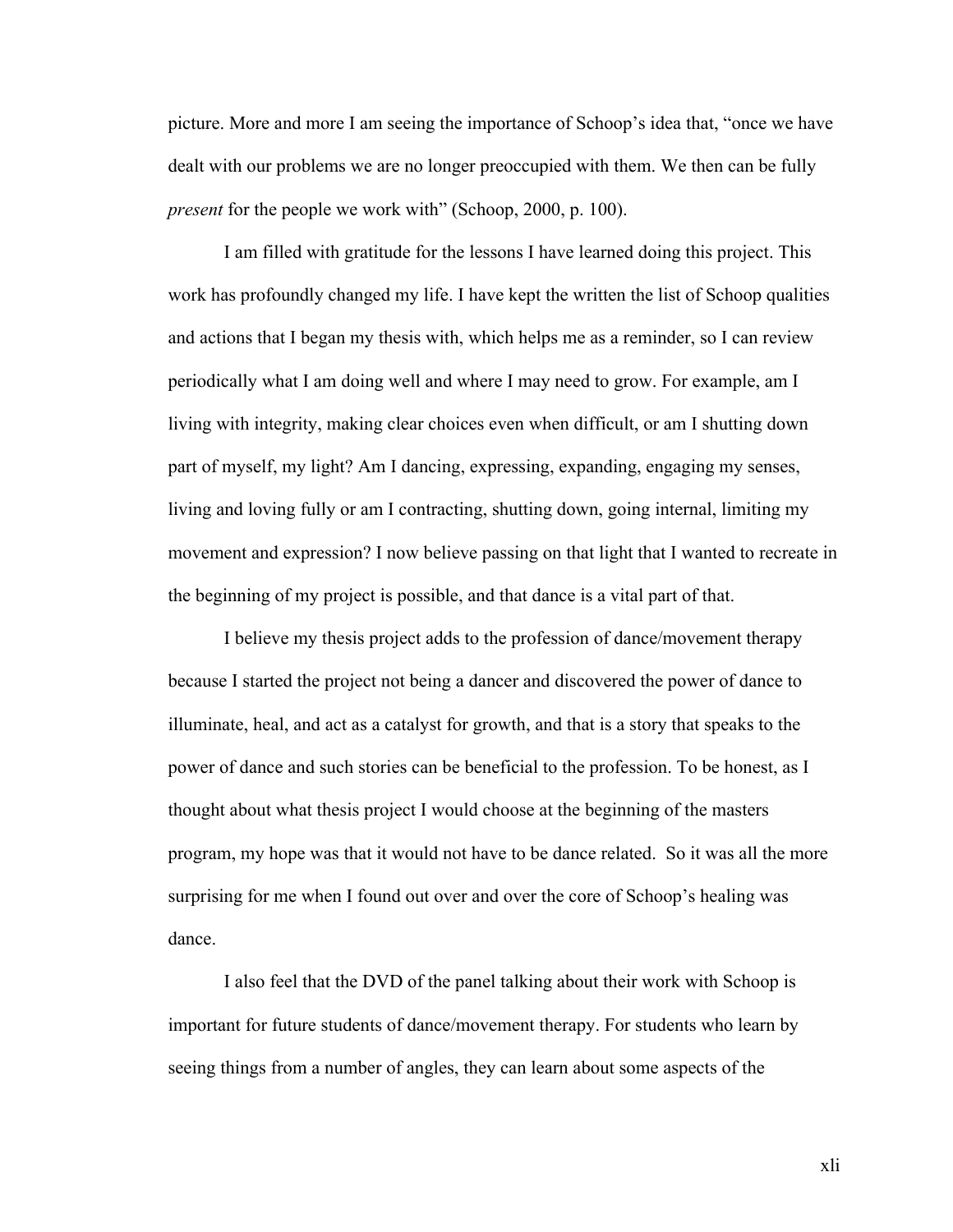beginning of dance/movement therapy, and more about Schoop's life and work. I believe the video of the workshop gives others another lens and a more touching and human look at how Schoop affected other people.

Throughout this project Dr. Chodorow told me the information I was looking for was all in the materials, the interviews, the documentaries, Schoop's book, etc. To a large extent, I believe this is true. As I reviewed articles after the conference, and after watching the documentary during the conference, I see that the information and Schoop's path are all there. However, I have been blessed to hear the stories from many voices, to see the picture from many angles and lenses, and to have a reason to review the materials over and over, and I understand Schoop's work more deeply now. And I am grateful we have the conference tape and the emotional and heartfelt reactions of people who worked with Schoop for others to see. It feels more complete to me now. And I am filled with such love and gratitude as I write this. Thank you Trudi Schoop, for your life and your teachings, and may your teachings and the people you touched continue to leave a wake of goodness.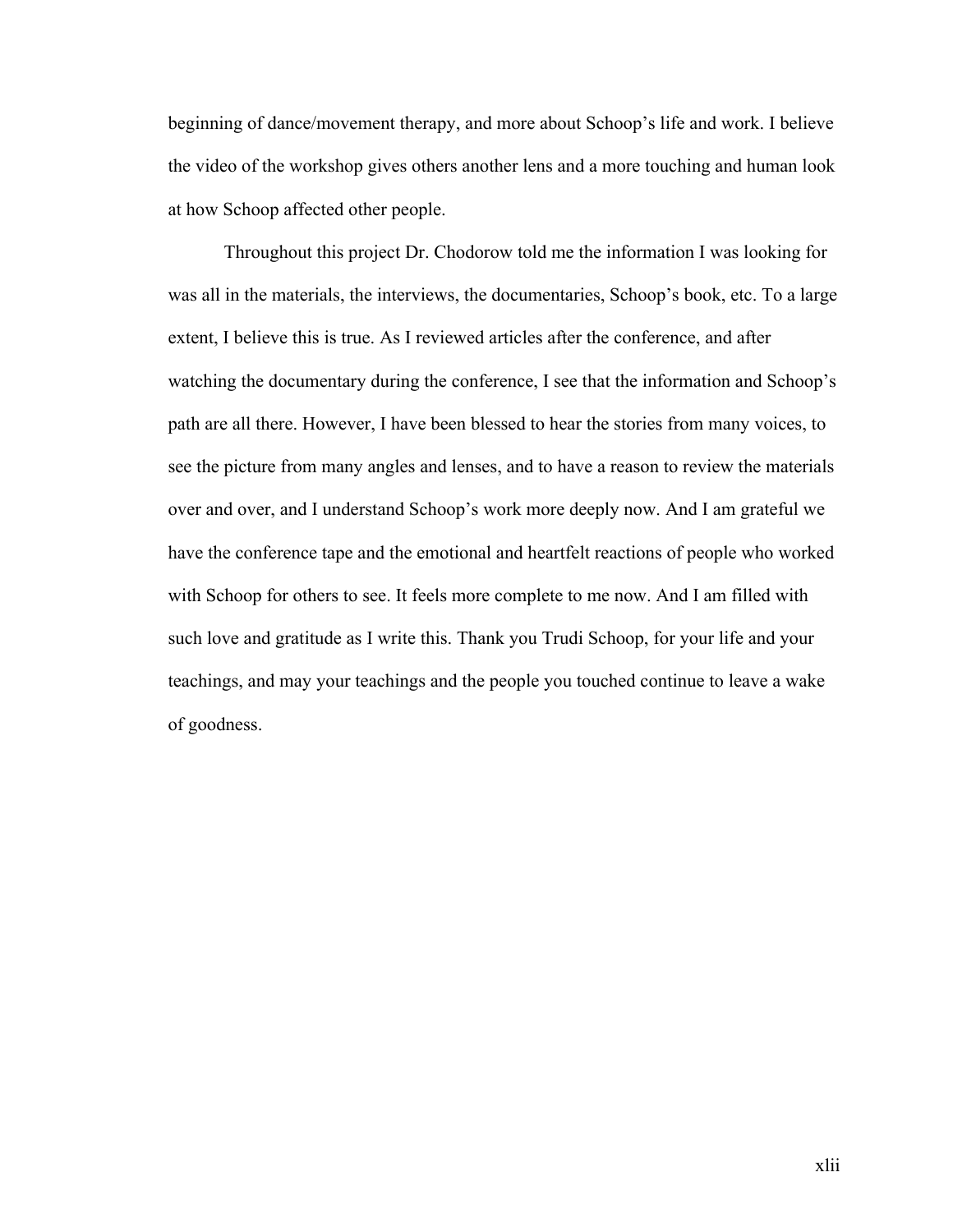#### References

- Chodorow, J. (1991). *Dance therapy and depth psychology: The moving imagination.* London & New York: Rutledge.
- Chodorow, J. (2006, October). Encountering Trudi Schoop. *Proceedings of the American Dance Therapy Association Conference*, Long Beach, California. (p. 2)
- Chodorow, J. 2001/2006. "Notes from studies and internship with Trudi Schoop in 1950s and 1960s," compiled in 2001 for teaching; updated in 2006 for lectures and teaching (via handouts and packets of reading material), pp. 1-3.

Chaiklin, S. (2002, May). Trudi Schoop. *National Bibliography.* 

- Levy, F. (1992). *Dance movement therapy: A healing art*. Reston, VA: National Dance Association.
- Young, T.A. (1986). *Trudi Schoop from dance mime to dance therapy.* (Unpublished master's thesis) Texas Woman's University, location.
- Schoop, T., & Mitchell, P. (1974). *Won't you join the dance? A dancer's essay into the treatment of psychosis.* Oxford, England: National Press.
- Schoop, T. (2000). Motion and emotion. *American Journal of Dance Therapy*, *22*(2), 91- 101.
- Wallock, S. F. (1983). An interview with Trudi Schoop. *American Journal of Dance Therapy, 6*(1), 5-16.
- Wilke, C. (Producer and Director). (1993). *The conquest of emptiness: Encounter with Trudi Schoop* [Motion Picture]. Berlin: Wilke-Film Production
- Wilke, C. (Producer and Director). (1991). *Come dance with me.* [Motion Picture]. Berlin: Wilke-Film Production.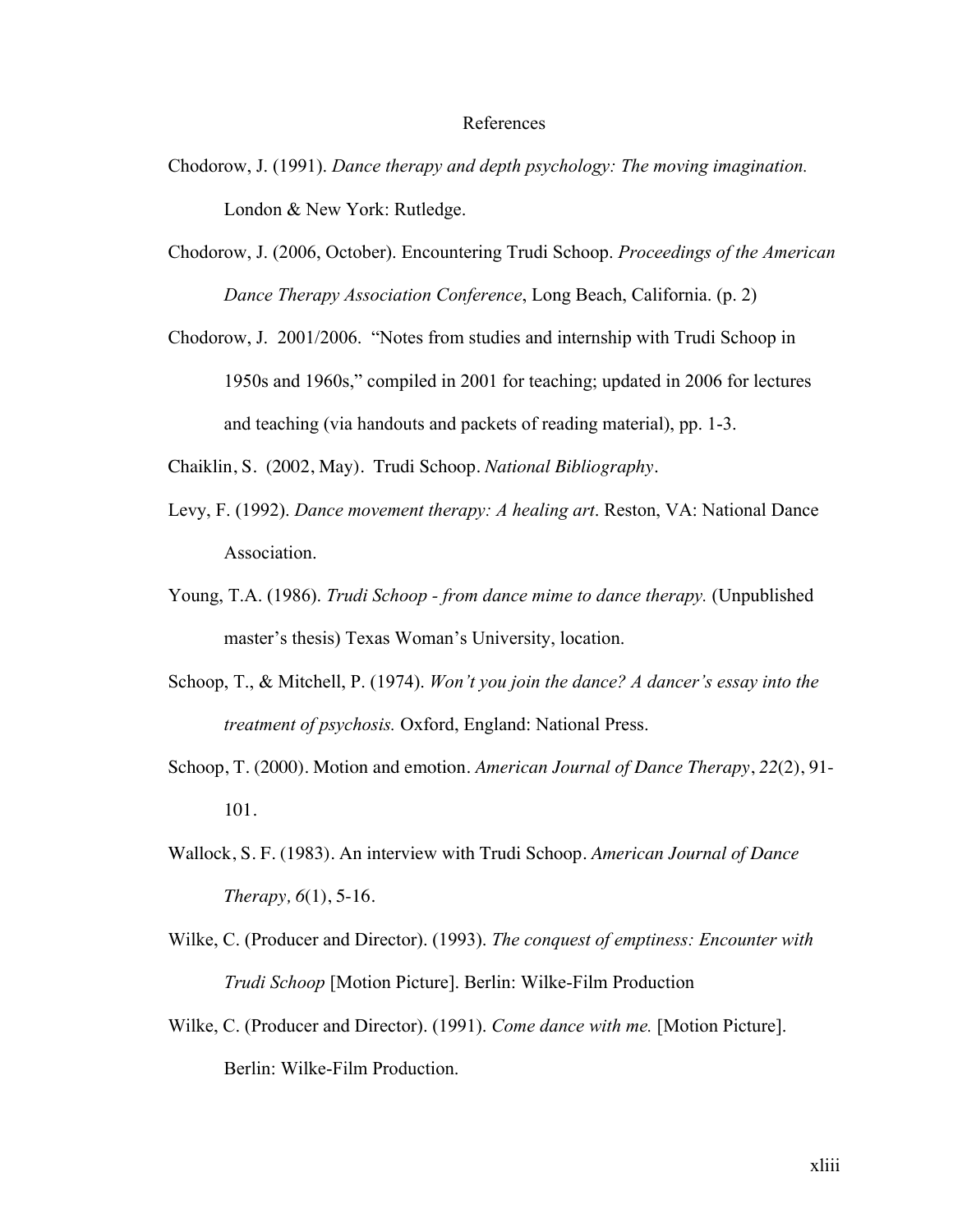## Appendix A

## Glossary of Terms

Humanism: any system or way of thought or action concerned with the interests and ideals of people. (Webster's New Twentieth Century Dictionary, Second Edition, Unabridged, 1979. Simon & Schuster New York, New York)

Humanistic: of, belonging to, or characteristic of humanism. (Webster's New Twentieth Century Dictionary, Second Edition, Unabridged, 1979. Simon & Schuster New York, New York)

Qualitative methodology: Qualitative research methodology is interpretive (vs. quantitative research methodology which is objective). (Dance Movement Therapists in Action, 2004, p. 210. Charles C. Thomas, Springfield, Illinios)

Rhythmic activity: Rhythm that occurs individually or in a group. This can have therapeutic benefits in dance/movement therapy. (Foundations of Dance/Movement Therapy: The Life and Work of Marian Chace, 1993, p. 81. Marian Chace Memorial Fund, Columbia, Maryland)

Snowball sampling: In research the act of selecting one candidate to collect information from, and this person in turn selects others who would be useful to collect information from. (Trochim, William M.K. "Nonprobablity Sampling." Research Methods Knowledge Base. 22 Feb. 2010.

http://www.socialresearchmethods.net/kb/sampnon.php.>.

*Ur*: *"*… a German word. The closest translation I can find in English are such terms as "cosmic," "universal," and "transcendent." The *ur* principle denotes the eternal, ongoing process of cosmic order and harmony. It describes *energy*: the vital force which keeps the whole universal complex on the move." (Schoop, 2000, p. 91)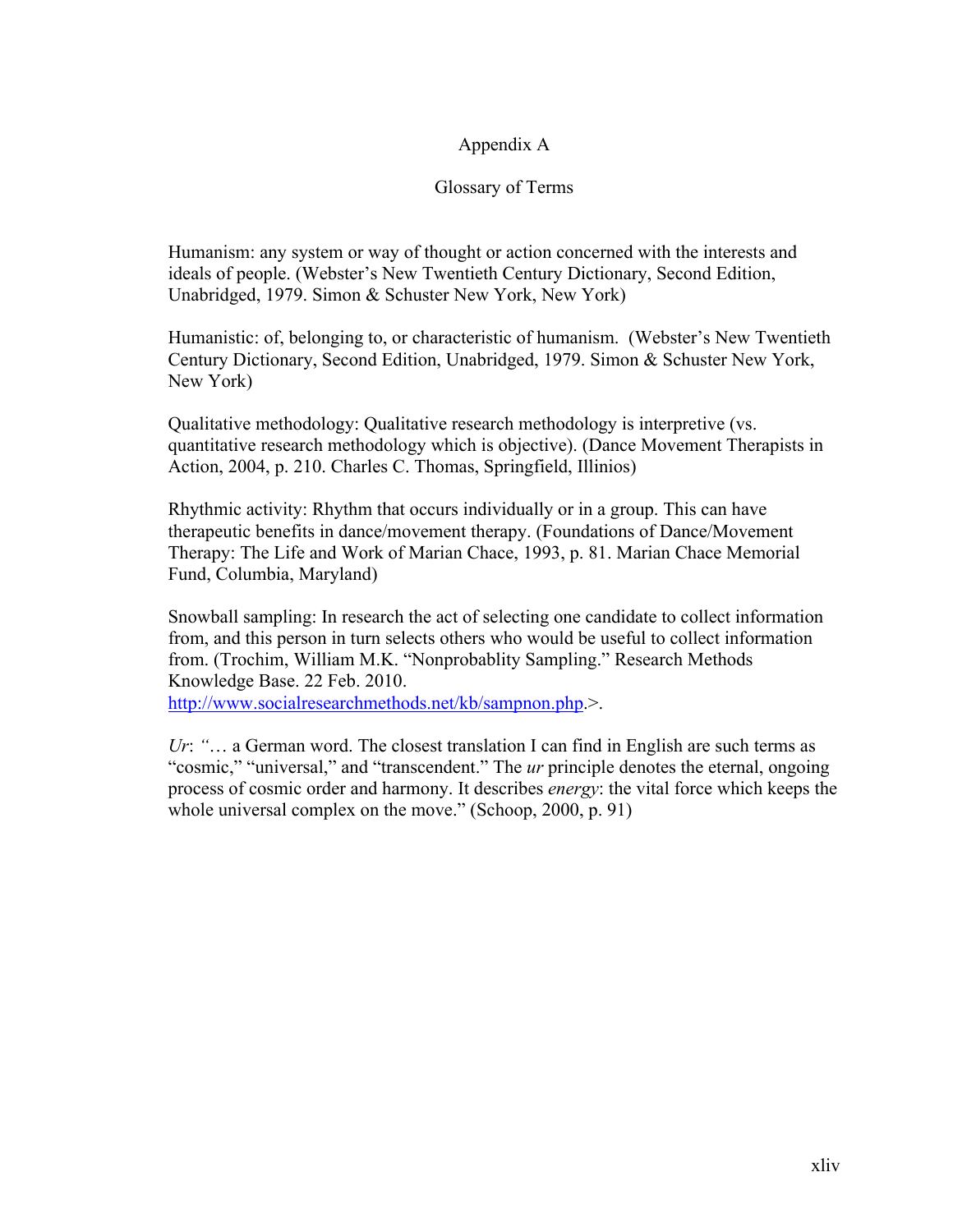## Appendix B

Below are Dr. Chodorow's notes from studying with Schoop. While the panel was emailing each other deciding what form the Schoop workshop should take at the ADTA conference, Dr. Chodorow graciously emailed the group a copy of the notes she took from her sessions with Schoop. I did not incorporate them into my results or use them as a data source. They are for interested people and/or for people to use for their dance/movement therapy groups. I have retained her original formatting. They are as follows:

## TRUDI SCHOOP

Chodorow, Joan. 2001/2006. "Notes from studies and internship with Trudi Schoop in 1950s and 1960s," compiled in 2001 for teaching; updated in 2006 for lectures and teaching (via handouts and packets of reading material), pp. 1-3.

© Joan Chodorow 2001 © Joan Chodorow 2006

Trudi's sessions offered a seemingly endless stream of *motivating images*. The images are simple, yet tend to take the mover directly to and through deep material.

 $\mathcal{L}_\mathcal{L} = \{ \mathcal{L}_\mathcal{L} = \{ \mathcal{L}_\mathcal{L} = \{ \mathcal{L}_\mathcal{L} = \{ \mathcal{L}_\mathcal{L} = \{ \mathcal{L}_\mathcal{L} = \{ \mathcal{L}_\mathcal{L} = \{ \mathcal{L}_\mathcal{L} = \{ \mathcal{L}_\mathcal{L} = \{ \mathcal{L}_\mathcal{L} = \{ \mathcal{L}_\mathcal{L} = \{ \mathcal{L}_\mathcal{L} = \{ \mathcal{L}_\mathcal{L} = \{ \mathcal{L}_\mathcal{L} = \{ \mathcal{L}_\mathcal{$ 

Energetic warmup: (usually begin with group standing in circle) body parts up-down: head, shoulders, elbows, hands, feet demi plies tendus leg swings leg swings to whole body swings and jumps follow the leader, "do what you like to do"

Progressions across room, (or take turns going round circle, or find a space in room): Play with imaginary balls, big, tiny, light, heavy Carry imaginary suitcase Smoke a cigarette Walk into a fancy restaurant Walk down a crowded city sidewalk Try crossing a city street at rush hour Try getting on a subway at rush hour

Discover each sense, as if for the first time: Sight Sound Smell Taste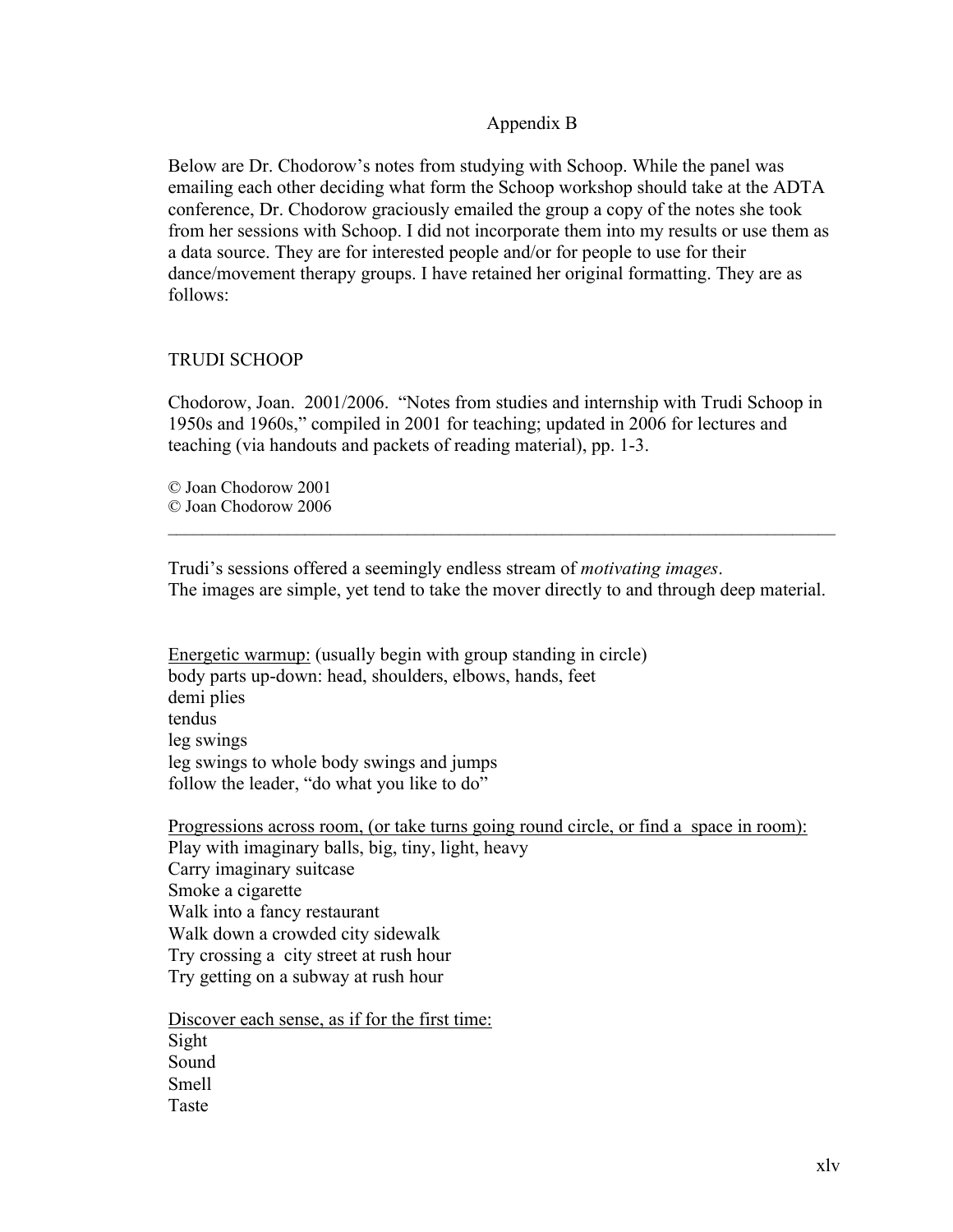## Touch

In addition to the classic 5 senses that orient us to the outer world (exteroceptive), somatosensory experiences orient us to the inner world (interoceptive), including: Muscular **Temperature** Pain Visceral Vestibular Billions of receptors located all over the body provide an ongoing stream of sensory experience from the world and the self. Trudi encouraged her patients and students to face life fully, to experience and express our sufferings and joys. By trying to avoid what we are feeling, we may avoid the full experience of life. Can we find the courage to be fully present, through all of our senses and emotions?

"You are the first humans on earth. How would you move if it is a:

Beautiful sunny day Gathering clouds and rain Thunder and lightening

## **Progressions (or statues, or dances)**

"How do you move when you're feeling…"? Afraid Angry Sad **Disgusted** Ashamed Surprise (joyful) Surprise party? Delicious fragrance?) Surprise (crisis situation, sometimes with resolution): Fear of unknown? Confronting intruder? Finding injured animal and caring for it? Coming upon bad smell? Sudden shock of an embarrassing moment? Explore and play with other affect sequences Explore and play with affect blends. Explore and play with body splits (smiling face with angry fists, etc)

Trudy taught her students to "try on" the gait and posture of each other as well as the gait and posture of different patients we worked with: Chin out, elbows back, fists tight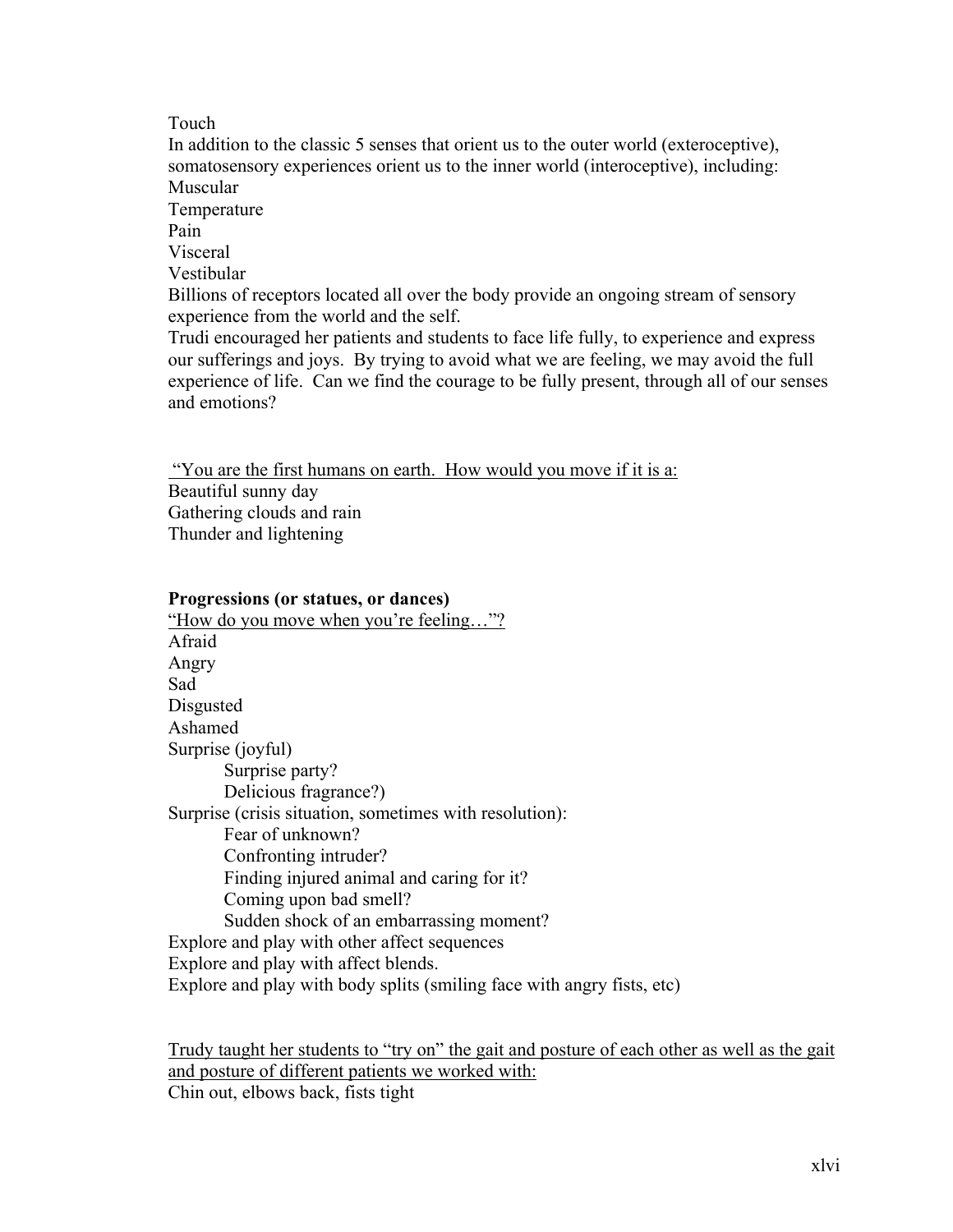Shoulders up, bulging eyes, tense horizontal mouth Rocking, heavy, weepy eyes, mouth down Hand-wringing, nervous Legs turned inward, shrinking, hiding Frozen, eyebrows raised, open mouth

Own gait and posture: What body part do I like? What body part do I dislike? What leads? What stays back? What hides? What stands out?

Gait and posture of family and friends Mother's gait and posture Father's gait and posture Gait and posture of other relatives Grandparents, siblings, aunt, uncle Gait and posture of teacher? Gait and posture of best friend? Gait and posture of spouse, or child, or other family members?

Pleasing parents Displeasing parents Pleasing or displeasing myself

Small circles: Go round and show each person how you would move if you don't like them (pretend,, as if). Do it your own way.

Go round and show each person that you like them very much, Do it your own way.

#### **Small groups:**

Choreograph a biblical story or theme Choreograph someone's dream or vision or fantasy or delusion Choreograph a myth or fairy tale or other story Choreograph a theme of the "Many in the One": Circus? Zoo? Skating rink?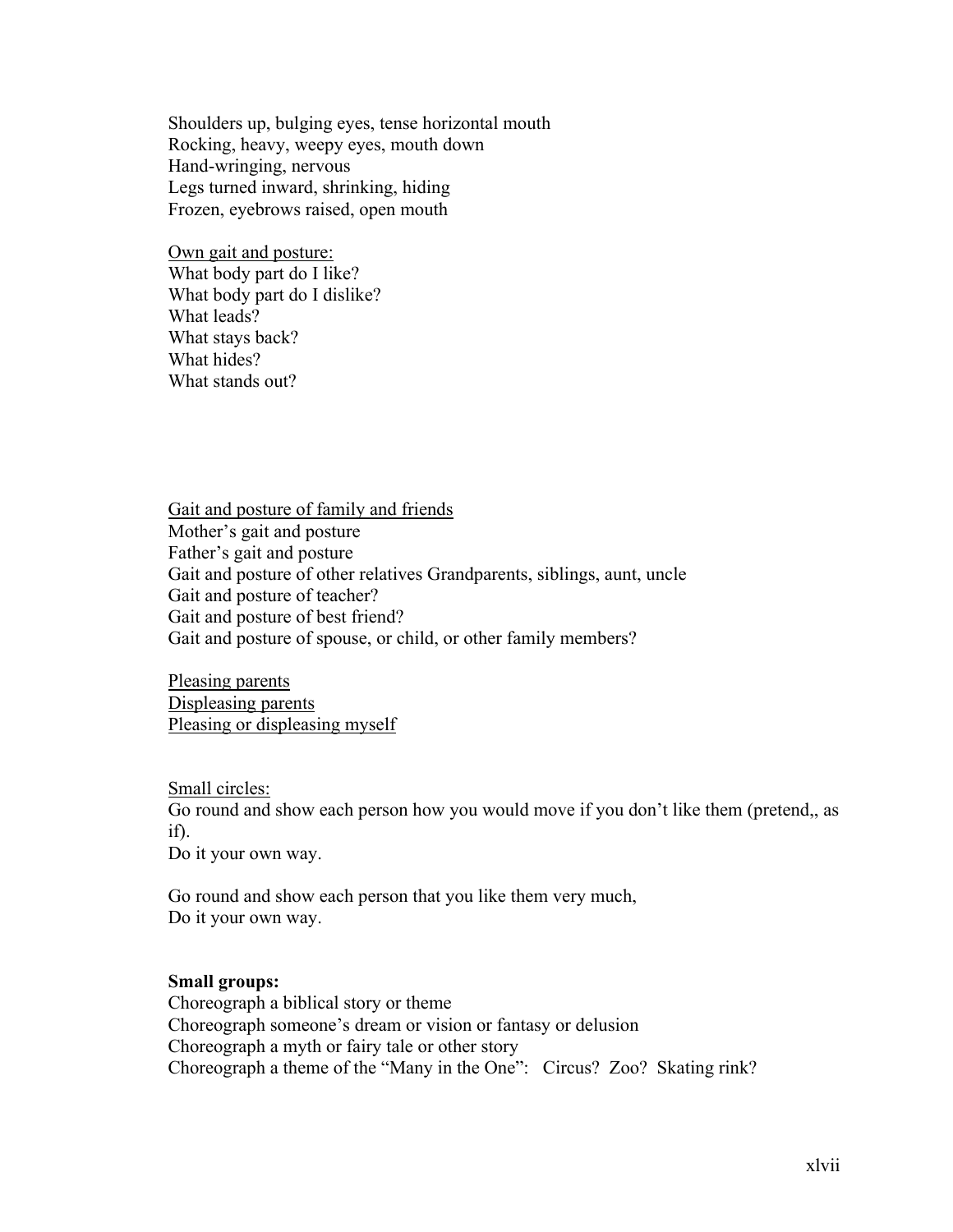## **Trace and dance the history of life on earth:**

amoeba fish tadpoles lizards birds small scampering mammals large wild animals dogs, cats, monkeys humans

End with: skipping prancing stamping kicking

**Pretend to dress up in the most elegant clothing (Vienna in 1700-1800s?) and dance with each other with many bows and curtsies to beautiful, music**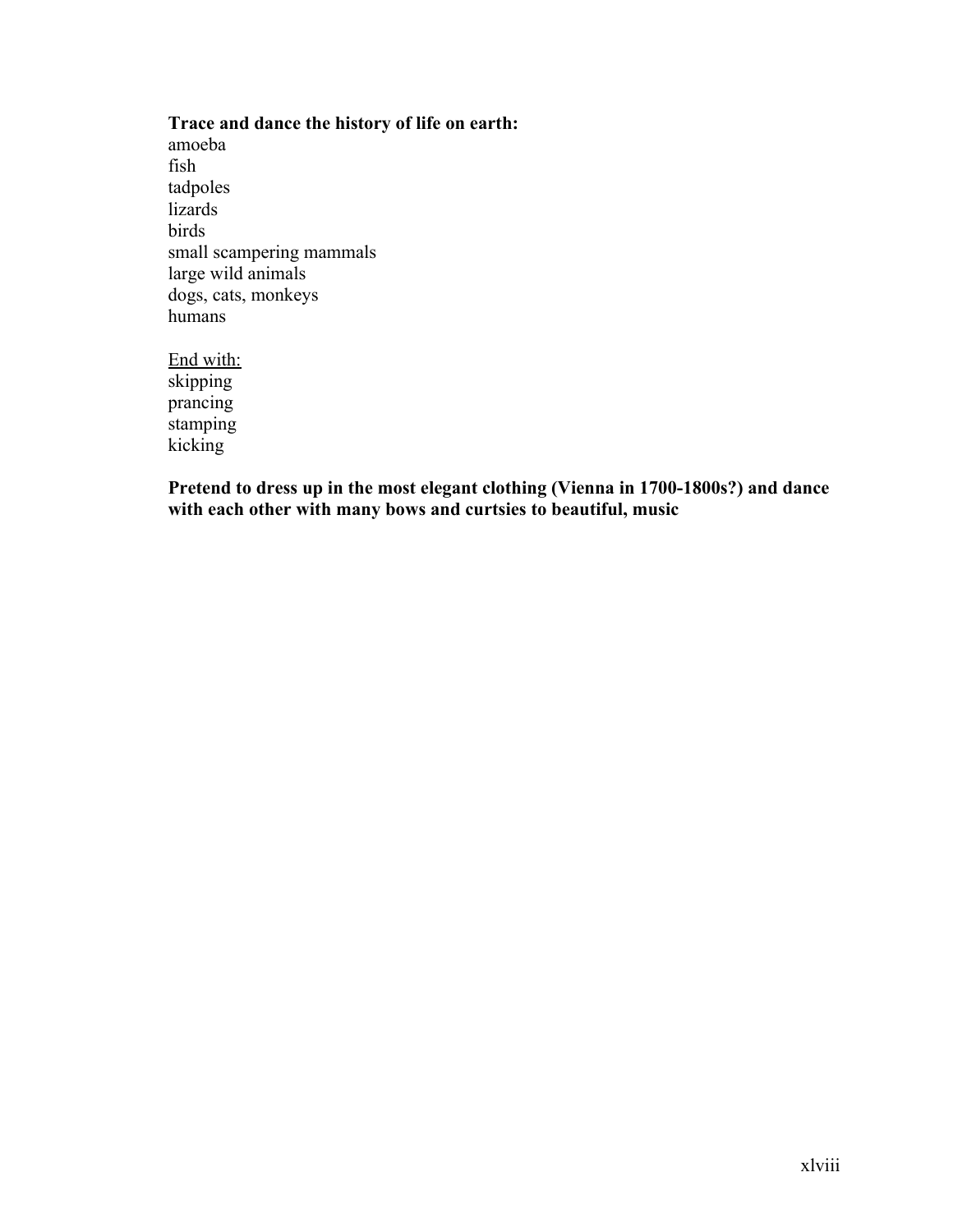## Appendix C

Below are the answers from the questionnaires I handed out at the Panel Discussion about Schoop. I have abbreviated my questions. "Q" = the question "What were the *qualities* about Trudi Schoop that so many people appreciated about her (what was that light)",  $C =$ the question "What did she do to *cultivate* those qualities", P = the question "How did she *pass* that on to others." A question mark "?" means that I could not fully understand the writing. There were approximately fifty people in attendance and I got back thirteen questionnaires.

1.

Q Something about gifts. How do we recognize them in others? Something about pain.

C By being authentic

 $2<sup>2</sup>$ 

Q Integrity, humor, dancing, hug doctor, her god Leo Buscalla

- C Looking for affect frozen in time. Crossing room as many different ways as possible.
- P Fully embodying life

3.

- Q Integrity, humor, humanity, bravery
- C Lived life fully
- P Through ? and example

4.

- Q The love she felt for life and others
- C She seemed fully present to self and others
- P She was real and honest and not afraid to say and do what was right.

5.

Q She was a "container for life". She embraced and embodied the complexity of life. She embraced the range of human beings and our expressiveness. She was a totally committed "mover/dancer". Gutsy. Her "presence" was so palpable.

C Dance, Dance, Dance! Observe, observe, observe! Speaked her mind; expansive (rather than contracted in expressing her essence).

P Workshops and courses. But basically not "mincing her words", but telling others "how she sees it"!

6.

Q Kindness, openness, lack of fear, sense of humor, humility, ability to admit faults.

C Personal bravery to explore inner world and that of others. Looking.

P Relational ? Acceptance of a range of qualities/emotions.

7.

Q Acceptance of others. Connection of ideas? Humor. Energy, rhythm, melody, space, integrity.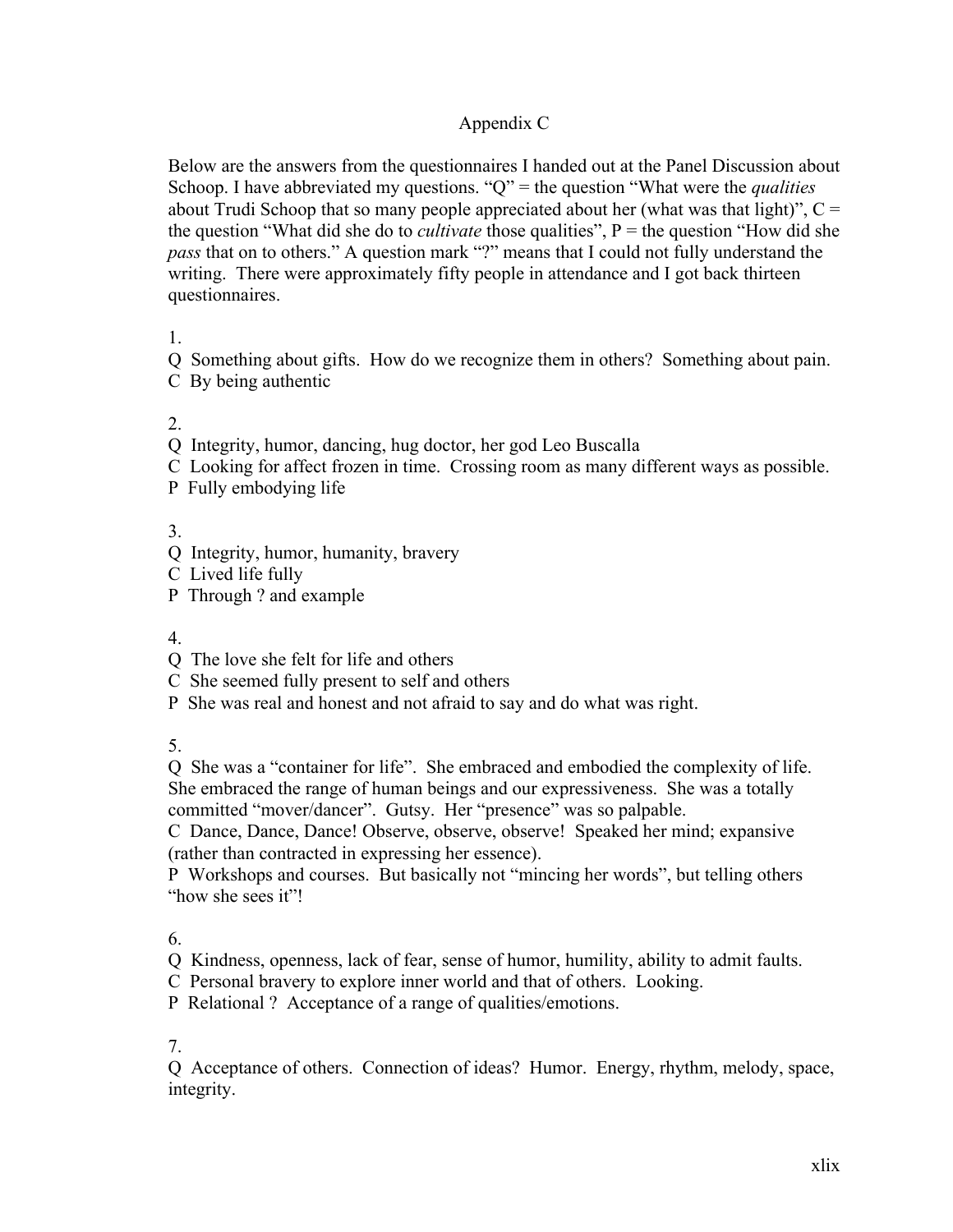C Engage in story telling through dance. Searched to locate the feelings? ?

P She provided permission to work in both a confrontative and empathic manner without ? in illness ?

8.

Q Sense of humor

C Eye contact. Self revelation of our fears ?

P With dance, dance, dance.

9.

Q Warmth, integrity, political savvy, observation of people, humor, philosophical inquiry, she created relationships (by ? ? in their body). Life force. Playfulness. Love as a clinical skill.

C Studied people; related well to people. Valued place in her life of movement, space, rhythm, music. Turned her problems/fears/compulsions into art (dance). Mime, rituals, ceremonies. What are its colors, rhythms, etc. Stood up for what she believed. P Her books, workshops, ripples of goodness. She asked others (demanded?) [question

mark hers] to move on, expand, confrontative. Being real in relationships. Bring self to relationships.

10.

Q Commitment to feeling the dance. Commitment to bringing her entire self into the dance with others.

C She observed life. To Look. To take on another's bodily experience- to stand in another's shoes. To Love.

P Physical, human, loving, transmission of spirit.

11.

Q Humor, courage, integrity, humbleness, humanity, structured approach. Attention to detail, "intersubjectivity", engaging, inviting, passion, spiritual, precision, patience, persistence and will "I want you to…", connectedness, connection, wholeness/unity, joy, ugliness, imagination, play.

C dance, pantomime, embodying fears, listening to everyone. She "studied life", survival, turning fears/obsessions into art/form – creativity, experimentation, ritual, for expression, reading philosophy.

P Workshops, conferences, classes, performances, challenge and confrontation. Love.

12.

Q Trudi Schoop seems to have mastered use of self in the best sense – she used (or came from her true Self) to serve the bigger picture – to serve life – she stayed in connection to the opposites and was present in such a full authentic way it pulled people to her.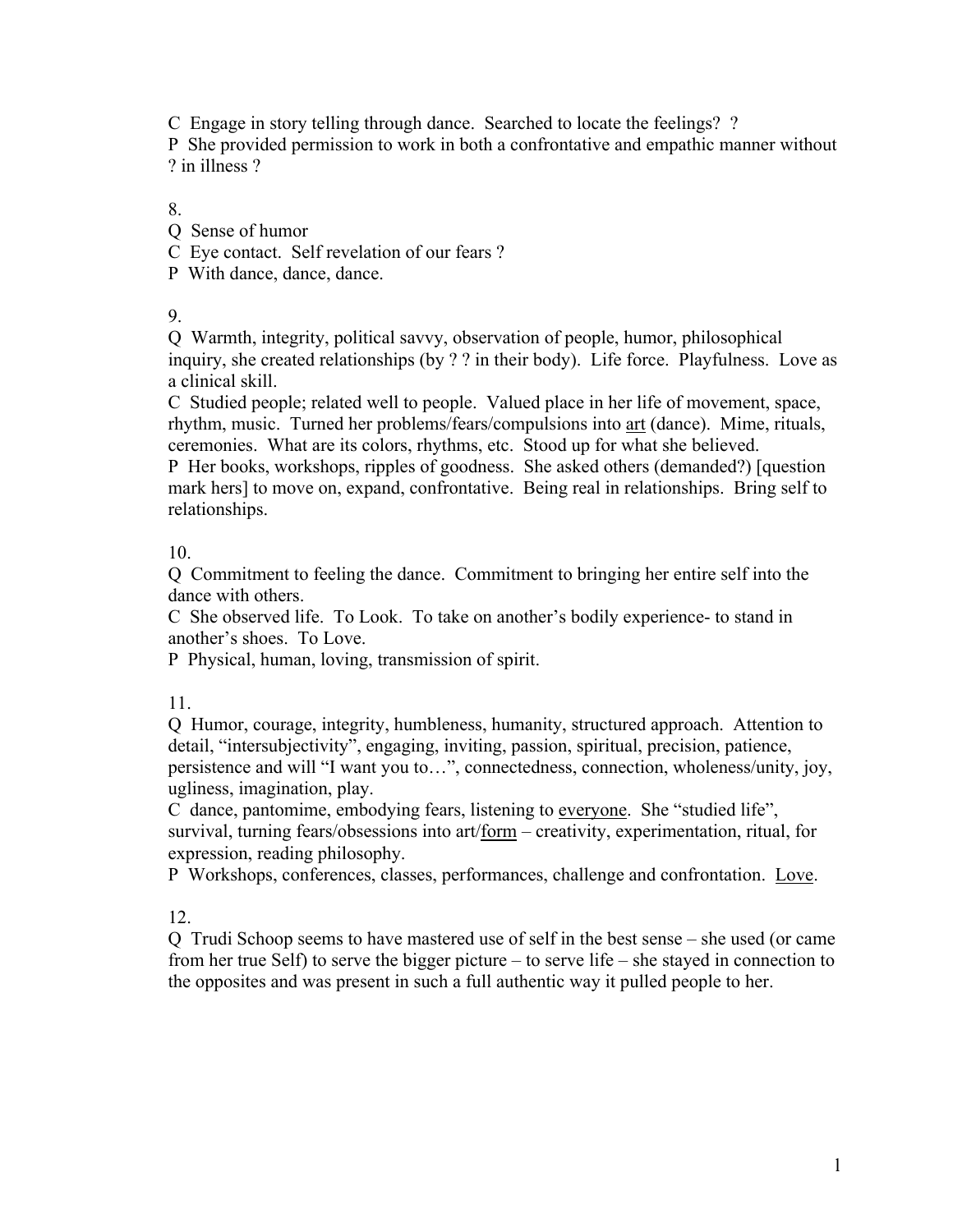### Appendix D

Biographies of panel members and Dr. Chodorow:

Cynthia F. Berrol, Ph.D., ADTR, Professor Emerita, California State University, Hayward (CSUH) developed and coordinated the former Special Graduate major in Dance/Movement Therapy at CSUH; and has lectured and consulted—nationally and internationally. She has authored numerous dance/movement therapy related articles and is co editor of and contributor to research text *Dance/Movement Therapists in Action* and is on the editorial boards of three professional journals. She served as treasurer of the American Dance Therapy Association for four years and is an active member of the Research Committee of the American Dance Therapy Association. From 1993-95 she was Project Associate of the ADTA Demonstration Project studying the effects of DMT on older individuals with brain injuries and stroke, funded by the Administration on Aging of the U.S. Department of Health and Human Services.

Sharon Chaiklin, ADTR , a founding member and past president of the American Dance Therapy Association , worked for over 34 years in psychiatric hospitals and private practice. Her teaching includes the Graduate Dance/Movement Therapy Program at Goucher College in Baltimore, Maryland, and invitations to teach dance therapy in Israel, Japan, Korea, Spain, Australia and Argentina. Co-editor of the books *Foundations of Dance/Movement Therapy: The Life and Work of Marian Chace and The Art and Science of Dance/Movement Therapy* published in English and Spanish. Currently she serves as President of the Marian Chace Foundation.